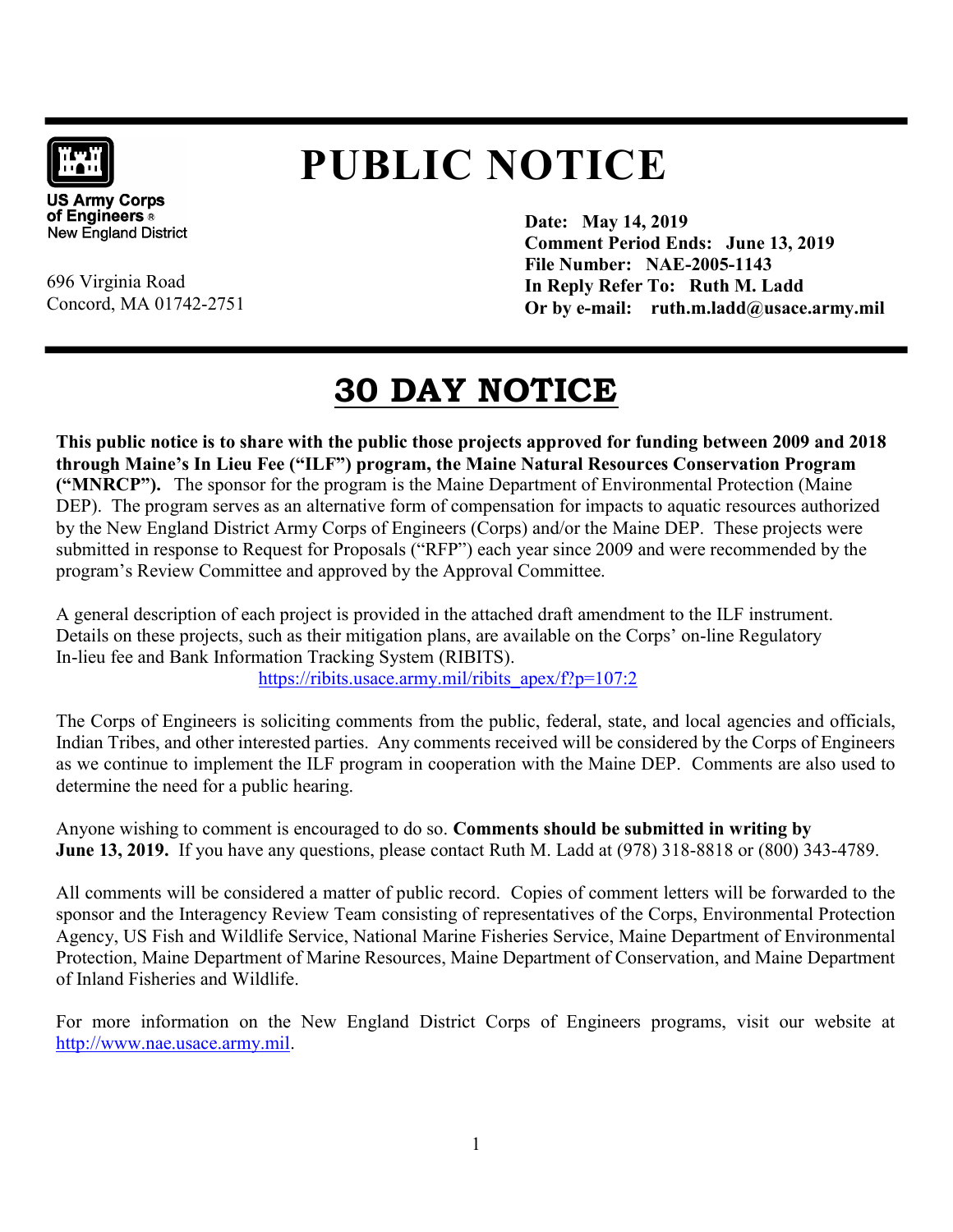### THIS NOTICE IS NOT AN AUTHORIZATION TO DO ANY WORK NOR DOES THE IN-LIEU FEE PROGRAM, IF APPROVED, PREJUDGE FUTURE DEVELOPMENT PROJECTS WITHIN THE SERVICE AREA.

Robert J. DeSista

ROBERT J. DESISTA Acting Chief, Regulatory Division

If you would prefer not to continue receiving Public Notices, please contact Ms. Tina Chaisson at (978) 318- 8058 or e-mail her at **bettina.m.chaisson@usace.army.mil**. You may also check here () and return this portion of the Public Notice to: Bettina Chaisson, Regulatory Division, U.S. Army Corps of Engineers, 696 Virginia Road, Concord, MA 01742-2751.

NAME:

ADDRESS: \_\_\_\_\_\_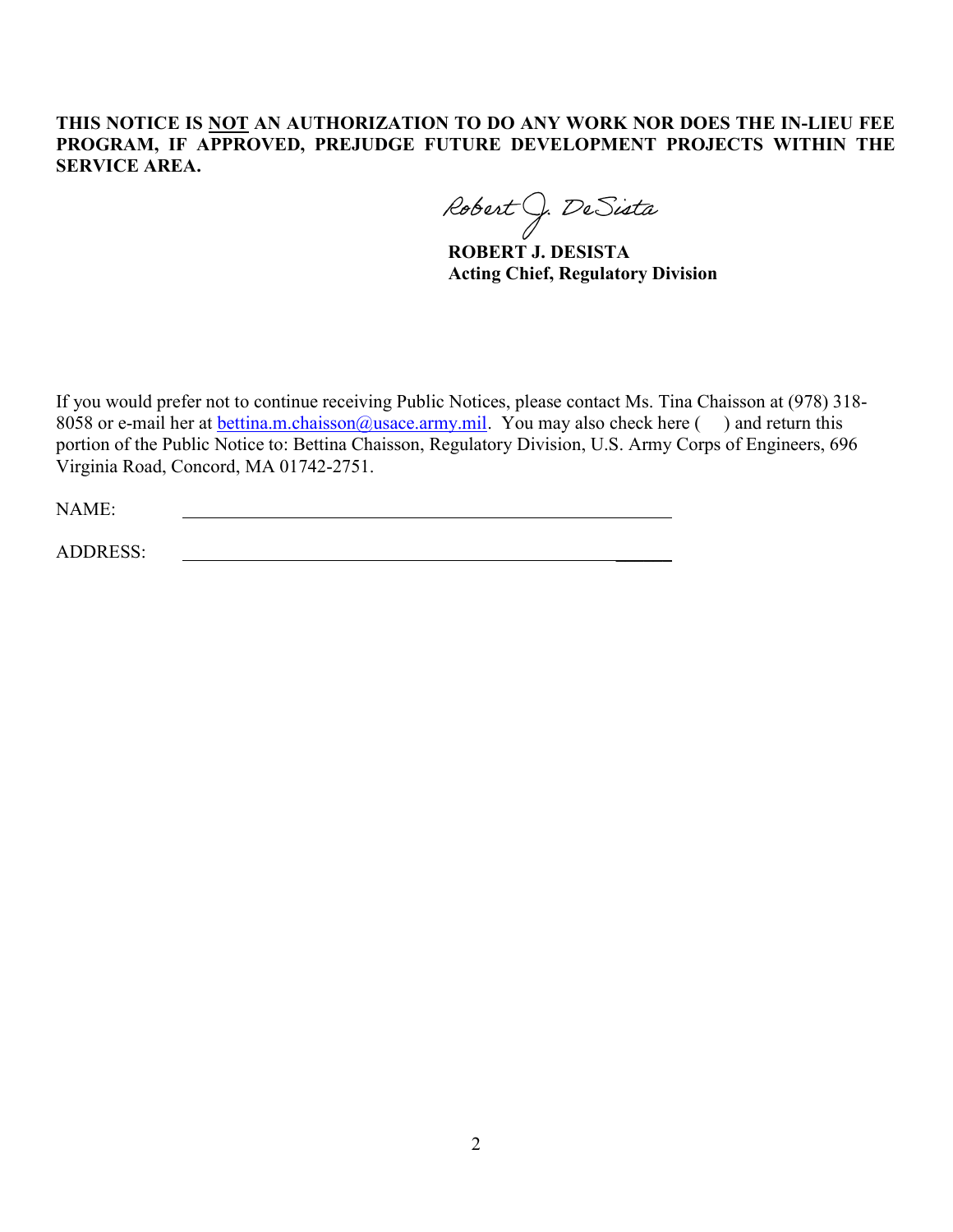# AMENDMENT #5 TO THE STATE OF MAINE – IN LIEU FEE PROGRAM INSTRUMENT

WHEREAS, the approved State of Maine – In Lieu Fee Program Instrument (Instrument) was signed by the Maine Department of Environmental Protection (MDEP) on September 21, 2011 and the New England District Corps of Engineers ("Corps") on September 15, 2011. Amendment #1, which made changes to reflect actual procedures, adjusted the "Prioritization Strategy for Selecting and Implementing Projects," and address long-term stewardship funding, was signed by MDEP on February 23, 2016 and the Corps on February 17, 2016. Amendment #2, which added wording from the federal Mitigation Rule related to requirements for preservation-only projects, was signed by MDEP on July 21, 2016 and the Corps on July 19, 2016. Amendment #3, which modified the membership of the Interagency Review Team, was signed by MDEP on January 26, 2017 and the Corps on January 19, 2017. Amendment #4, which modified language in 6.1 on Legal Responsibility, was signed by both MDEP and the Corps on February 14, 2019.

NOW THEREFORE, the following changes shall be made to the Instrument:

#### Addition of:

#### Section 8.10 Approved Projects

Projects approved for funding between 2009 and 2018 by the Corps following review by the Review Committee and the Approval Committee are listed in Appendix H. Details on these projects, such as their mitigation plans, are available on the Corps' on-line Regulatory In-lieu fee and Bank Information Tracking System (RIBITS).

The project naming convention is the project application year, the service area, the project name, the town, and the state.

### Appendix H Approved Projects

All information is publicly available on RIBITS (see Section 6.3) 2009 Projects

### 2009-CIM – Argyle Wetlands – Argyle, ME – this project was withdrawn by the project proponent following approval. No funds were released.

#### 2009-CIM – Blackman Stream – Bradley, ME

The objective for this project is to restore fish passage around a historic dam on Blackman Stream.

The performance standards are submission of five years of monitoring which will document installation of the fishway as shown on the project plans. A third party will provide a report documenting the suitability of the fish way to pass alewaves.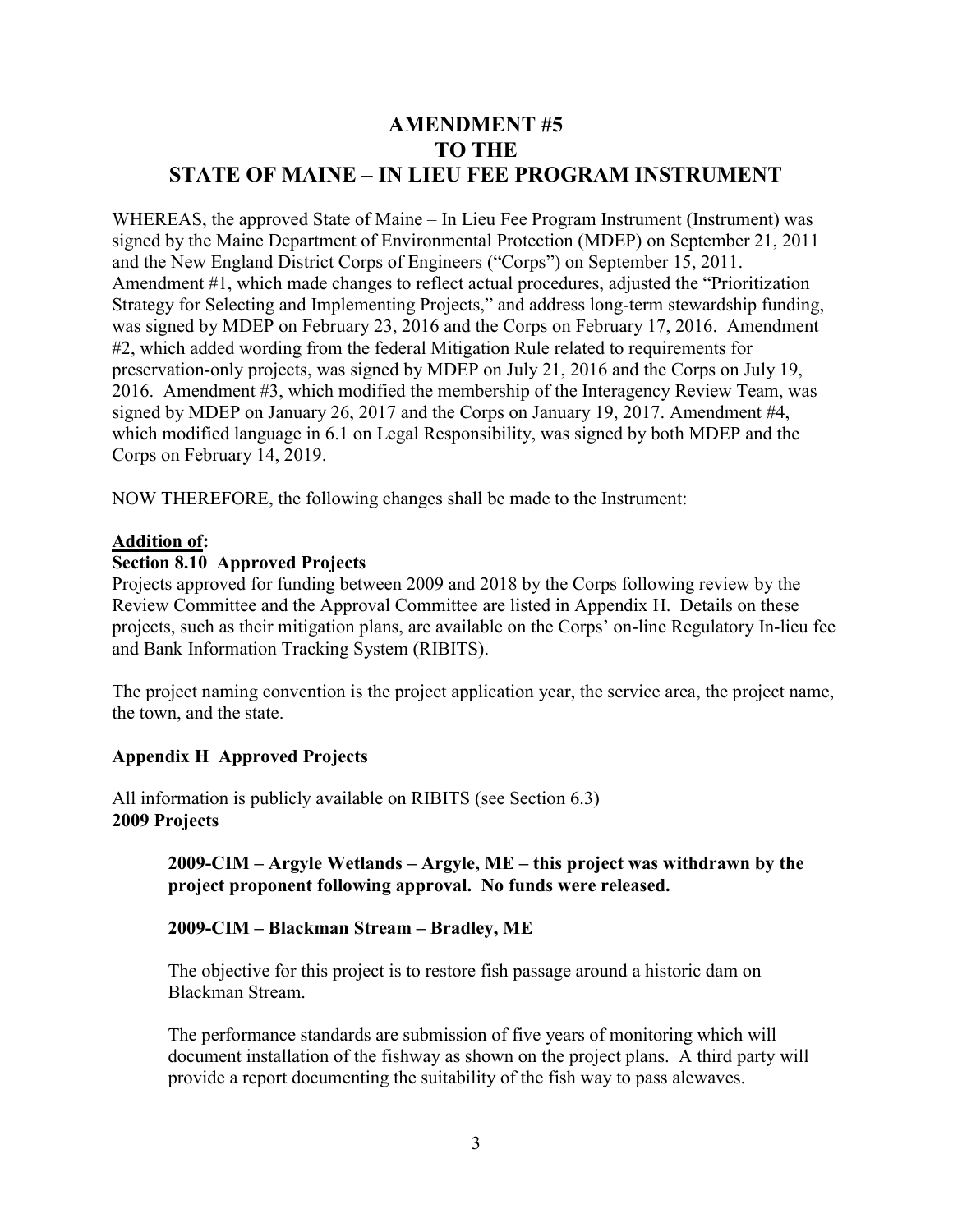The project involves construction of a 17-step rock and pool fishway and Denil fish ladder. The dam and surrounding land are owned by the Maine Forest and Logging Museum. The Atlantic Salmon Federation has an agreement with the owner to construct the fishway. The fishway will provide access to alewives, Atlantic salmon, and American eel in and out of Chemo Pond. The museum's caretaker will assist with the operation and maintenance of the fishway which will be operated for the spring alewife runs.

#### 2009-CIM – Brookings Bay – Woolwich, ME

The objective of this project is to preserve in perpetuity 59.5 acres of aquatic resources and their associated upland buffers.

The performance standards are submission of the recorded preservation documents and a management plan approved by the Corps and MDEP.

The Maine Department of Inland Fisheries and Wildlife will purchase the parcel. This will protect high value coastal habitat in the Kennebec Estuary Beginning with Habitat Focus Area. The site include 36 acres of freshwater forested and shrub-scrub wetlands and estuarine intertidal wetlands, 1,962 feet of frontage on Brookings Bay, and 956 feet of stream frontage. Public access for traditional uses compatible with habitat protection goals will be allowed.

#### 2009-CIM – Clark Island – St. George, ME

The objective of this project is to restore approximately two acres of wetland within the Clark Island Wildlife Refuge.

The performance standards are:

1. In the upland buffer there should eventually be at least:

a. 500 trees and shrubs per acre,

b. of which at least 350 per acre and are healthy and vigorous and at least 18" tall in 75% of the woody zone

c. AND include at least the three non-exotic species including planted and volunteer species. Volunteer species should support the wildlife functions consistent with the design goals. To count a species, it will be well represented on the site (e.g., at least 50 individuals of that species per acre).

2. The emergent areas on the site have at least 60% cover by noninvasive hydrophytes.

3. Planned scrub-shrub areas have at least 60% cover by noninvasive hydrophytes, of which at least 15% are woody species.

For the purpose of this success standard, invasive species of hydrophytes are:

Cattails -- Typha latifolia, Typha angustifolia, Typha glauca;

Common Reed -- Phragmites australis;

Purple Loosestrife -- Lythrum salicaria;

Reed Canary Grass -- Phalaris arundinacea; and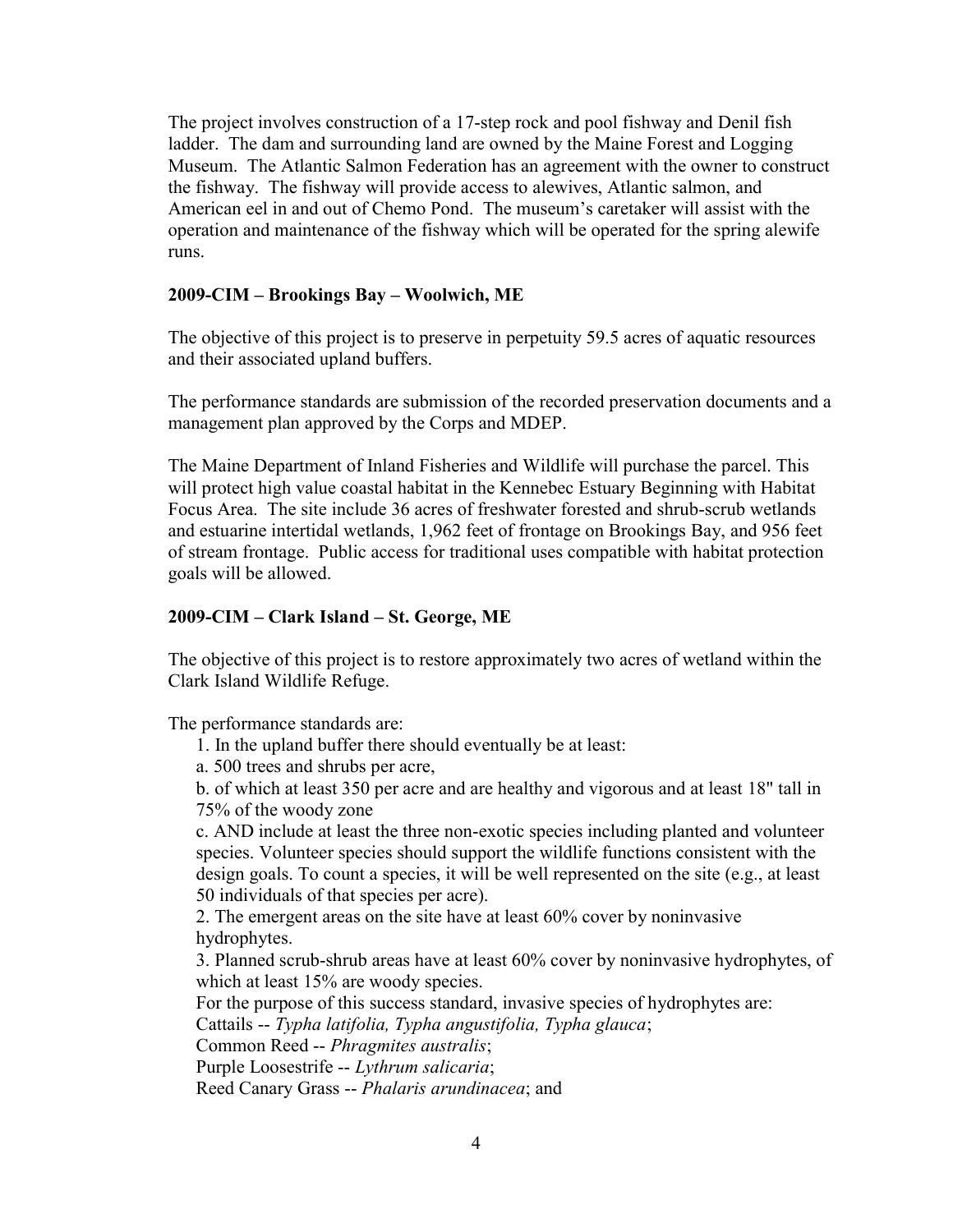Buckthorn – Rhamnus frangula.

4. Common reed, purple loosestrife, Russian and autumn olive (*Elaeagnus* spp.), buckthorn, Japanese knotweed (Polygonum cuspidatum), and/or multiflora rose (Rosa multiflora) plants at the project site are being controlled. For this standard, small patches must be eliminated during the entire monitoring period. Large patches must be aggressively treated and the treatment documented.

5. All slopes, soils, substrates, and constructed features within and adjacent to the mitigation site(s) are stable.

6. The site shall have no more than 3% cover by invasive species.

The project involves the removal of about 30 feet of rock overburden dumped in a forested wetlands as part of a rock quarrying operation decades ago. The side slopes will be graded and planted. As the exact situation that will be encountered under the rocks is unknown, the project proponent will work with MDEP and the Corps to develop an appropriate mitigation design.

#### 2009-CIM – Montsweag Brook Dam – Wiscasset, ME

The project involves the removal the Montsweag Dam to restore natural stream processes to the Montsweag Brook including restoring diadromous and resident fish habitat and lateral movement.

The performance standard is photo and text documentation of the stability of soils postdam removal within the monitoring period.

The Chewonki Foundation will contract for the removal of the dam which is about a quarter of a mile above the head of tide. This will eliminate the 20-acre impoundment which inundates 0.8 mil of pre-existing riverine habitat. The Foundation owns the dam, the land around the impoundment, and a 50-foot wide easement that stretches three miles upstream on the east side of the brook. The downstream estuary will be enhanced through the return to natural flood conditions.

#### 2009-CIM – Whitten Hill – Montville, ME

The objective of this project is to preserve in perpetuity 410 acres of aquatic resources and their associated upland buffers.

The performance standards are submission of the recorded preservation documents and a management plan approved by the Corps and MDEP.

The Sheepscot Wellspring Land Alliance will acquire the parcel in fee simple. The property include five acres of forested wetlands and a broad floodplain forest along 2,600 feet of the Sheepscot River headwaters. This preservation will help maintain the Sheepscot River as a designated Maine river for Atlantic salmon restoration.

#### 20009-SM – Crooked River – Watkins – Harrison, ME – this project was withdrawn by the project proponent following approval. No funds were released.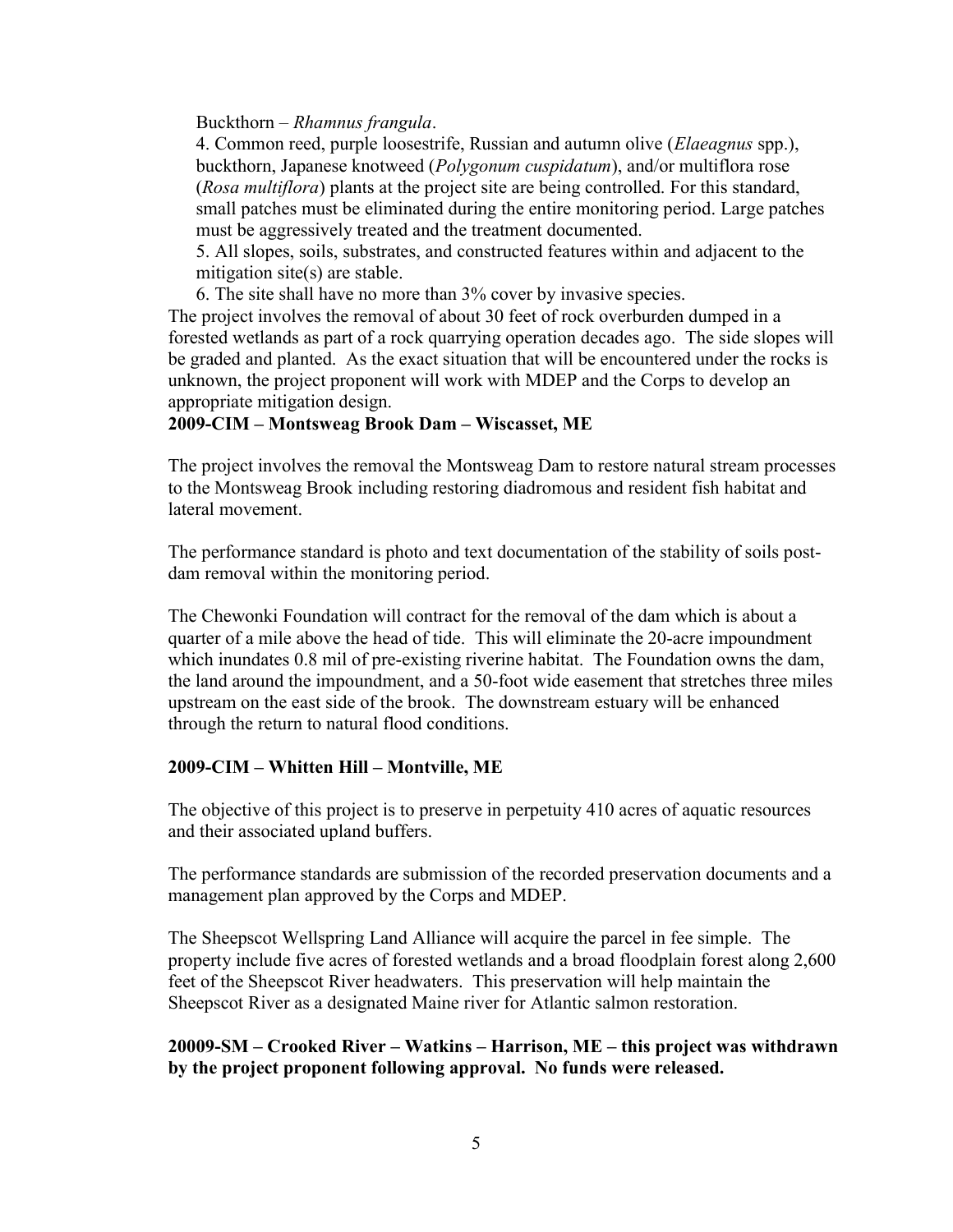#### 2009-SM – Falmouth Conservation Corridor-Boudreau – Falmouth, ME

The objective of this project is to preserve in perpetuity 42 acres of aquatic resources and their associated upland buffers.

The performance standards are submission of the recorded preservation documents and a management plan approved by the Corps and MDEP.

The Town of Falmouth will acquire a conservation easement over one property and place an easement on a second, both of which lie within a 500-acre conservation corridor. Following the establishment of the easements, the Town will assign its interest to the Falmouth Land Trust. The parcels include six vernal pools and other wetlands and well as critical terrestrial habitat for the on-site pools plus two that are off-site.

#### 2009-SM – Gervais – Scarborough Marsh – Scarborough, ME

The objective of this project is the enhancement of six acres of wetlands which are infested with Phragmites australis.

The performance standard is documentation of the elimination of the *Phragmites*.

The Maine Department of Inland Fisheries and Wildlife will use herbicide in late summer prior to seed dispersal and follow-up with additional mowing or burning in the winter. This technique has been used elsewhere with good results.

### 2009-SM – Morgan Meadow – Maloney – Gray, ME

The objective of this project is to preserve in perpetuity 100 acres of aquatic resources and their associated upland buffers.

The performance standards are submission of the recorded preservation documents and a management plan approved by the Corps and MDEP.

The Maine Department of Inland Fisheries and Wildlife will purchase the property which includes 12.3 acres of forested wetlands and 10.4 acres of emergent wetlands. Portions of the site provide deer wintering habitat. The acquisition will complete the state's ownership of the lower wetland of Morgan Meadow Wildlife Management Area and its upland buffer. This will improve the ability to manage the area for wildlife habitat in a rapidly developing part of the state.

#### 2009-SM – Mt Agamenticus I – Fortenbaugh – York, ME

The objective of this project is to preserve in perpetuity 12.5 acres of aquatic resources and their associated upland buffers.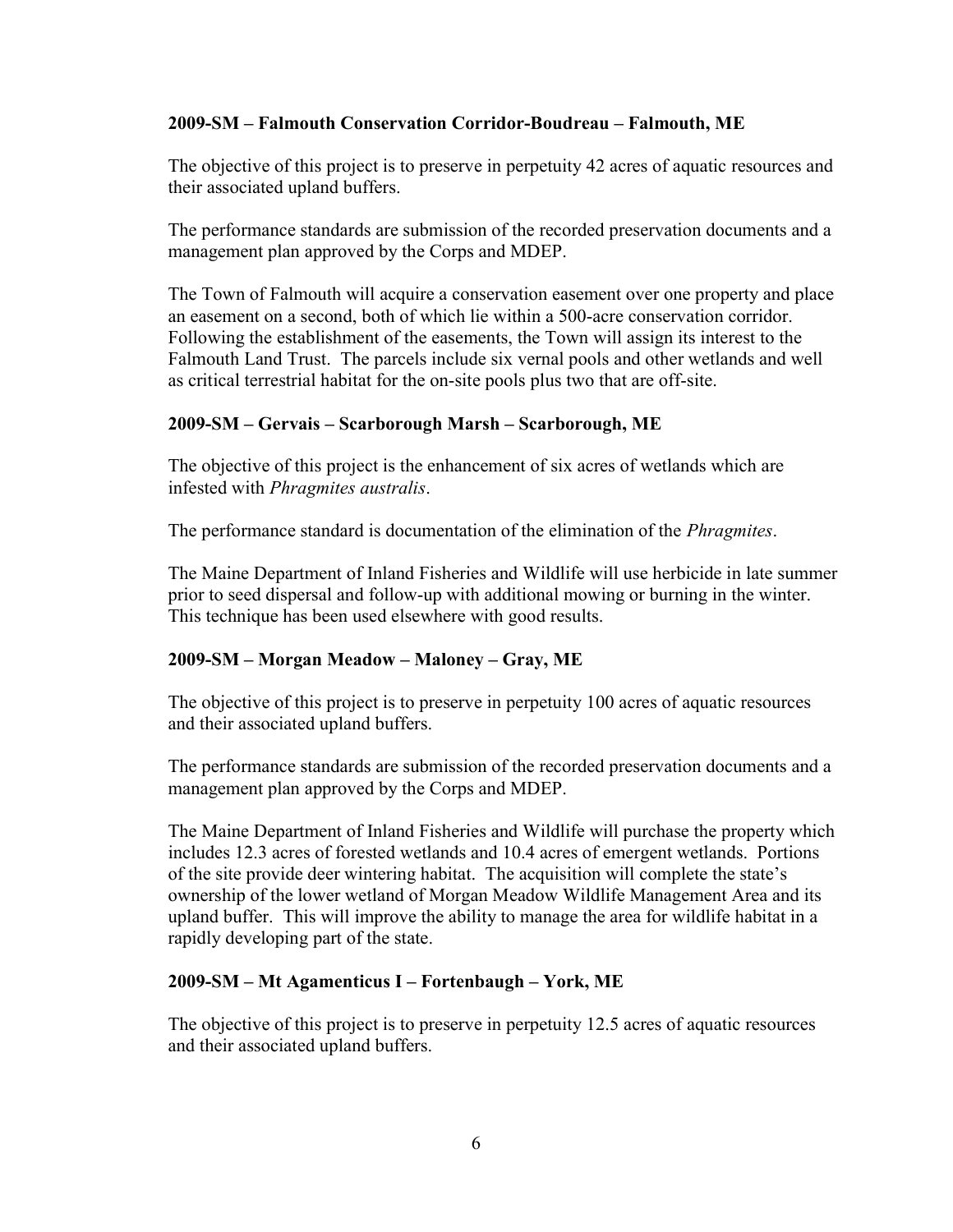The performance standards are submission of the recorded preservation documents and a management plan approved by the Corps and MDEP.

The Great Works Regional Land Trust will acquire the parcel in fee. It includes 5.5 acres of forested and emergent wetlands and 1,520 feet of frontage on the Ogunquit River. It is contiguous with other preserved land in the area. Spotted and Blandings turtles are found on the property.

# 2009-SM – Mt. Agamenticus I – Parent – S. Berwick, ME

The objective of this project is to preserve in perpetuity 38.9 acres of aquatic resources and their associated upland buffers.

The performance standards are submission of the recorded preservation documents and a management plan approved by the Corps and MDEP.

The Great Works Regional Land Trust will acquire the parcel in fee. It include 0.31 acres of forested wetland, 0.1 ac of palustrine scrub-shrub wetland, 2.21 acres of vernal pools plus their critical terrestrial habitat.

# 2009-SM – Walnut Hill – Shapleigh, ME

The objective of this project is to preserve in perpetuity 88 acres of aquatic resources and their associated upland buffers.

The performance standards are submission of the recorded preservation documents and a management plan approved by the Corps and MDEP.

The Three River Land Trust will purchase the property which include 11 acres of forested and scrub-shrub wetlands as well as inland waterfowl and wading bird habitat and multiple vernal pools. The presence of the vernal pools in close proximity, and the associated pocket swamp and stream-associated floodplain wetlands, increases the value of the site for Blanding's turtle conservation. The site also support the state endangered northern black race and habitat for the ebony boghaunter dragonfly, a state species of special concern.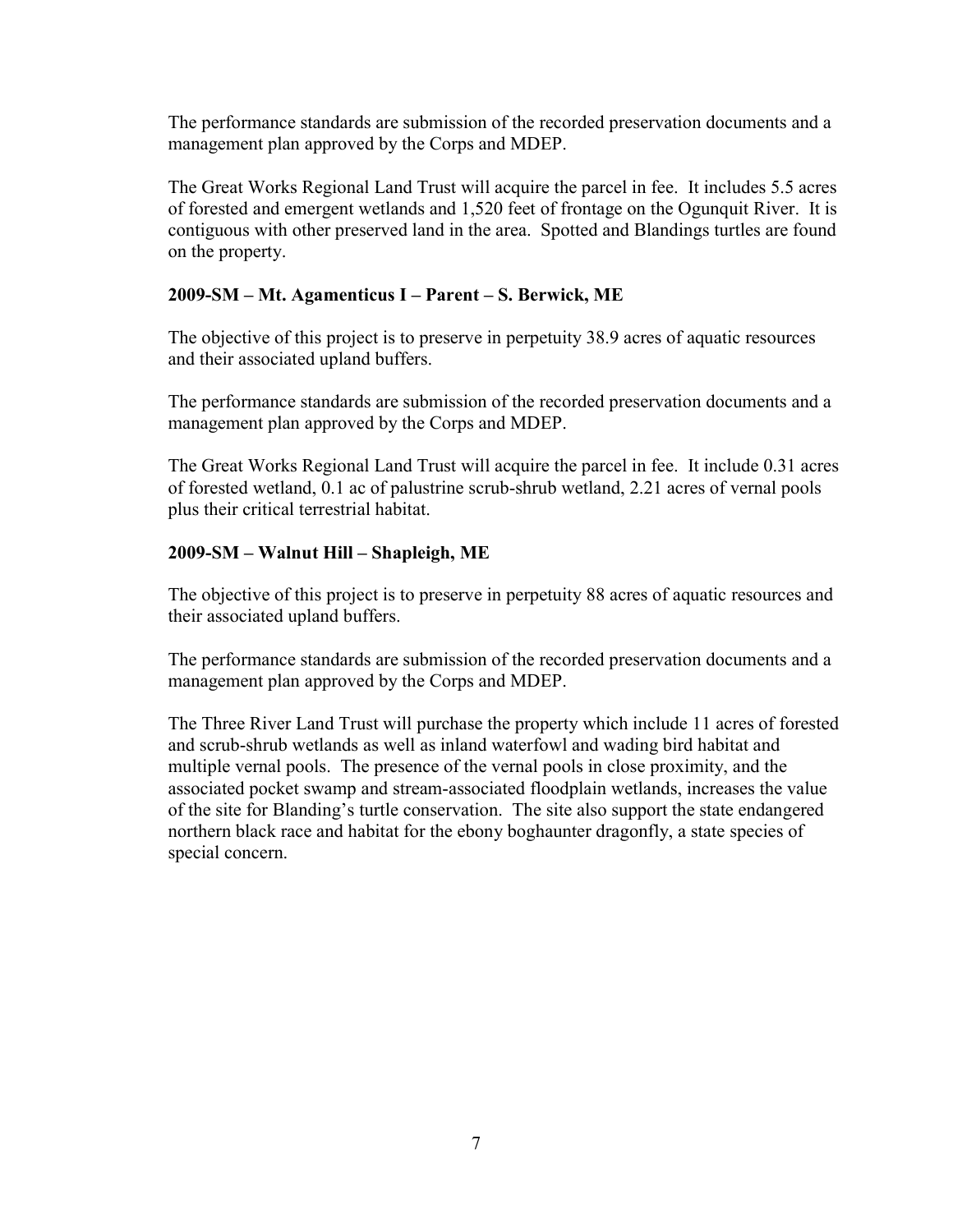#### 2010 Projects

#### 2010-CIM – Basin Cove/Curtis Cove – Harpswell, ME

The objective of this project is to preserve in perpetuity 87 acres of aquatic resources and their associated upland buffers.

The performance standards are submission of the recorded preservation documents and a management plan approved by the Corps and MDEP.

The Harpswell Heritage Land Trust will purchase two parcels. They represent the largest undeveloped area in South Harpswell. One parcel extends into the intertidal zone of Curtis Cove and the other extends into the intertidal zone of Basin Cove to the south. Together is protect 28.5 acres of forested wetland, 0.7 acres of scrub-shrub wetland, 0.3 acres of ponded wetlands, and 15.5 acres of marine intertidal wetland. Both coves have been idenfied as tidal waterfowl and wading bird habitat by the Maine Department of Fisheries and Wildlife and they contain eelgrass and shellfish beds.

#### 2010-CIM – Great Meadow Stream – Smithfield - Belgrade Lakes, ME

The objectives of this project are to preserve in perpetuity 305 acres of aquatic resources and their associated upland buffers, to restore forested areas heavily impacted by logging, and to continue efforts to control invasive water milfoil from Great Meadow Stream.

The performance standards are:

- 1. Submission of the recorded preservation documents and a management plan approved by the Corps and MDEP.
- 2. The proposed vegetation diversity and/or density goals for woody plants from the plan are met.

Unless otherwise specified in the restoration/enhancement plans, this should be at least 500 trees and shrubs per acre, of which at least 350 per acre are trees for proposed forested cover types, that are healthy and vigorous and are at least 18" tall in 75% of each planned woody zone AND at least the following number of nonexotic species including planted and volunteer species. Volunteer species should support functions consistent with the design goals. To count a species, it should be well represented on the site (e.g., at least 50 individuals of that species per acre).

| # species planted minimum | # species required (volunteer and planted) |
|---------------------------|--------------------------------------------|
|                           |                                            |
|                           |                                            |
|                           |                                            |
|                           |                                            |
|                           |                                            |
|                           |                                            |
|                           |                                            |
| 9 or more                 |                                            |
|                           |                                            |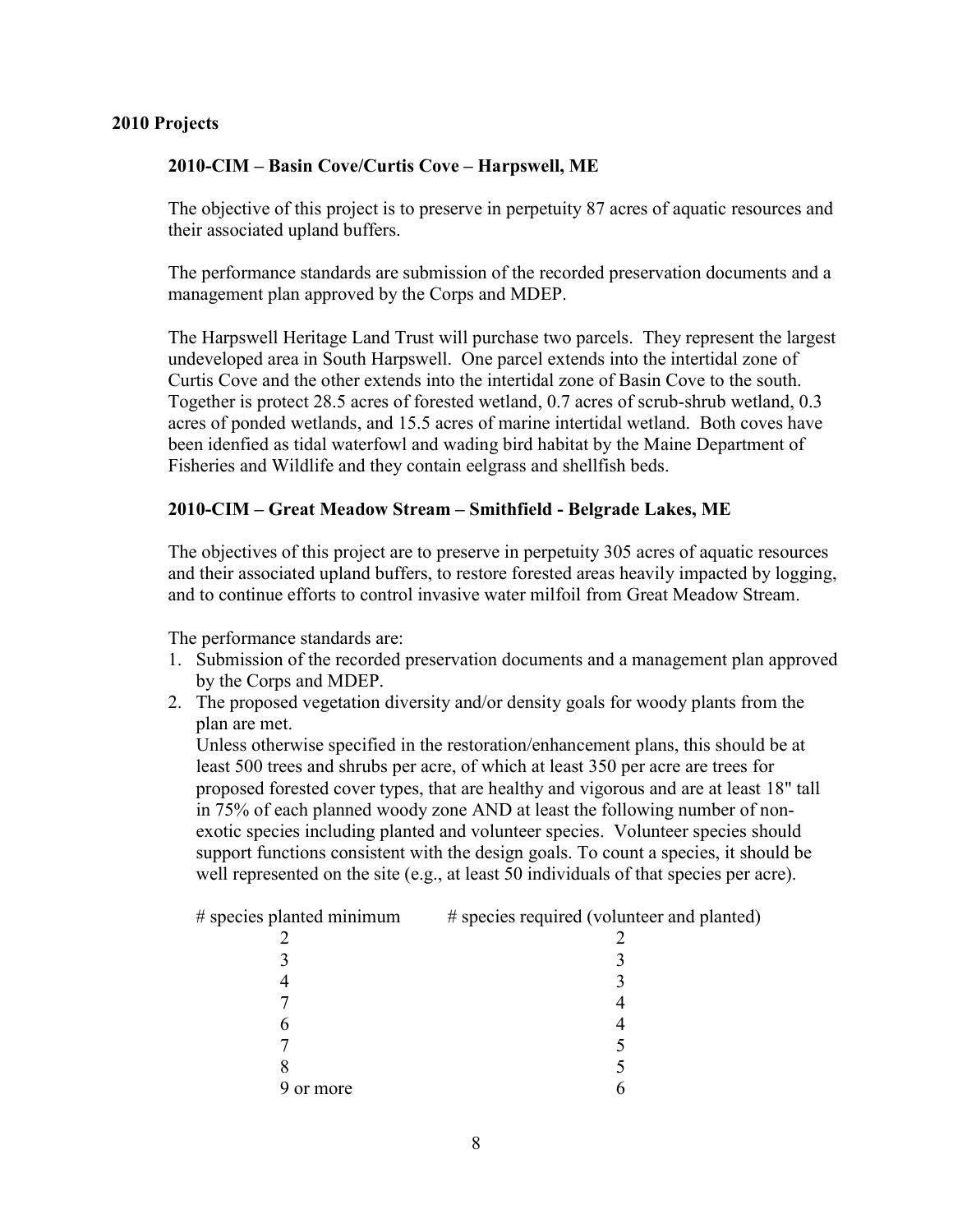Vegetative zones consist of areas proposed for various types of wetlands (shrub swamp, forested swamp, etc.). The performance standards for density can be assessed using either total inventory or quadrat sampling methods, depending upon the size and complexity of the site.

3. i. Each restoration/enhancement site shall have at least 95% areal cover, excluding planned open water areas or planned bare soil areas (such as for turtle nesting), by native species.

ii. Planned emergent areas on each restoration/enhancement site shall have at least 80% cover by non-invasive hydrophytes.

iii. Planned scrub-shrub and forested cover types shall have at least 60% cover by non-invasive hydrophytes, including at least 15% cover by woody species.

For the purpose of this performance standard, invasive species of hydrophytes are: Common Reed – Phragmites australis; Purple Loosestrife – Lythrum salicaria; Reed Canary Grass – Phalaris arundinacea; and Glossy Buckthorn – Frangula alnus

4. There is evidence of expected natural colonization as documented by the presence of at least 100 volunteer native trees and/or shrubs at least 3 feet in height per acre.

The Belgrade Regional Conservation Alliance (BRCA) will acquire the parcel and perform the restoration work. The parcel includes 218 acres of scrub-shrub, 9 acres of emergent, 33 acres of forested, and 2 acres of open water wetlands. There are also several small stream that cross the parcel. The western boundary protects nearly a mile of buffer along Great Meadow Stream. The stream and wetlands provide exception wildlife habitat and recreational opportunities and support water quality and flood control. BRCA will plant native trees in a 4-acre wetland and 13-acre upland and will use volunteers to remove and control the milfoil.

#### 2010-CIM – Kanokolus Bog – Unity, ME

The objective of this project is to preserve in perpetuity 178 acres of aquatic resources and their associated upland buffers.

The performance standards are submission of the recorded preservation documents and a management plan approved by the Corps and MDEP.

The Sebasticook Regional Land Trust will provide the transaction costs and stewardship endowment as part of the acquisition of the parcel. The site include 14 acres of emergent and 43 acres of forest wetland. It is adjacent to a 308 acre parcel owned by Hofstra University and used as an outdoor classroom. The area is identified as an exemplary raised level bog ecosystem by the Maine Natural Areas Program.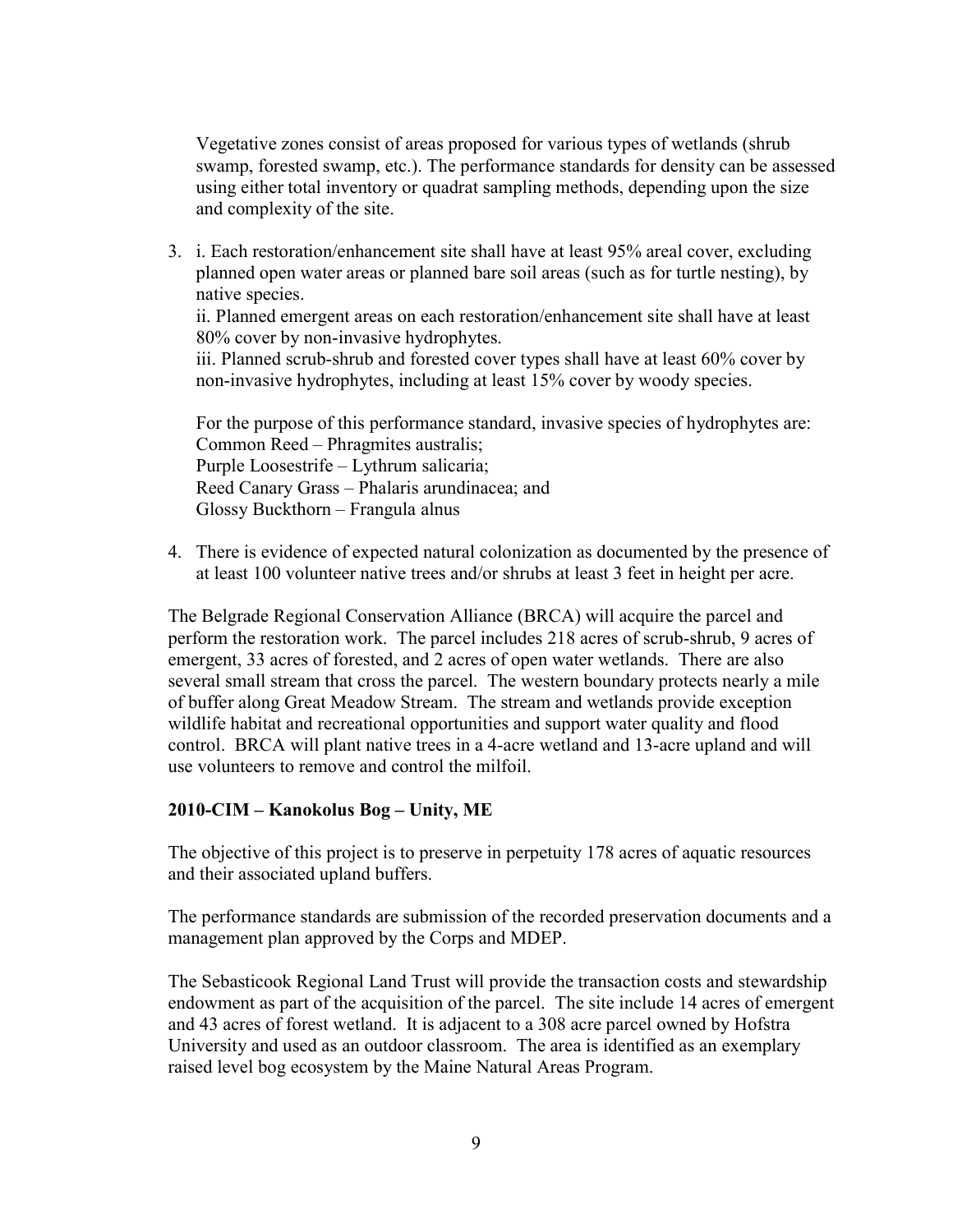#### 2010-CIM – Maquoit Bay – Henshaw – Brunswick, ME

The objective of this project is to preserve in perpetuity 237 acres of aquatic resources and their associated upland buffers.

The performance standards are submission of the recorded preservation documents and a management plan approved by the Corps and MDEP.

The Brunswick-Topsham Land Trust will acquire a conservation easement on the parcel which include 5.4 acres of emergent, 43.0 acres of forested, 6.8 acres of scrub-shrub, and 45.2 marine intertidal wetlands. It also includes 3.4 acres of rivers and streams and eight vernal pools and their critical terrestrial habitat. The property is part of the largest remaining coastal unfragmented forest block in Cumberland County, part of the most significant eelgrass bed in Casco Bay, and the most productive soft shell clam harvesting area in southern Maine.

#### 2010-CIM – Morse Pond – Collins – Georgetown, ME

The objective of this project is to preserve in perpetuity 30 acres of aquatic resources and their associated upland buffers.

The performance standards are submission of the recorded preservation documents and a management plan approved by the Corps and MDEP.

The Kennebec Estuary Land Trust will acquire the property which includes 7.3 acres of forested, 11.2 acre of emergent, and 0.4 acres of scrub-shrub wetlands. It is also mapped as Inland Waterfowl and Wading Bird Habitat. The parcel is within the Kennebec Estuary Beginning with Habitat Focus Area.

#### 2010-CIM – Muscongus Brook – Bremen, ME

The objective of this project is to restore upstream passage of diadromous fish to Webber Pond.

The performance standards are documentation of the complete removal of the restricting corrugated metal pipe, documentation of the placement of a large box culvert and embedment with natural channel materials, and documentation of use by alewives.

The Kennebec County Soil and Water Conservation District will replace a perched culvert on Muscongus Brook which will, along with a second culvert being replaced with funding from others, restore about one mile of the brook to free-flowing status and connect Webber Pond with tidal waters at Muscongus Harbor. Maine DMR stocked Webber Pond with alewives in 2003 and the stream began to get fish returning in 2007. However, the fish were unable to return to the pond because of the barrier. Maine DOT is assisting with this project.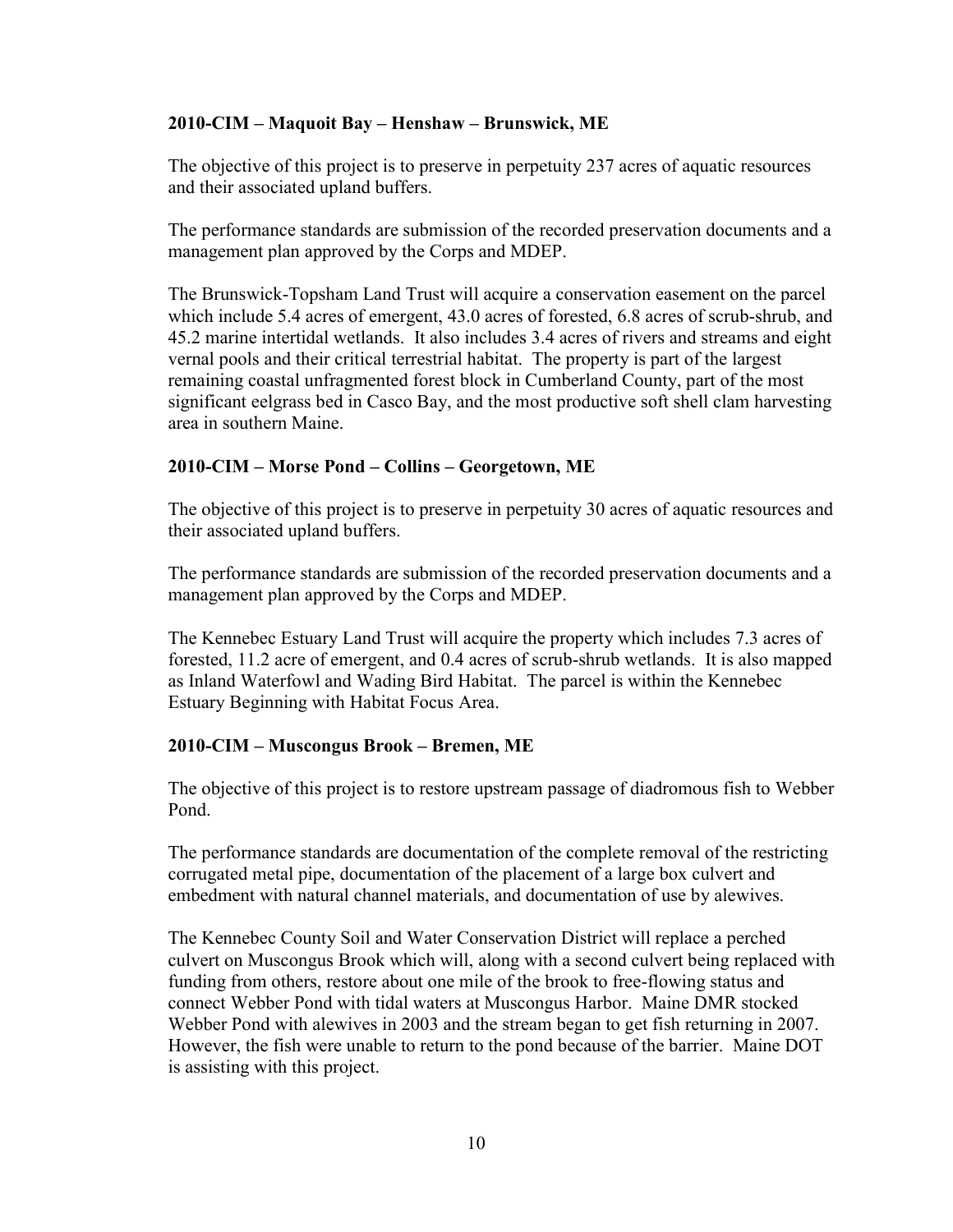#### 2010-CIM – Pisgah Hill – Hobson – New Gloucester, ME

The objective of this project is to preserve in perpetuity 103 acres of aquatic resources and their associated upland buffers.

The performance standards are submission of the recorded preservation documents and a management plan approved by the Corps and MDEP.

The Royal River Conservation Trust will acquire two parcels which include 13.6 acre of forest, 8.21 acres of scrub-shrub, 0.5 acres of emergent, and 0.1 acre of ponded wetlands. There are also two vernal pool complexes on the project. The project will be managed for wildlife habitat, environmental education, and low impact recreation.

```
 2010-CIM – Spectacle Dam Ponds 1 Cake/Whitney – Augusta, ME 
2010-CIM – Spectacle Dam Ponds 2 Sukeforth – Augusta, ME 
2010-CIM – Spectacle Dam Ponds 3 Glidden – Augusta, ME 
2010-CIM – Spectacle Dam Ponds 4 Morin – Augusta, ME
```
The objective of these four projects is to preserve in perpetuity 121.75 acres of aquatic resources and their associated upland buffers.

The performance standards are submission of the recorded preservation documents and a management plan approved by the Corps and MDEP.

The Maine Department of Inland Fisheries and Wildlife will acquire the four properties, all of which are in the Spectacle-Tolman Pond Beginning with Habitat Focus Area. The Cake/Whitney parcel is 43 acres; Sukeforth is 40.3 acres, Glidden is 11.25 acres, and Morin is 27.2 acres. They include 3.8 acres of emergent, 1.35 acres of forested, 23.97 acres of scrub-shrub, and 3.97 acres of unconsolidated wetlands. They also include 32.8 acres of Inland Waterfowl and Wading Bird Habitat. The parcels will become part of the Alonzo Garcelon Wildlife Management Area.

#### 2010-CIM – Whiskeag Creek – McKenna – Bath, ME

The objective of this project is to preserve in perpetuity 34.9 acres of aquatic resources and their associated upland buffers.

The performance standards are submission of the recorded preservation documents and a management plan approved by the Corps and MDEP.

The Kennebec Estuary Land Trust will purchase the parcel which includes 12.4 acres of palustrine forested wetland and 3.1 acres of estuarine intertidal wetland. It is in the Kennebec Estuary Beginning with Habitat Focus Area and is adjacent to two other parcels owned by the City of Bath. It is one of two sites in Maine inhabited by the statelisted redfin pickerel and it supports habitat for bald eagles. The area is also identified as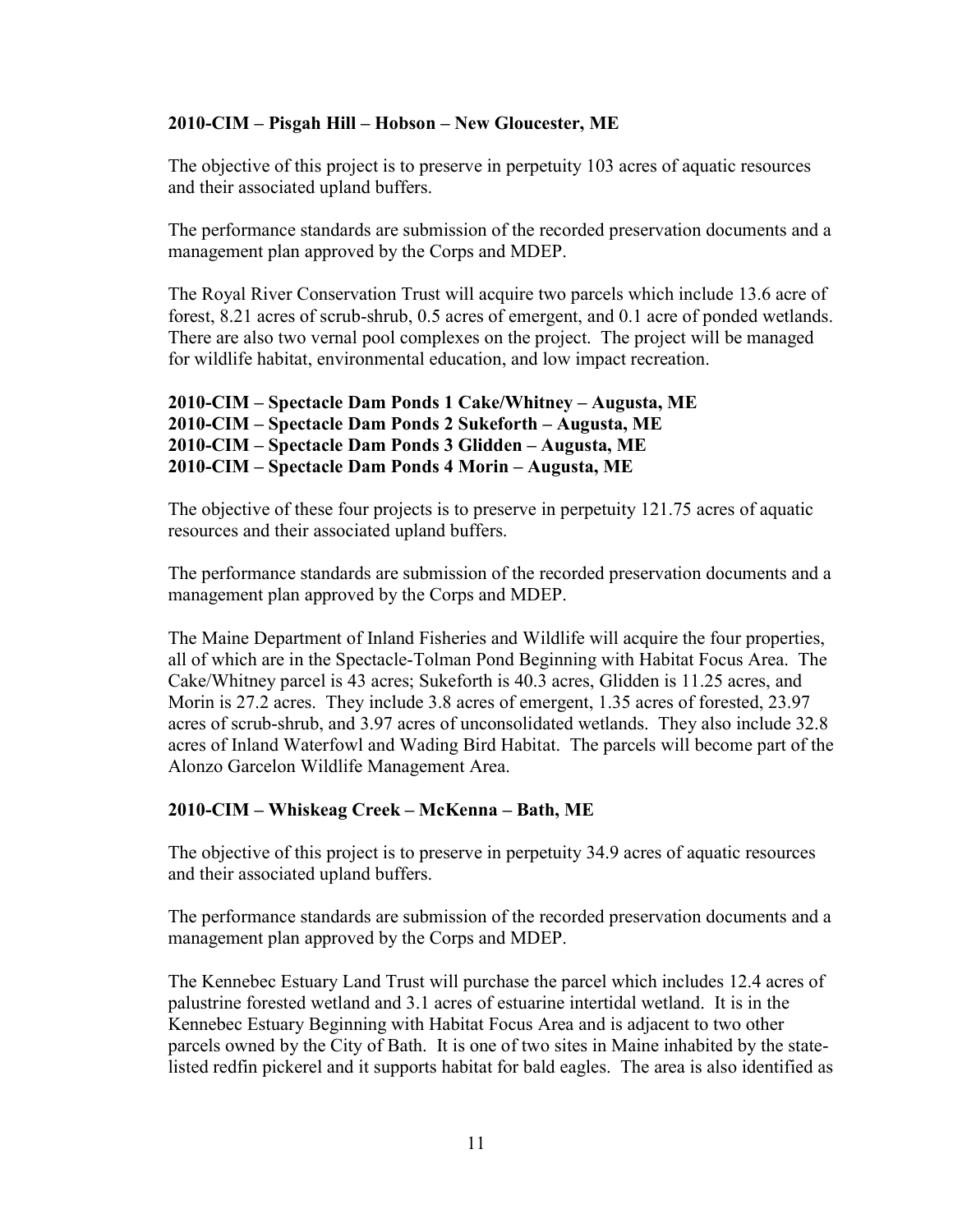Tidal Waterfowl and Wading Bird Habitat and contains over ten mapped rare place species.

### 2010-DM – Flanders Stream – Sullivan, ME

The objective of this project is to restore upstream passage of diadromous fish to Flanders Pond.

The performance standards are documentation of the complete removal of the restricting corrugated metal pipe, documentation of the placement of a large box culvert and embedment with natural channel materials, and documentation of use by alewives.

The Town of Sullivan will replace a failed culvert on Flanders Stream at Thorne Road with an arched culvert. The work will provide acces for native alewife, blueback herring, American eel, sea lamprey, and brook trout to three miles of stream and the 537-acre Flanders Pond. Many other species will also benefit from this barrier removal.

### 2010-SM – Bell Marsh – York, ME

The objective of this project is to preserve in perpetuity 50 acres of aquatic resources and their associated upland buffers and to enhance the resources through the removal of fill in wetlands and road crossings and provide additional turtle nesting areas.

The performance standards are:

- 1. Submission of the recorded preservation documents;
- 2. Submission of a management plan approved by the Corps and MDEP;
- 3. The newly created banks of the Raccoon Creek channel will be at least 86% stabilized by native vegetation and/or native soil materials by the end of the monitoring period;
- 4. Intermittent flow will occur in the channel during years of average or greater than average precipitation; and
- 5. Invasive species shall not make up more than 1% of total aerial plant coverage after discovery and subsequent removal.

The York Land Trust will acquire the parcel and perform the enhancement work. The parcel contains 5.8 acres of forested and 16.3 acres of scrub-shrub wetlands. Several small streams cross the property. Fill from quarry operations and road construction will be removed from 0.2 acres of scrub-shrub wetlands and mounds will be created for turtle nesting. The site is in the Moutn Agamenticus Focus Area. Over 2,600 acres of preserved lands abut the parcel to the east and south. Blanding's and spotted turtles have been documented on the site.

### 2010-SM – Boutin – Biddeford, ME

The objective of this project is to preserve in perpetuity 53.82 acres of aquatic resources and their associated upland buffers and well as enhance small stream habitats.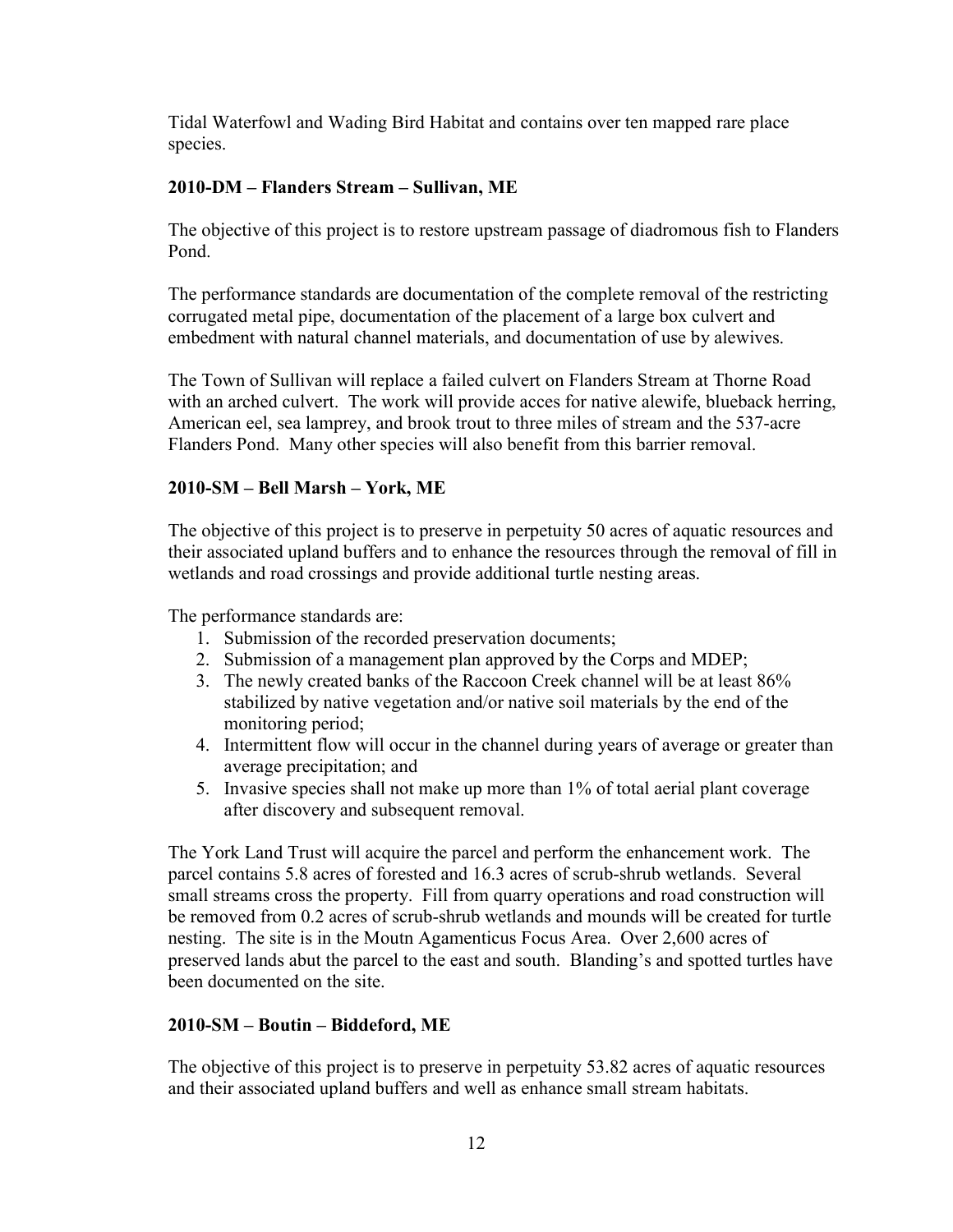The performance standards are submission of the recorded preservation documents and a management plan approved by the Corps and MDEP.

The City of Biddeford will acquire the parcel which includes 4.4 acres of forested and 2.6 acres of scrub-shrub wetlands. The site also includes vernal pools and 2.0 acres of vernal pool critical habitat. Blanding's and spotted turtle like use the site as they have been observed nearby. The parcel is in the Biddeford-Kennebunkport Vernal Pool Complex Focus Area. The city will also remove debris from small streams.

### 2010-SM – E. Branch Piscataqua R – Upper – Falmouth, ME

The objective of this project is to preserve in perpetuity 61.53 acres of aquatic resources and their associated upland buffers.

The performance standards are submission of the recorded preservation documents and a management plan approved by the Corps and MDEP.

The Town of Falmouth will acquire three parcels, two in fee and one with a conservation easement which will be transferred to the Falmouth Land Trust. The parcels were used for agricultural purposes but most have been allowed to revert to forest. On the parcels there are 47.6 acres of forested wetlands, 1 vernal pool and its critical terrestrial habitat, and 6,750 feet of river frontage.

### 2010-SM – Granite State Wetlands – S. Berwick, ME

The objective of this project is to preserve in perpetuity 288 acres of aquatic resources and their associated upland buffers.

The performance standards are submission of the recorded preservation documents and a management plan approved by the Corps and MDEP.

The Town of Wells will purchase the parcel and then convey a conservation easement to the Great Works Regional Land Trust. The parcel is largely forested and include 145.4 forested, 1.0 acre of emergent, and 3.9 acres of scrub-shrub wetlands. There are also four vernal pools, a 2.0 acre pond, and over 6, 000 feet of frontage on headwater streams. The parcel is key to a habitat corridor protection between to Beginning with Habitat Focus Areas. The parcel will be managed for conservation and low impact recreation.

### 2010-SM – Merriland River – Tilton – Wells, ME – this project was withdrawn by the project proponent following approval. No funds were released.

#### 2010-SM – Steele Forest – Kennebunkport, ME

The objective of this project is to preserve in perpetuity 26.35 acres of aquatic resources and their associated upland buffers.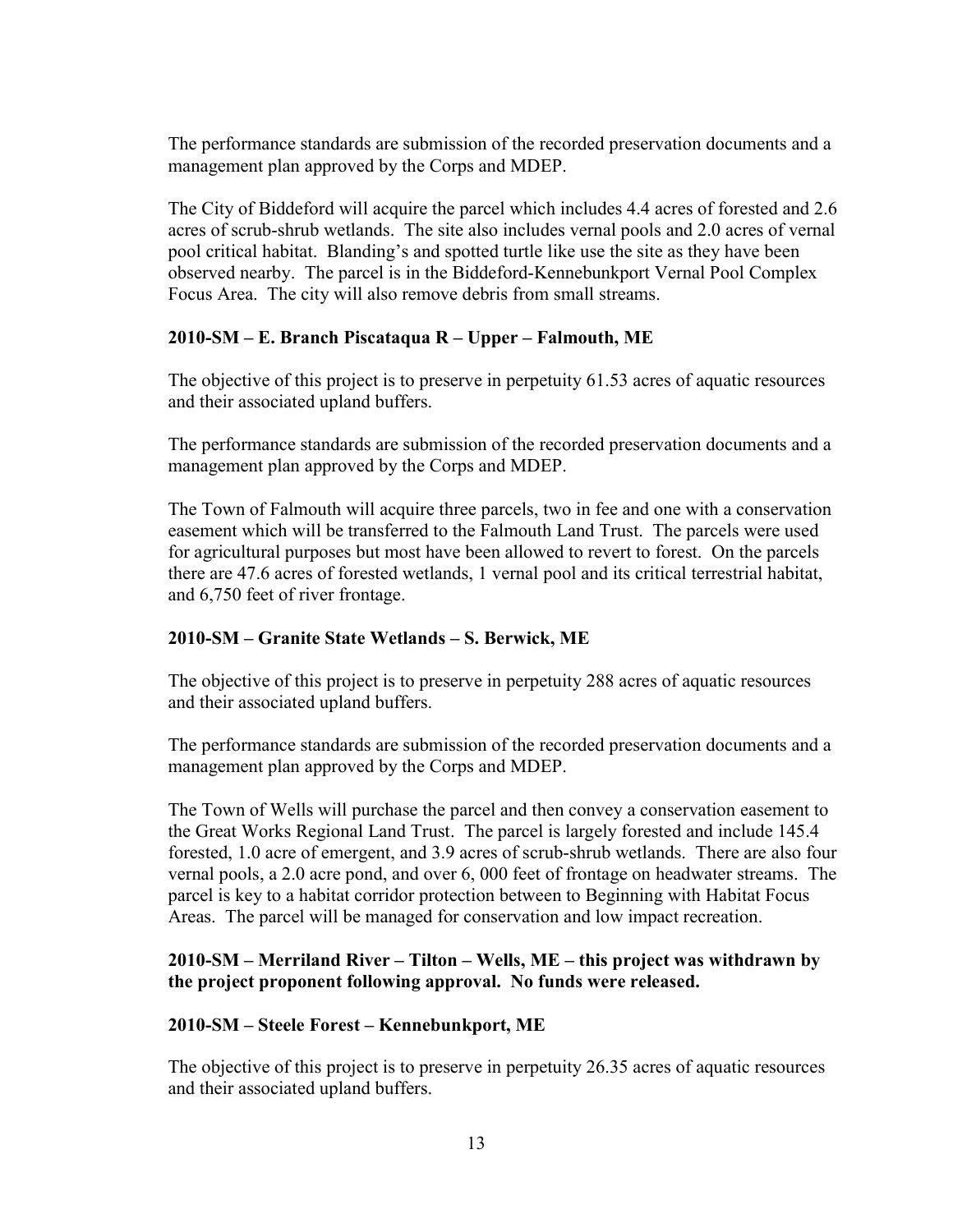The performance standards are submission of the recorded preservation documents and a management plan approved by the Corps and MDEP.

The Kennebunkport Conservation Trust (KCT) will acquire the parcel which includes 20.07 acres of forest wetlands and vernal pools. It is adjacent to 1,000 acres of conservation land owned by the KCT. It will be managed for wildlife habitat, environmental education, and low impact recreation.

#### 2011 Projects

#### 2011-CEL – Mattawamkeag River WMA – Drew Pit, ME

The objective of this project is to preserve in perpetuity 2,452 acres of aquatic resources and their associated upland buffers.

The performance standards are submission of the recorded preservation documents and a management plan approved by the Corps and MDEP.

The Maine Department of Inland Fisheries and Wildlife will purchase the parcel which is adjacent to the Mattawamkeag River Wildlife Management Area (WMA). This parcel will be managed as an addition to the WMA. The property includes 7 miles of frontage on the Mattawamkeag River, Meadow Brook, and Eagle Pond. There are also several state rare or species of special concern on the property. The aquatic resources protected include 1.3 acres of emergent, 1,348 acres of forested, 629.6 acres of scrub-shrub, 45.9 acres lacustrine, and 10.2 acres of riverine wetlands.

 2011-CEL – Varnum Farm – Sebec, ME – this project was withdrawn by the project proponent following approval. No funds were released.

 2011-CIM – Head of Maquoit Stream – Brunswick, ME – this project was withdrawn by the project proponent following approval. No funds were released.

#### 2011-CIM – Jam Black Brook – Searsmont, ME

The objective of this project is to restore year-round upstream passage of brook trout and other species to 9.8 miles of Jam Black Brook and its tributaries and restore natural stream processes.

The performance standards are documentation of the complete removal of the pair of slip-lined 10'-wide perched culvert at Magog Road and documentation of the placement of a bottomless aluminum arch culvert.

Trout Unlimited with perform the culvert replacement work. It will partner with the Town of Searsmont and state and federal agencies on the project. It will improve habitat for Atlantic salmon, a federally endangered species; eastern brook trout; river herring;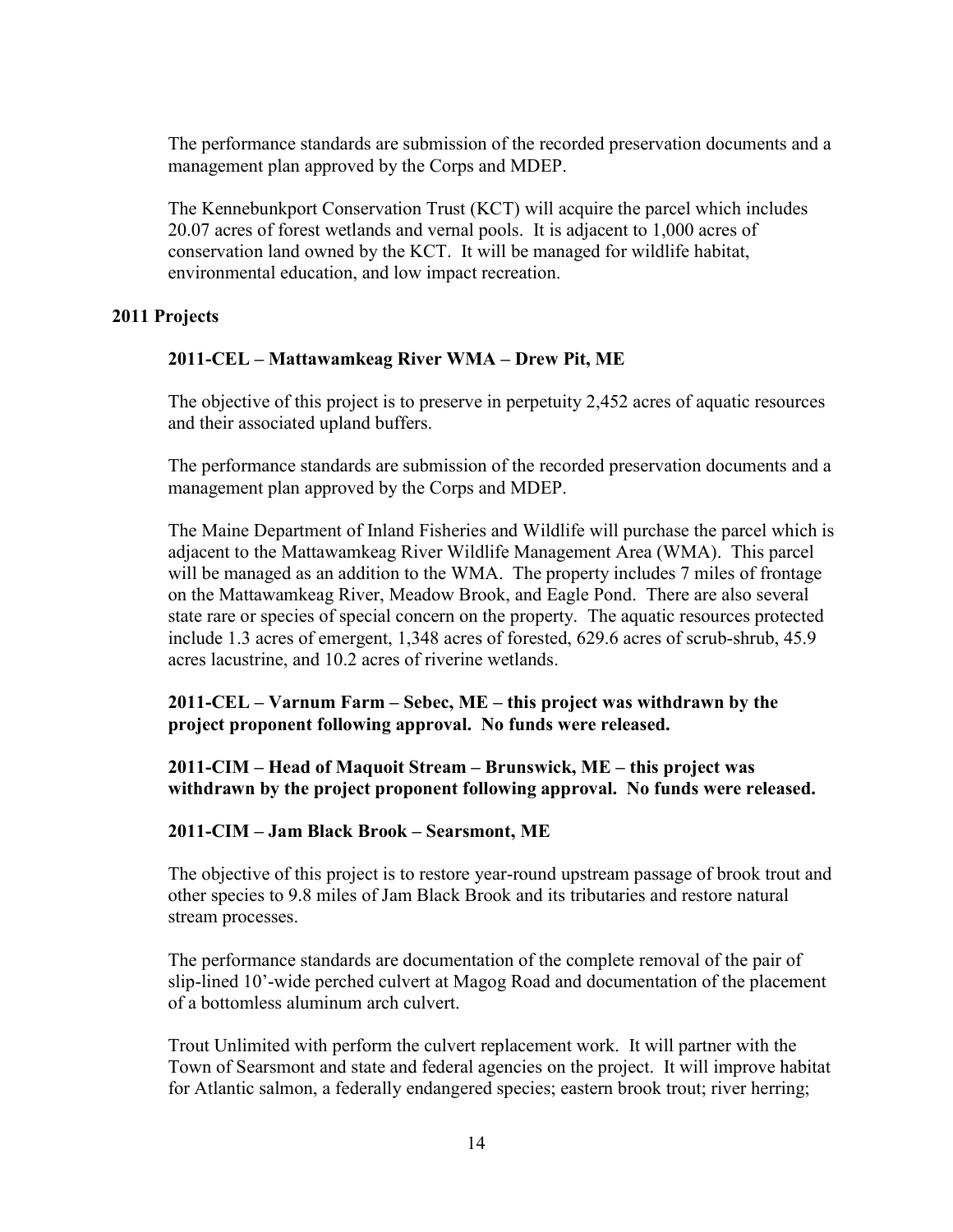and state-threatened freshwater mussels. In addition it will provide a demonstration site for an appropriate stream crossing developed in cooperation with a municipality.

### 2011-CIM – Little Cobbossee – Winthrop, ME

The objective of this project is to preserve in perpetuity 89.71 acres of aquatic resources and their associated upland buffers.

The performance standards are submission of the recorded preservation documents and a management plan approved by the Corps and MDEP.

The Kennebec Land Trust will acquire the parcel which includes 22.1 acre of forested, 11.31 acres of emergent, 0.2 acres of lacustrine wetlands. There are also 47.19 acres state-identified as Inland Waterfowl and Wading Bird Habitat. It is adjacent to a conservation easement managed by the Small Woodlot Owners Association of Maine.

# 2011-CIM – Pushaw Lake Fishway – Hudson, ME

The objective of this project is to reconnect Pushaw Lake and Little Pushaw Lake to the main stem of the Penobscot River for the benefit of migrating alewives by constructing a fishway at the outlet dam.

The performance standards are documentation of the installation of the Denil fishway and removal of the flow gate in the middle of the dam and replacement with a new gate adjacent to the fishway with slots for adult and juvenile emigration, and use by alewives.

The Atlantic Salmon Federation will contract for the installation of the fishway. Historically, Pushaw Lake was a freshwater lake that contained migratory fish such as sea‐run alewives. In the 1950s, a concrete masonry dam was built at the outlet of Pushaw Lake which essentially blocked all fish passage. The dam extends the entire length of the stream channel (approximately 150 feet), and has a hydraulic height of 4 feet. The absence of what may have historically been the largest run of river herring in the Penobscot watershed has likely diminished the abundance of some species such as birds of prey and mussels that have a symbiotic relationship with alewives. The absence of herring has also likely had an unknown impact on other parts of the Pushaw watershed due to the loss of nutrients (nitrogen, phosphorous, carbon) from the marine environment.

The fishway will reconnect Pushaw Lake, Little Pushaw Lake, Pushaw Stream, and all of the feeder tributaries to the main stem of the Penobscot River and the Gulf of Maine. It will restore 11 stream miles and 5.462 acres of lake habitat (Pushaw and Little Pushaw) for sea-run alewives and American eel. Given estimates by the Maine Department of Marine Resources (DMR) that Pushaw's carrying capacity for returning adults is 235 returning adults/acre, production potential of 1,186,985 alewives for Pushaw and 96,585 alewives for Little Pushaw can be expected.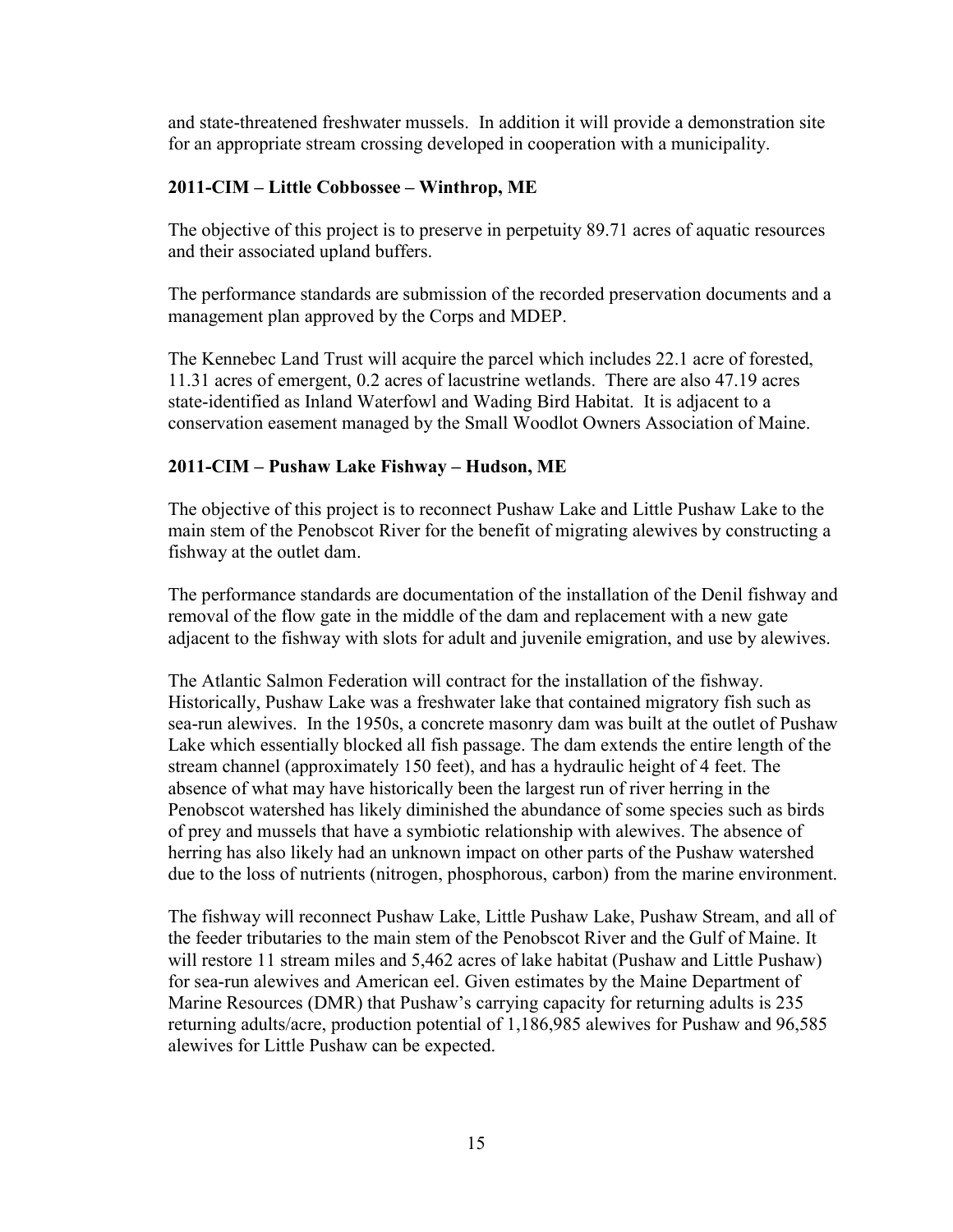#### 2011-CIM – Sebasticook River – Sousa – Burnham, ME 2011-CIM – Sebasticook River – 25 Mile Stream a/k/a Moultons Mill 1 – Burnham, ME

The objective of this project is to preserve in perpetuity 639 acres of aquatic resources and their associated upland buffers.

The performance standards are submission of the recorded preservation documents and a management plan approved by the Corps and MDEP.

The Sebasticook River Conservation Trust will acquire two non-contiguous parcels (Sousa and 25 Mile Stream). The parcels include 0.8 acres of emergent, 287.6 acres of forested, 10.7 acres of scrub-shrub, and 5.8 acres of riverine wetlands. As part of the project, SRLT will conduct enhancement work by removal of existing threats to wetland resources. Specifically, on the Sousa property they will remove agricultural activities from wetland areas, increase setbacks for future agricultural activities, ensure that timber harvest will be prohibited from floodplain forest and wetlands on the southeast corner, prohibit ATV vehicle use on the property outside of an established corridor, and reroute pedestrian trails from sensitive wetland areas. On the 25 Mile Stream parcel they will discontinue the existing road bisecting the property, prohibit ATV use, and increase riparian and wetland buffers from any future timber harvests. The parcels are located within the Unity Wetlands Focus Area identified by the Beginning with Habitat program and were identified as conservation priorities in the Unity Wetlands Conservation Plan and support goals of the Unity and Burnham Comprehensive Plans. The acquisition will conserve hardwood floodplain forest, contiguous upland forest, habitat for rare aquatic species, wetland systems, grassland habitat for nesting birds, agricultural lands and public open space.

### 2011-CIM – St. George River Tidal – Warren, ME

The objective of this project is to preserve in perpetuity 100 acres of aquatic resources and their associated upland buffers.

The performance standards are submission of the recorded preservation documents and a management plan approved by the Corps and MDEP.

The Geoges River Land Trust will acquire the parcel which includes 18 acres of forest, 0.2 acres of palustrine emergent, and 8.7 acres of estuarine intertidal wetlands. The site also includes 6.5 acres of Tidal Waterfowl and Wading Bird habitat and 900 feet of river frontage. It is adjacent to a 57 acre parcel on which the Trust holds a conservation easement.

#### 2011-CIM – Upper Cathance River – Perry – Topsham, ME

The objective of this project is to preserve in perpetuity 150 acres of aquatic resources and their associated upland buffers.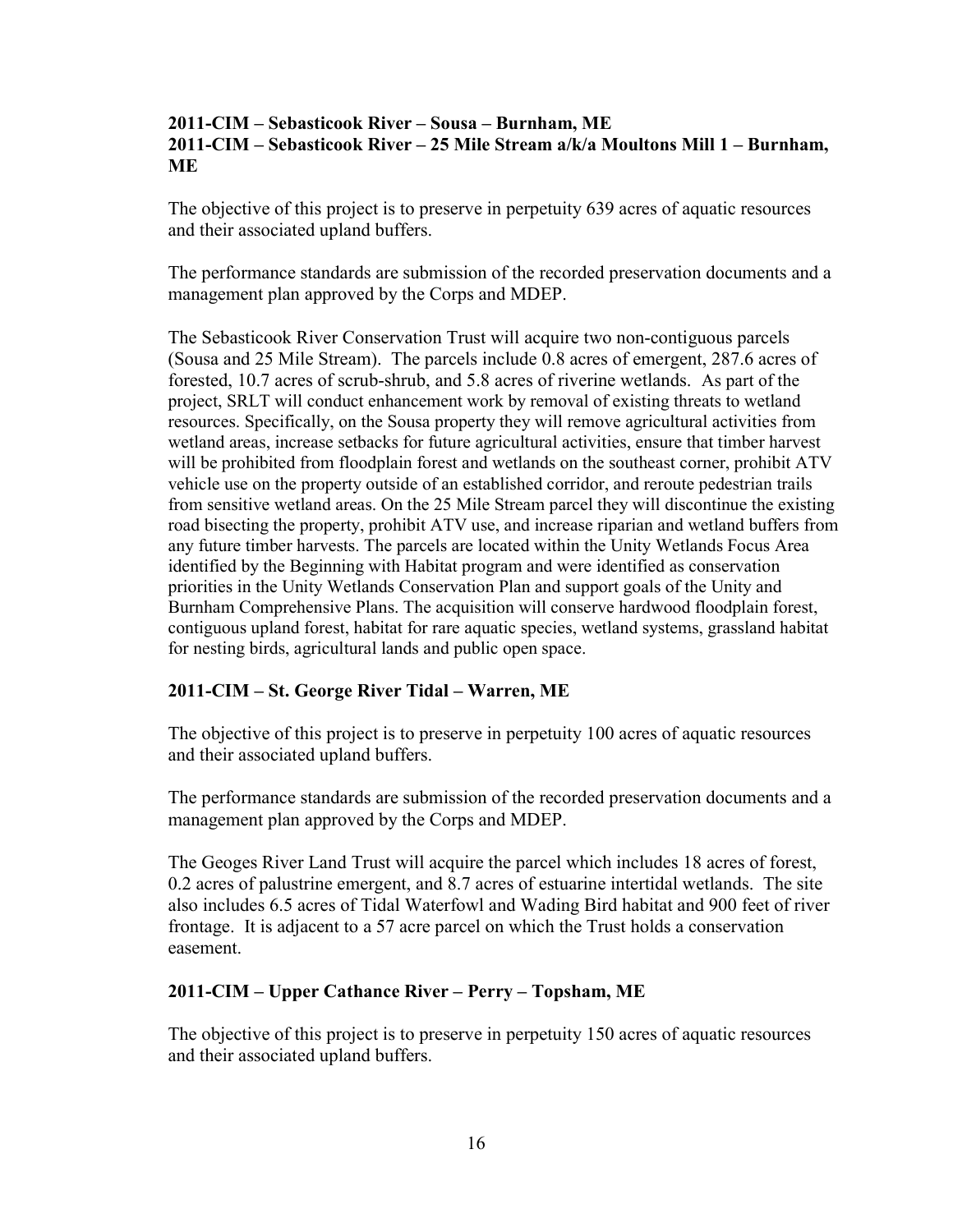The performance standards are submission of the recorded preservation documents and a management plan approved by the Corps and MDEP.

The Brunswick Topsham Land Trust will purchase the parcel which includes 122.5 acres of forested, 6.5 acres of scrub-shrub, 1.6 acres of emergent, 0.2 acres of lacustrine, and 0.6 acres of riverine wetlands as well as 2,200 feet of frontage on the Cathance River. The site abuts the Trust's 163-acre Bradley Pond Preserve.

#### 2011-CIM – Wallamatogus Great Heath-2 – Penobscot, ME

The objective of this project is to preserve in perpetuity 273 acres of aquatic resources and their associated upland buffers and will restore 2 acres of scrub-shrub wetlands impacts by an ATV/snowmobile trail.

The performance standards are submission of the recorded preservation documents, a management plan approved by the Corps and MDEP, and photo documentation of the removal of the trail and its complete revegetation with native plants.

The Blue Hill Heritage Trust will purchase the parcel which includes a mosaic of wetland communities and types. They include a raised level bog, bluejoint meadow, and white cedar woodland according to the Maine Natural Heritage Program. Specifically it includes 25 acres of emergent, 75 acres of forested, 62 acres of scrub-shrub wetlands as well as 2 acres of stream and 2 acres of vernal pools. The emergent wetland is also statedesignated Inland Waterfowl and Wading Bird Habitat.

### 2011-CWM – Sevenmile Stream – Jay, ME

The objective of this project is to preserve in perpetuity 42 acres of aquatic resources and their associated upland buffers.

The performance standards are submission of the recorded preservation documents and a management plan approved by the Corps and MDEP.

The Androscoggin Land Trust will purchase the parcel which include 26.6 acres of forested, 1.2 acres of emergent, 2.7 acres of scrub-shrub, and 2.2 acres of palustrine open water (pond) wetlands. It is part of a large wetlands complex.

#### 2011-CWM – Sucker Brook – Horsehoe Pond Parcel – Lovell, ME 2011-CWM – Sucker Brook West Side Parcel – Lovell, ME

The objective of these projects is to preserve in perpetuity a total of 226.1 acres of aquatic resources and their associated upland buffers.

The performance standards are submission of the recorded preservation documents and a management plan approved by the Corps and MDEP.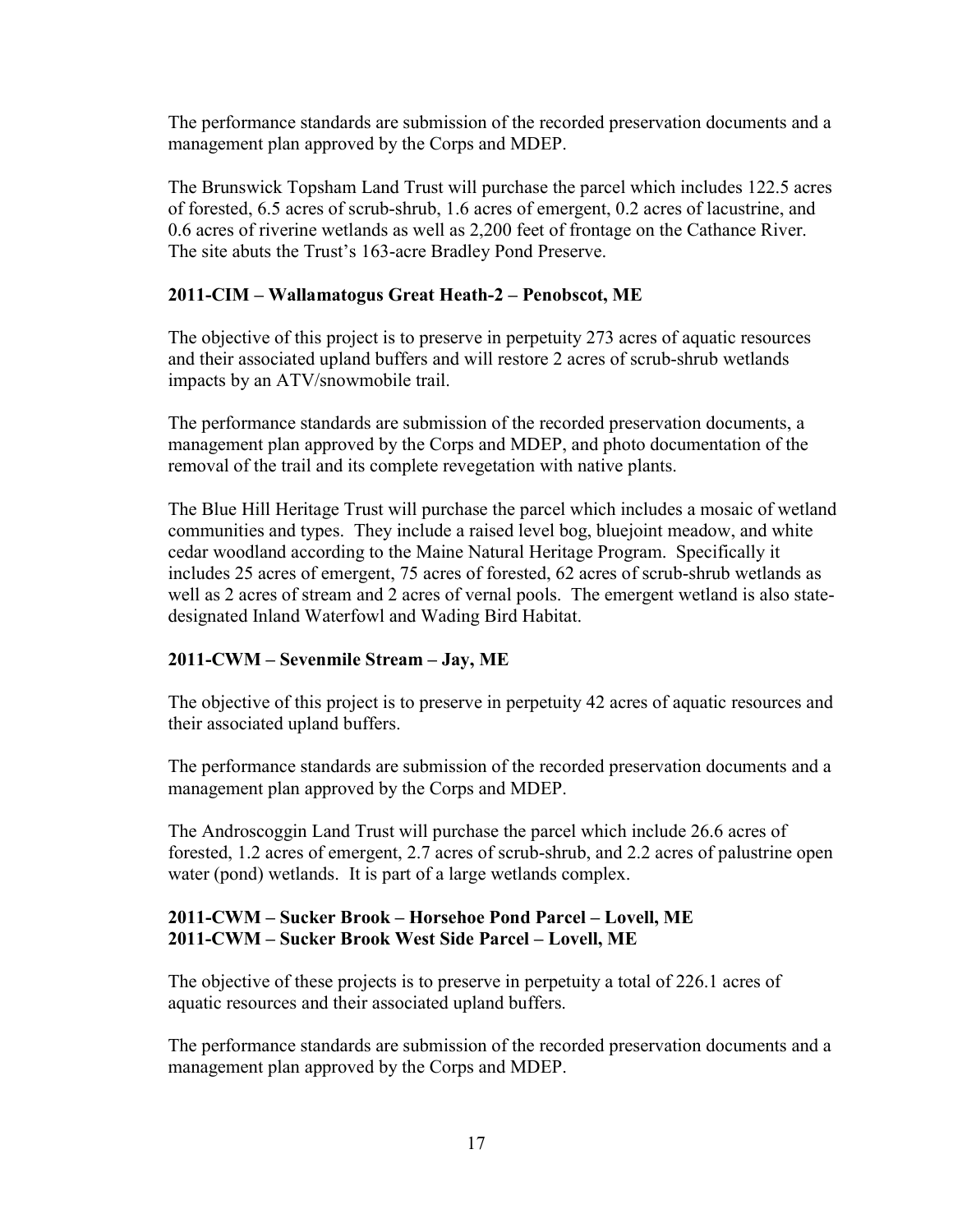The Greater Lovell Land Trust will acquire two non-contiguous parcels (Horseshe Pond and West Side) that include 2.13 acre of emergent, 17.92 acres of forest, 25.16 acres of scrub-shrub, and 2.62 acres of lacustrine wetlands. In addition, 83.67 acres is stateidentified as Inland Waterfowl and Wading Bird Habitat. It is in the Focus Area for Land Conservation Efforts with the Conservation Plan for the Kezar River, Kezer Lake and Cold River Watershed. It is adjacent to land owned by the Trust.

#### 2011-SM – Boulter Pond Wetlands – York, ME

The objective of this project is to preserve in perpetuity 22.7 acres of aquatic resources and their associated upland buffers.

The performance standards are submission of the recorded preservation documents and a management plan approved by the Corps and MDEP.

The York Land Trust will purchase the land which is comprised of three adjacent lots. They include 6.5 acres of forest and 0.9 acres of scrub-shrub wetlands. It abuts other conservation land owned by the Trust and the Kittery Water District. It is within the Mt. Agamenticus Focus Area of Statewide Ecological Significance.

#### 2011-SM – Crooked River – Robie – Harrison, ME

The objective of this project is to preserve in perpetuity 51.0 acres of aquatic resources and their associated upland buffers.

The performance standards are submission of the recorded preservation documents and a management plan approved by the Corps and MDEP.

The Western Foothills Land Trust will purchase the parcel which include 1.2 acres of emergent, 20.0 acres of forested, and 14.0 acres of scrub-shrub wetlands as well as 2,549 feet of frontage on Russell Brook. It is part of the Crooked River Conservation Corridor and is adjacent to other land protected by the Trust.

#### 2011-SM – Merriland River – High Pine – Wells, ME

The objective of this project is to preserve in perpetuity 61.0 acres of aquatic resources and their associated upland buffers.

The performance standards are submission of the recorded preservation documents and a management plan approved by the Corps and MDEP.

The Town of Wells will purchase the parcel which include 45.8 acres of forest and 0.4 acres of scrub-shrub wetlands. It is part of a large unfragmented forest block and adjacent to the 700-acre Fenderson Wildlife Commons, a town conservation area. The project will protect high priority lands in the headwater of the Merriland River, protect forested wetlands, and continue in the effort to build a wildlife correction between 4, 000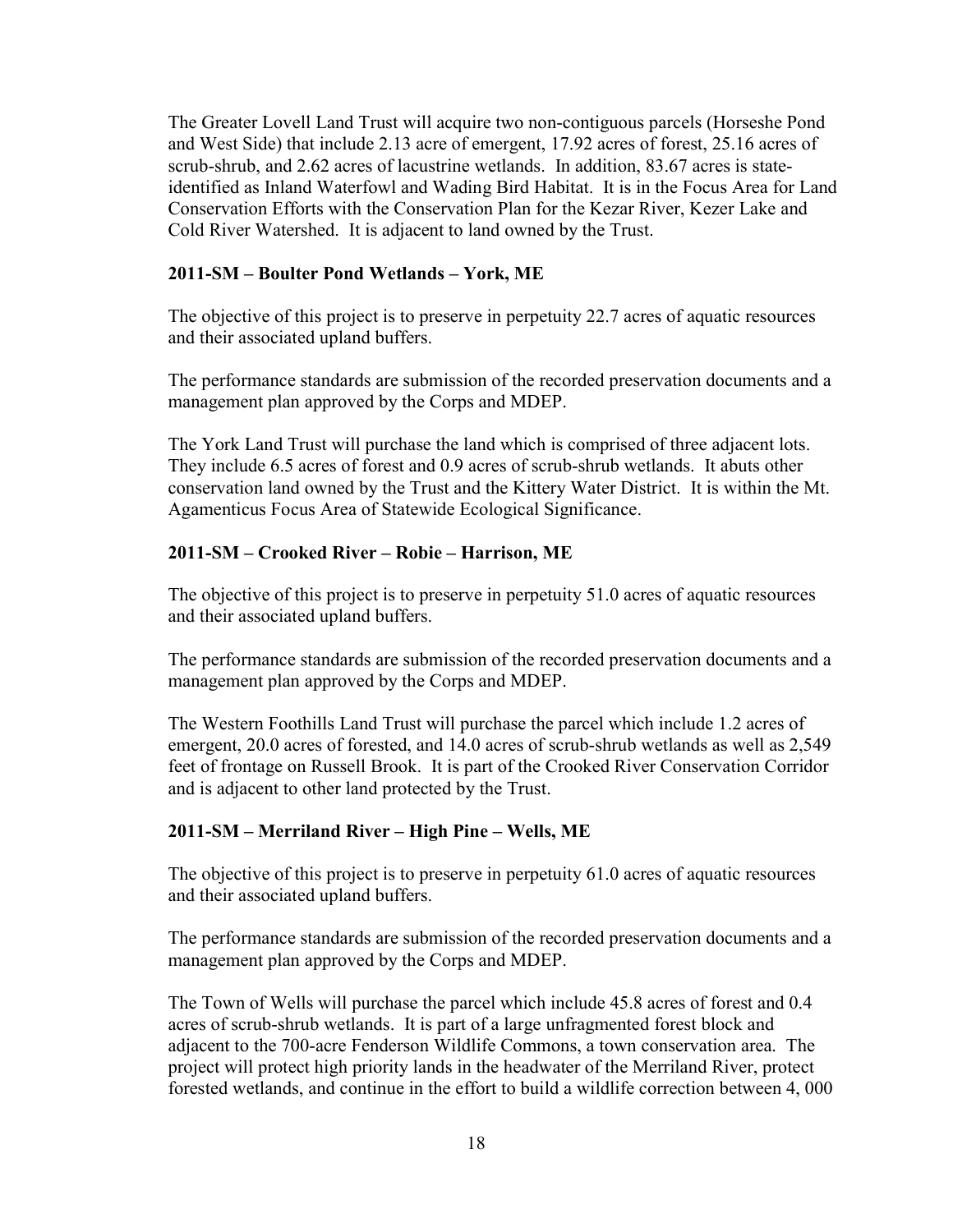acres of water district and conservation lands at Kennebunk Plains and the 700-acre Fenderson Wildlife Commons.

#### 2011-SM – Mt Agamenticus II – August Realty – York, ME 2011-SM – Mt Agamenticus II – Philbrick – York, ME

The objective of these projects is to preserve in perpetuity 51.32 acres of aquatic resources and their associated upland buffers.

The performance standards are submission of the recorded preservation documents and a management plan approved by the Corps and MDEP.

Great Works Regional Land Trust will acquire the two parcels which include 5.14 acres of forest, 1.25 acres of scrub-shrub, and 0.5 acre of palustrine open water (pond) wetlands. The parcels are in the Mt. Agamenticus Beginning with Habitat Focus Area and adjacent to other lands managed by the Trust. The parcel will provide habitat for Blanding's and spotted turtles and may host the globally rare ringed boghaunter dragonfly.

#### 2011-SM – Suckfish Brook – Falmouth, ME

The objective of this project is to preserve in perpetuity 93.69 acres of aquatic resources and their associated upland buffers.

The performance standards are submission of the recorded preservation documents and a management plan approved by the Corps and MDEP.

The Town of Falmouth will acquire the parcel and perform restoration of uplands which are eroding into the wetlands. The wetlands and uplands constitute a large portion of the headwaters of Suckfish Brook. The site includes 2.7 acres of emergent, 40.6 acre of forested and 24.7 acres of scrub-shrub wetlands as well as 51.3 acres that are Inland Waterfowl and Wading Bird Habitat. It also includes one of the very few northern peat bog habitats found in the Greater Portland area. The restoration will address a heavily eroded tote road resulting from poor wood harvesting in past years.

#### 2012 Projects

#### 2012-AHL – Violette Brook – Cyr Plantation, ME

The objective of this project is to preserve in perpetuity 333 acres of aquatic resources and their associated upland buffers.

The performance standards are submission of the recorded preservation documents and a management plan approved by the Corps and MDEP.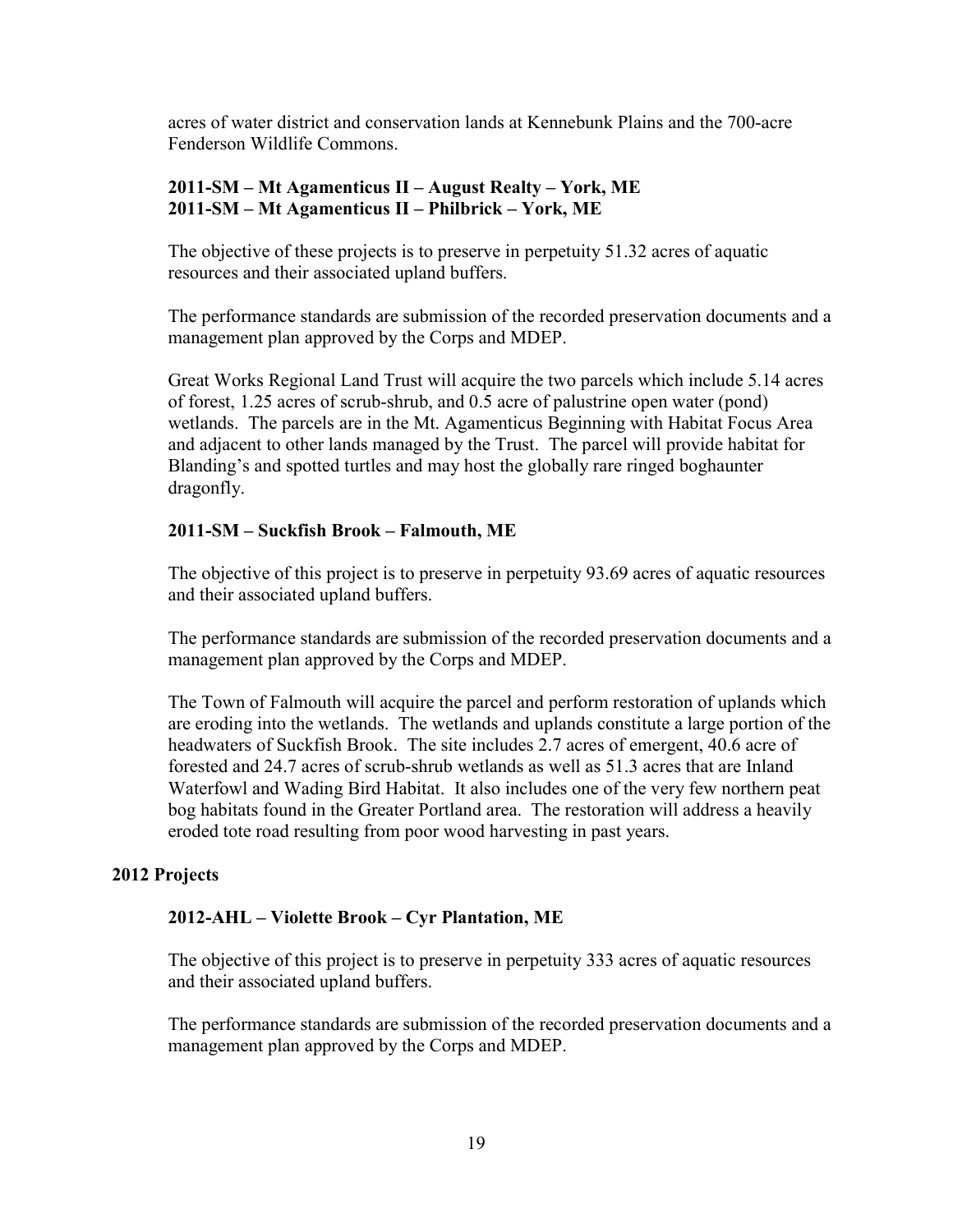The Forest Society of Maine will protect the land with a conservation easement on lands owned by the Van Buren Water District. The parcel includes 15.6 acres of emergent, 7.5 acres of forested, 44.6 acres of scrub-shrub, and 6.2 acres of palustrine open water (pond) wetlands. 140.1 acres of state-identified as Inland Waterfowl and Wading Bird Habitat.

### 2012-CIM – Caribou Bog-Dorian – Orono, ME

The objective of this project is to preserve in perpetuity 318.7 acres of aquatic resources and their associated upland buffers and to enhance the resources through removal of water control structures and addressing invasive species.

The performance standards are submission of the recorded preservation documents and a management plan approved by the Corps and MDEP.

The Orono Land Trust will acquire the parcel and perform restoration work. The property includes 68.34 acres of forested, 6.06 acre of emergent, 1.1 acres of scrub-shrub, and 9.5 acres of palustrine open water (pond) wetlands. There are also 38 acres state-identified as Inland Waterfowl and Wading Bird Habitat and 89 acres that are part of a domed bog system. The restoration work will restore functions to 4 acres of emergent wetlands.

### 2012-CIM – Davis/Holbrook Fishway – Eddington, ME

The objective of this project is to restore passage for diadromous fish in the Blackman Stream watershed at the last major blockage in the watershed.

The performance standards are documentation of the complete removal of the pair of slip-lined 10'-wide perched culvert at Magog Road and documentation of the placement of a bottomless aluminum arch culvert.

The Atlantic Salmon Federation, in cooperation with the Maine Department of Marine Resources and the US Fish and Wildlife Service, developed the plans. An Alaskan Steepass Fishway will be built at the Davis Pond outlet dam. This will allow sea-run fish access to the 503-acre Davis Pond and 347 acre Holbrook Pond. A new gate structure will provide for out-migration of fish and allow the lake association to control flows. The watershed has the potential to produce a run of half a million alewives and has been a Phase 1 priority for restoration in the Penobscot watershed.

### 2012-CIM – Morse Pond II – Georgetown, ME

The objective of this project is to preserve in perpetuity 71.4 acres of aquatic resources and their associated upland buffers.

The performance standards are submission of the recorded preservation documents and a management plan approved by the Corps and MDEP.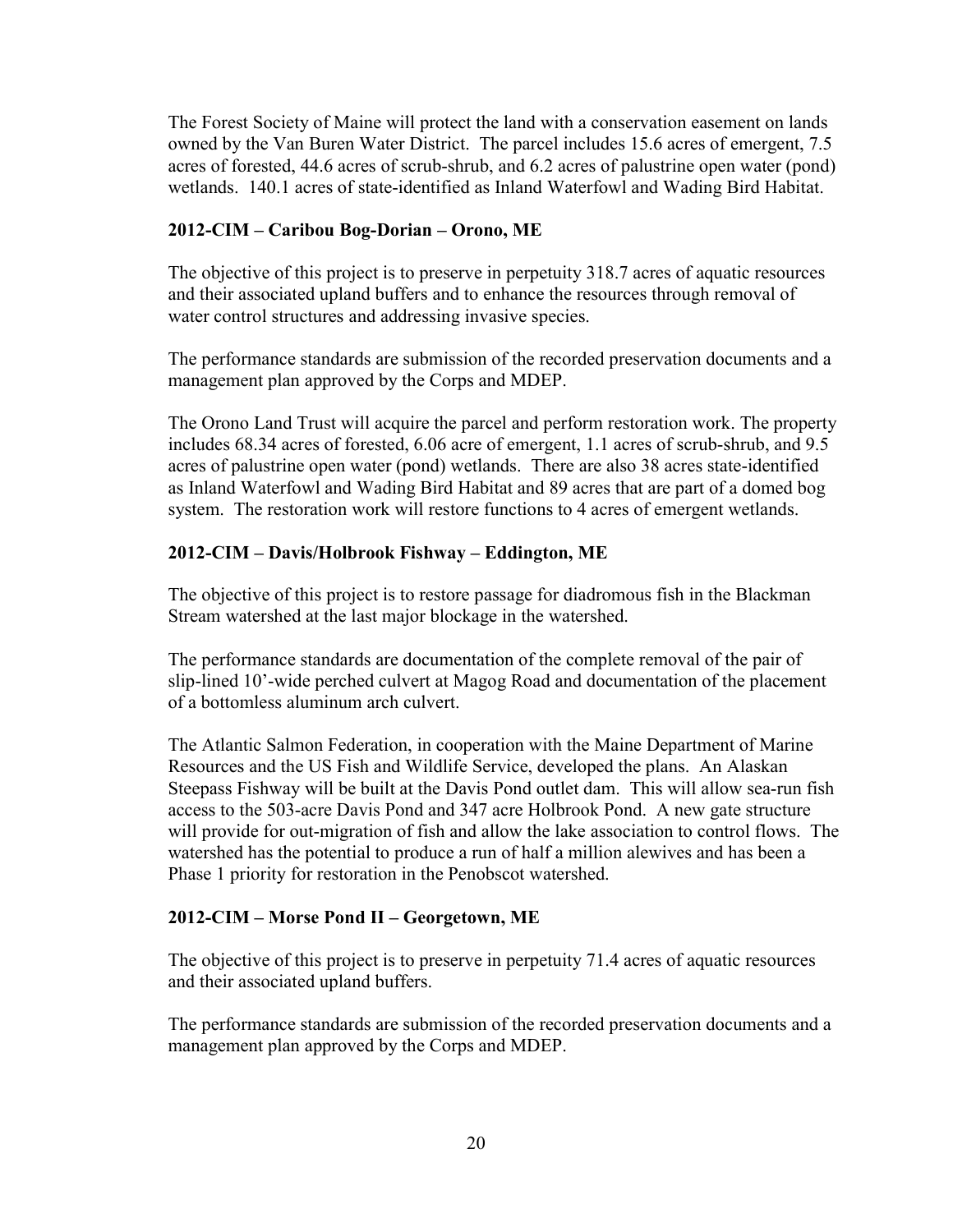The Kennebec Estuary Land Trust will purchase two adjoining parcel that combined contain 16.2 acres of forested, 10.9 acres of emergent, 1.0 acres of scrub-shrub, and 0.8 acres of palustrine open water (pond) wetlands. It also includes 27.6 acres of statedesignated Inland Waterfowl and Wading Bird Habitat. The parcels abut other conservation land.

# 2012-CIM – Moulton's Mill Part II – Unity, ME

The objective of this project is to preserve in perpetuity 267.5 acres of aquatic resources and their associated upland buffers and to improve hydrology on an adjacent conservation parcel.

The performance standards are submission of the recorded preservation documents and a management plan approved by the Corps and MDEP and photo documentation of the culvert removals.

The Sebasticook Regional Land Trust will purchase the parcel which includes 172 acres of forested, 15.3 acres of emergent, 70.1 acres of scrub-shrub, 0.4 acres of palustrine open water (pond) wetland as well as 7.9 acres of stream habitat. To enhance aquatic resources on an adjacent conservation parcel, the Trust will remove three culverts from an abandoned forest access road.

# 2012-CIM – Penjajawoc Marsh-Severance – Bangor, ME

The objective of this project is to preserve in perpetuity 93.99 acres of aquatic resources and their associated upland buffers.

The performance standards are submission of the recorded preservation documents and a management plan approved by the Corps and MDEP.

The Bangor Land Trust will acquire the parcel which includes 0.5 acre of forested, 3.4 acres of scrub-shrub, and 21.1 acres of emergent wetlands. It also includes 32 acres of state-identified Inland Waterfowl and Wading Bird Habitat and vernal pool habitat. It is in the 18,000 acre Caribou Bog-Penjajawoc Lands Project Focus Area of the Bangor Land Trust and the Orono Land Trust.

### 2012-CIM – Weskeag Wetlands – South Thomaston, ME

The objective of this project is to preserve in perpetuity 199.20 acres of aquatic resources and their associated upland buffers.

The performance standards are submission of the recorded preservation documents and a management plan approved by the Corps and MDEP.

The Georges River Land Trust will acquire the parcel which includes 3.76 acres of forested, 18.97 acres of freshwater emergent, 1.8 acres of riverine, and 2.21 acres of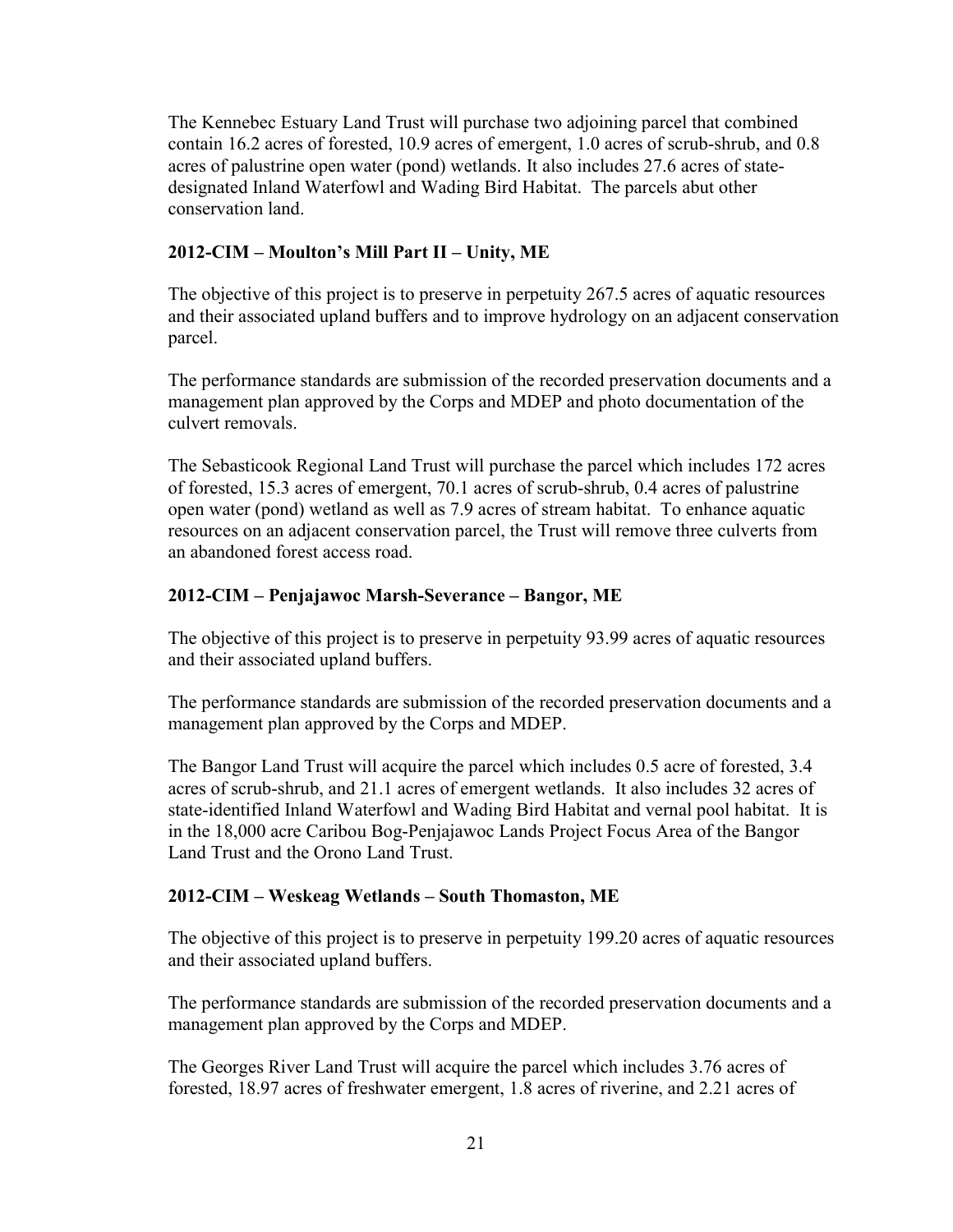estuarine intertidal wetlands. There are also 14 acres state-identified Significant Shorebird Feeding and State Habitat and 10 potential vernal pools.

#### 2012-CWM – Orbeton Stream – Madrid Township, ME – this project was withdrawn by the project proponent following approval. No funds were released.

#### 2012-DM – Indian River – Addison, ME

The objective of this project is to preserve in perpetuity 130 acres of aquatic resources and their associated upland buffers.

The performance standards are submission of the recorded preservation documents and a management plan approved by the Corps and MDEP.

The Pleasant River Wildlife Foundation will acquire the parcel which includes 43.27 acres of forested, 13.6 acres of palustrine emergent, 36.54 acres of scrub-shrub, 0.37 acres of estuarine.

#### 2012-SM – Moon Valley – Harrison, ME

The objective of this project is to create and enhance approximately 4 acres of wetlands in a former sand extraction area. The objective was also to preserve in perpetuity approximately 14.5 acres of these resources and their associated upland buffers.

The performance standards are:

- 1. Is the proposed hydrology met at the site? What percentage of the site is meeting projected hydrology levels? Areas that are too wet or too dry should be identified along with suggested corrective measures.
- 2. Is the proposed vegetation standard met (i.e. at least an average of 250 woody plants per acre that are healthy and are at least 18" tall) in at least 75% of the planned PFO/PSS creation and enhancement area; AND at least the following number of nonexotic species including planted and volunteer species:

| # species planted minimum | # species required (volunteer and planted) |
|---------------------------|--------------------------------------------|
|                           |                                            |
|                           |                                            |
|                           |                                            |
|                           |                                            |
|                           |                                            |
|                           |                                            |
|                           |                                            |
| 9 or more                 |                                            |
|                           |                                            |

3. Do the creation and enhancement areas have at least 80% aerial cover by noninvasive species (see Appendix A)?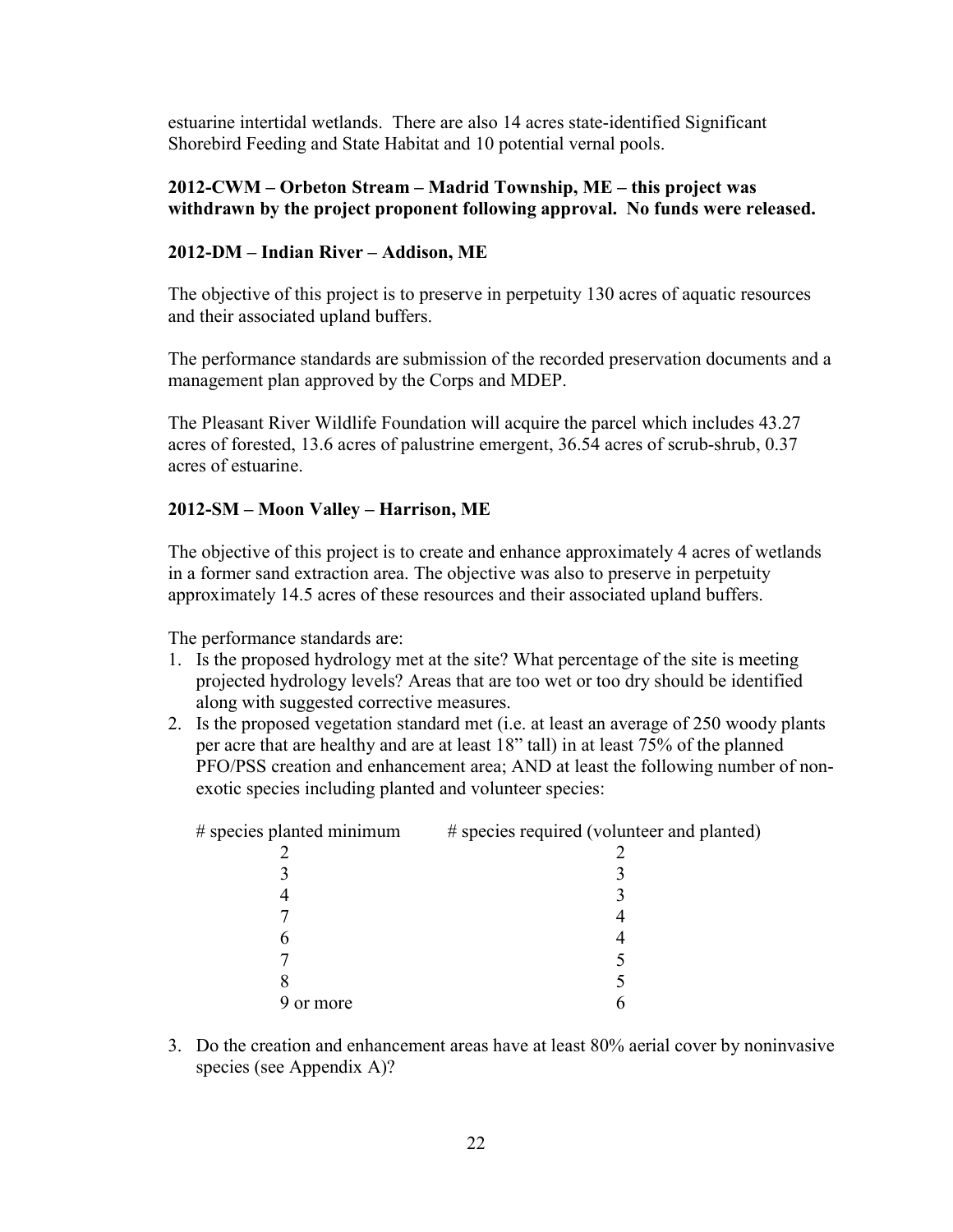- 4. Do the forested and shrub creation and enhancement areas have at least 60% cover by noninvasive hydrophytes, of which at least 15% are woody species?
- 5. Are invasive plants at the mitigation site being controlled? For the purpose of this performance standard, invasive species include:
	- a. Cattails (Typha latifolia, T. angustifolia, and T. glauca);
	- b. Common reed (Phragmites australis);
	- c. Purple loosestrife (Lythrum salicaria);
	- d. Reed canary-grass (Phalaris arundinacea);
	- e. Glossy buckthorn (Frangula alnus);
	- f. Common reed (Phragmites australis);
	- g. Purple loosestrife (Lythrum salicaria);
	- h. Smooth and common buckthorns (Frangula alnus and Rhamnus cathartica);
	- i. Russian and autumn olive *(Elaeagnus angustifolia* and  $E$ . *umbellata)*;
	- j. Mulitflora rose (Rosa multiflora);
	- k. Reed canary-grass (Phalaris arundinacea); and
	- l. Japanese knotweed (Fallopia japonica).

For this standard, small patches must be eliminated during the entire monitoring period. Large patches must be aggressively treated and the treatment documented.

- 6. Does the soil in the creation area have documented evidence of redoximorphic features developing?
- 7. Is there evidence of the use of the site by wildlife? Provide a comparison of wildlife observed at the site pre- and post-construction on an annual basis.
- 8. Is the rock ford functioning appropriately? Is hydrology being impounded or migrating successfully through the ford? If functionality is impaired explain why and recommend a remedial action. Is there evidence of erosion or undercutting along the base? Is there any recommended maintenance?
- 9. Are all slopes, soils and substrates within and adjacent to the mitigation site stabilized?

The Moon Valley parcel is a 14-acre un-reclaimed sandpit owned by the Western Foothills Land Trust (WFLT). The majority of the property consists of large areas of exposed, sandy soil with limited vegetation. The site contains 1.4 acres of poorly functioning, weakly vegetated emergent and scrub-shrub wetlands created by historic sand extraction intercepting the water table. The proposed wetland creation and enhancement project will create 2.7 acres of wetlands, enhance the existing 1.4 acres of man-made wetlands, as well as enhance approximately 5 acres of upland buffers. Preservation of the parcel will include all creation and enhancement areas, upland buffer enhancement areas, 4.8 acres of upland buffer preservation, and protection of approximately 680 feet of the Crooked River.

#### 2012-SM – Mt Agamenticus Pocket Swamp – York, ME

The objective of this project is to preserve in perpetuity 15.5 acres of aquatic resources and their associated upland buffers.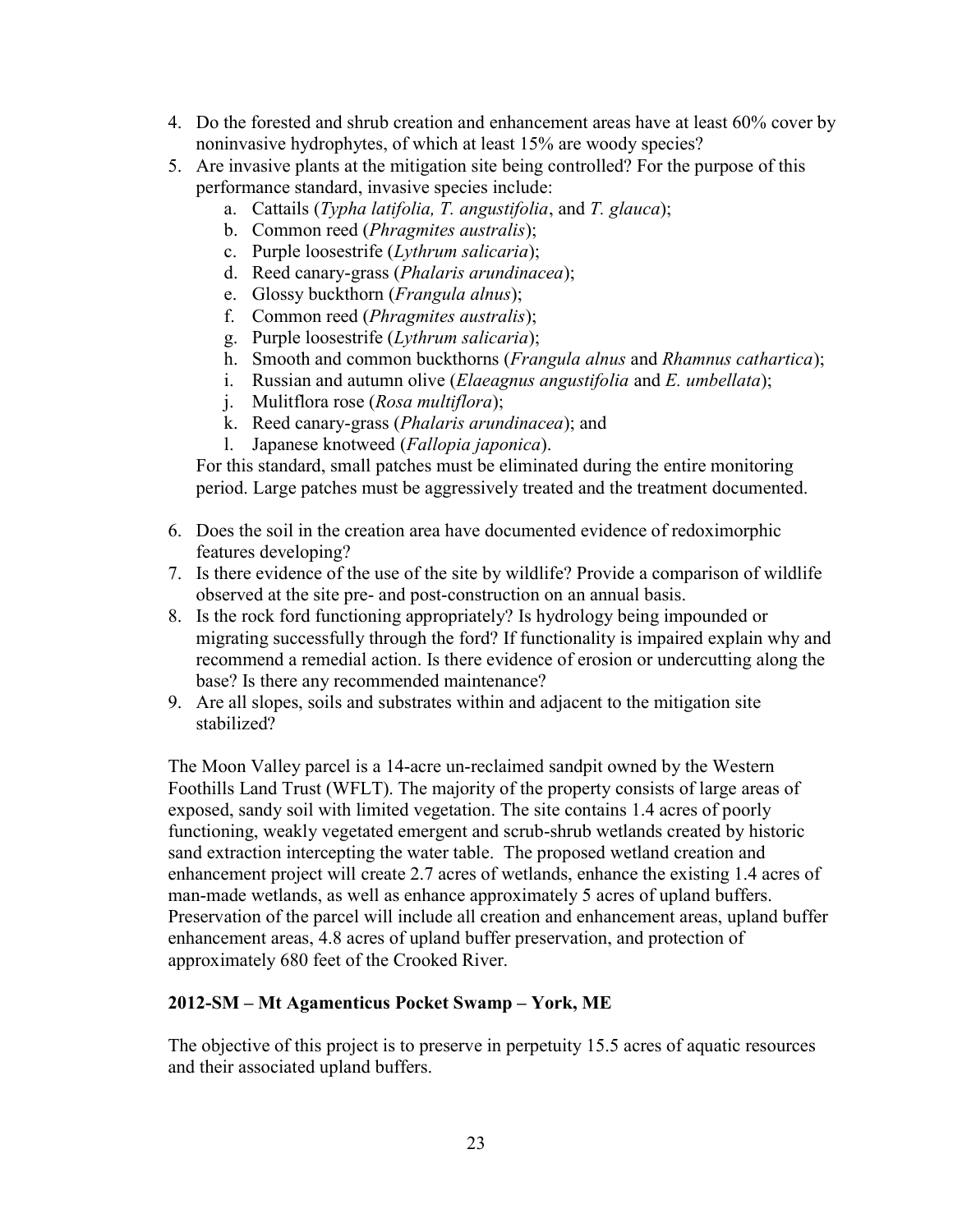The performance standards are submission of the recorded preservation documents and a management plan approved by the Corps and MDEP.

York Land Trust will acquire the parcel which includes approximately 5.9 acres of forested wetland and associated upland buffer.

# 2012-SM – Ogunquit River – South Berwick, ME

The objective of this project is to preserve in perpetuity approximately 37 acres of aquatic resources and their associated upland buffers. The project also includes wetland enhancement by restoring the hydrologic connection between two wetlands on the property and the Ogunquit River while enhancing wildlife road passage for amphibians, turtles and small mammals through the upgrading and re-design of a culvert replacement project.

The performance standards for the acquisition are submission of the recorded preservation documents and a management plan approved by the Corps and MDEP. Performance standards for the wetland enhancement include retaining water levels in the wetland, reducing flooding events that close the road, site stabilization minimizing erosion/transportation of roadside sediment into either the wetlands or the Ogunquit River, and having the culvert remain open and passable by the targeted species.

Great Works Regional Land Trust will acquire the parcel which includes 1.9 acres of forested wetland, vernal pools and critical terrestrial habitat, and associated upland buffer. The enhancement will result in approximately 1.6 acres of emergent and scrubshrub wetland enhancement.

# 2012-SM – Walnut Hill II – Alfred, ME

The objective of this project is to preserve in perpetuity 256 acres of aquatic resources and their associated upland buffers.

The performance standards are submission of the recorded preservation documents and a management plan approved by the Corps and MDEP.

Three Rivers Land Trust will acquire the parcel which includes approximately 40.6 acres of forested wetland, 13 vernal pools and associated critical terrestrial habitat, and associated upland buffer.

 2012-SM – Warren Woods – Scarborough, ME – this project was withdrawn by the project proponent following approval. The parcel was acquired but there agreement could not be reached on management. Funds that had been released were refunded to the MNRCP.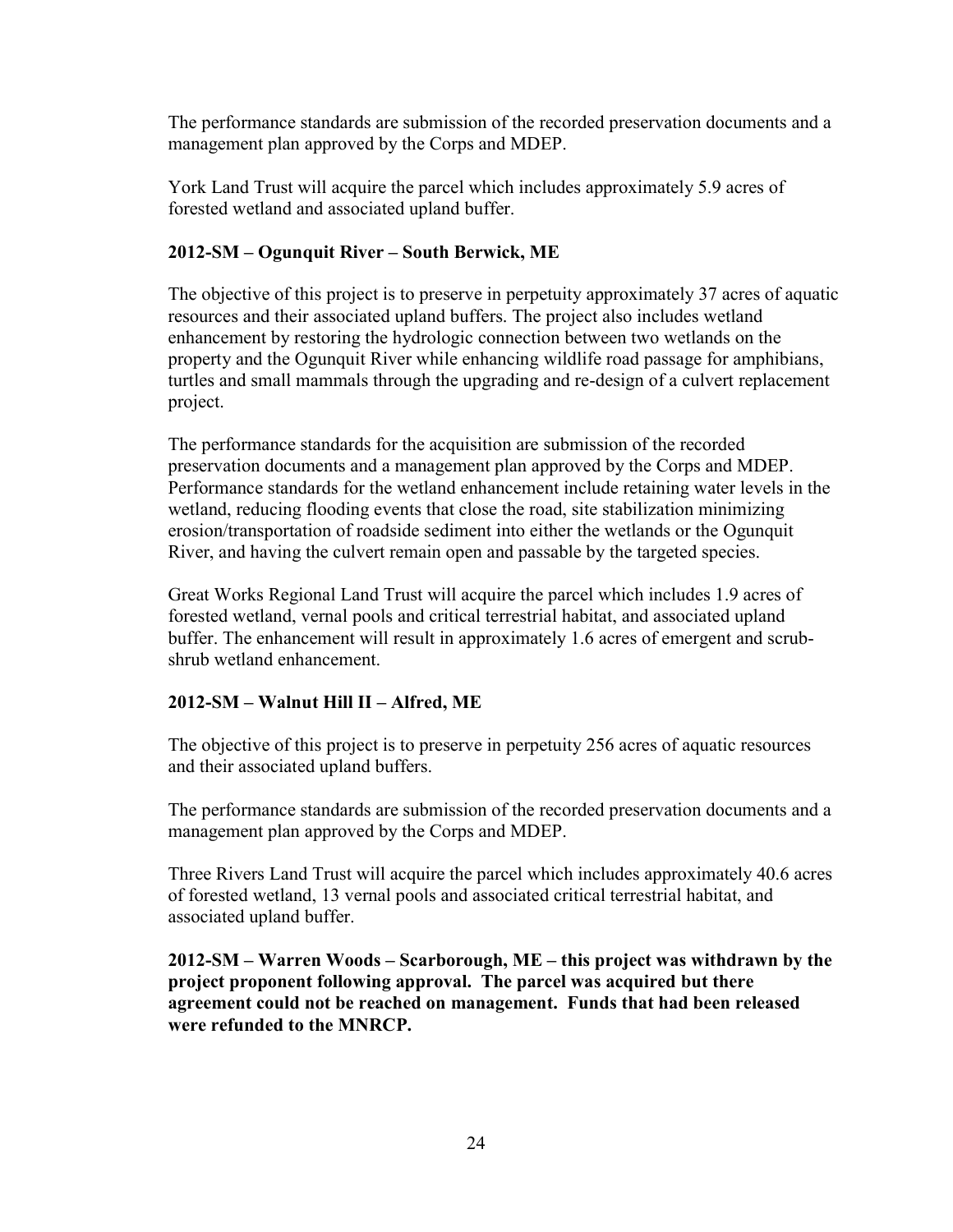#### 2013 Projects

#### 2013-CIM – Etna Pond Fishway – Carmel, ME

The objective of this project is to restore sea-run alewives and other migratory fish to Souadabscook Stream in the Penobscot River watershed, thereby enhancing adjacent wetlands, the riparian corridor, and numerous species of fish and wildlife in the area.

The performance standards are documentation of operation of the fishway, adequate flows for out migrating alewives, no erosion at the construction site, and the target species, alewives, are successfully using the fishway.

The Atlantic Salmon Federation, working with US Fish and Wildlife Service (USFWS) and Maine Department of Marine Resources (DMR), will construct an Alaskan Steepass Fishway on an impassable town owned dam to allow passage for migratory fish such as alewives. The restoration of the alewife run will bring marine-derived nutrients (nitrogen, phosphorous, carbon) into the watershed, which in turn can provide direct benefits to eagles and osprey and indirect benefits to other birds and mammals that feed on algae, plankton, aquatic insects, and fish. The export of millions of juvenile herring out of the watershed will likewise provide benefits to prey fish and other life along the river corridor.

#### 2013-CIM – Kate Furbish Restoration – Brunswick, ME

The objective of this project is to remove of an earthen dam on an unnamed tributary stream that empties into Harpswell Cove to restore natural stream and stream-associated wetland habitat, improve water quality, and enhance wildlife habitat.

The performance standards are successful establishment of natural wetland conditions and riparian vegetation upstream of the dam removal site, no significant erosion at the dam removal site, and control of a stand of invasive Phragmites australis.

Maine Coast Heritage Trust led the project, which is located within the Town of Brunswick's Kate Furbish Preserve, a 590-acre open space conveyance resulting from the closure of the former Brunswick Naval Air Station. Priority wetland resources addressed by the project include coastal saltmarsh, freshwater emergent, scrub-shrub and stream channels. All wetlands and adjacent uplands that will be influenced by the removal of the barrier are within the preserve. Additionally, a growing patch of invasive Phragmites australis in a portion of the salt marsh immediately downstream of the impoundment was treated, and on-going erosion into an artificially enhanced vernal pool was also addressed. Completion of the project in anticipated to facilitate salt marsh migration anticipated to occur as a result of sea level rise. The project is also expected to improve water quality within the stream system that drains directly to commercially harvested shellfish flats.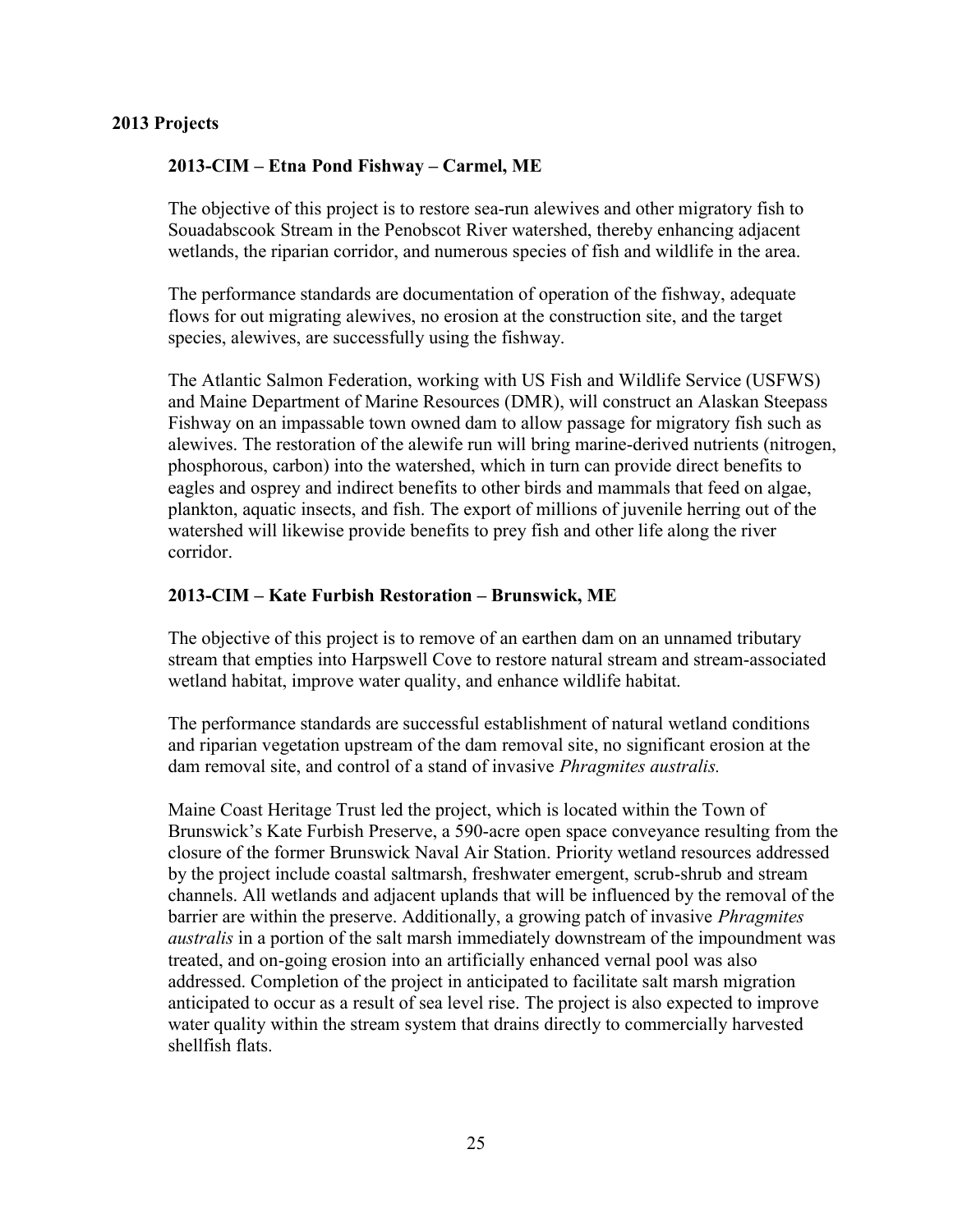#### 2013-CIM – Middle Bay-Liberty – Harpswell, ME

The objective of this project is to preserve in perpetuity 40.3 acres intertidal and subtidal wetlands, a vernal pool, and associated upland buffer in Middle Bay Cove at the northern end of Harpswell Neck through fee acquisition.

The performance standards are submission of the recorded preservation documents and a management plan approved by the Corps and MDEP.

Harpswell Heritage Trust will acquire the parcel which includes 26.5 acres of intertidal wetland, a 0.4 acre pond, and associated upland buffer. The project was part of a collaborative partnership by HHLT, Brunswick Topsham Land Trust (BTLT), and Maine Coast Heritage Trust (MCHT) called the Middle Bay Wetlands Partnership. HHLT will manage the property in perpetuity as a natural preserve. The primary goal of the preserve's management will be to protect its ecological resources from degradation. Low impact recreational activity and shore access for recreational and commercial shell fishermen will be allowed consistent with preservation of its ecological resources.

#### 2013-CIM – Mill Pond Tidal Restoration – Arrowsic, ME

The objective of this project is to remove a gravel road through a salt marsh and remove a timber bridge spanning a tidal creek through the marsh. The removal of the road and bridge will result in more natural tidal flow in and out of the upper reaches of the salt marsh and will restore sheet flow on the marsh, which in turn will result in more efficient transport of nutrients across the marsh.

The performance standards are:

- 1. The site has restored tidal processes, as demonstrated with salinity and elevation data collected from the tidal creek for a two week period following restoration.
- 2. The saltmarsh restoration shall have 95% areal cover by native species. Planned emergent areas on the saltmarsh shall have at least 80% cover by non-invasive hydrophytes. For the purpose of this performance standard, invasive species of hydrophytes are Phragmites australis. The vernal pool enhancement site shall have at least 95% areal cover by native species. However, it is anticipated that the berm will not support 95% native species within two years.
- 3. If common reed (Phragmites australis) becomes established in the saltmarsh, it will be eliminated.
- 4. Vernal pools will have documented use by breeding populations of target species: wood frogs, spotted salamanders, and/or blue-spotted salamanders.
- 5. The saltmarsh will have documented use by target wildlife species: migrating waterfowl and shorebirds.
- 6. All slopes, soils, substrates, and constructed features within and adjacent to the restoration/enhancement site(s) are stable.

The Nature Conservancy (TNC) owns and manages the 50-acre Mill Pond Preserve in Arrowsic within the Kennebec Estuary Focus Area of Statewide Ecological Significance.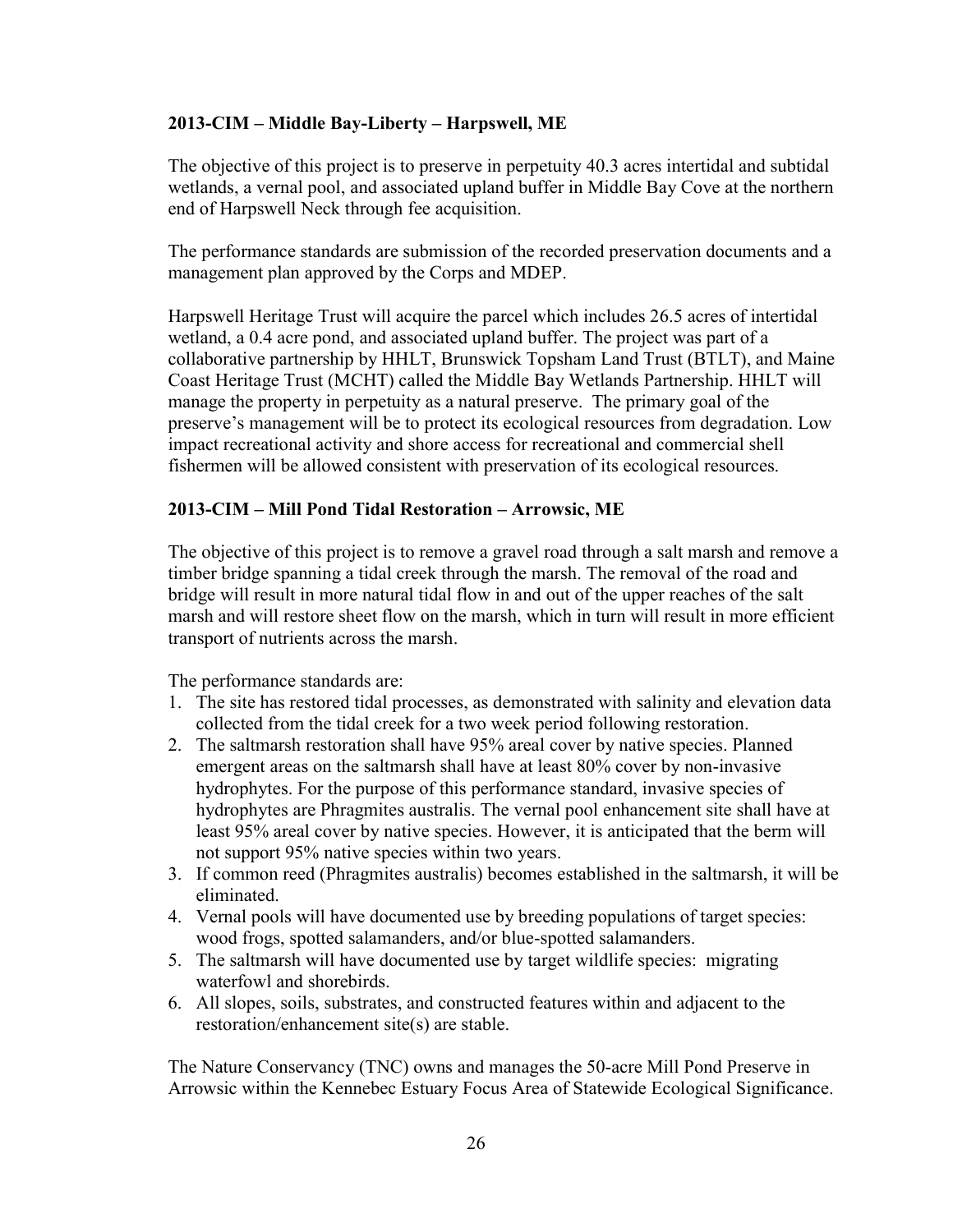In 2013, TNC purchased a 0.75 acre inholding within Mill Pond Preserve that was accessed by a gravel road bisecting the preserve and salt marsh. A timber bridge spanned the tidal creek supported by timber and rock cribbing in the bottom of the tidal creek which created a dam that restricted tidal inflow and outflow. The road was no longer needed for vehicular access so this project will remove the road, bridge and cribworks from the salt marsh to restore tidal flow.

# 2013-CIM – Morse Pond III – Georgetown, ME

The objective of this project is to preserve in perpetuity 86 acres of aquatic resources and their associated upland buffers.

The performance standards are submission of the recorded preservation documents and a management plan approved by the Corps and MDEP.

Kennebec Estuary Land Trust will acquire the parcel which includes approximately 21.0 acres of palustrine forested wetland, 7.3 acres of palustrine emergent wetland, 1.1 acres of scrub-shrub wetland, 0.4 acres of freshwater pond, and the remaining acreage of upland buffer. The parcel also includes approximately 12.2 acres of Inland Waterfowl and Wading Bird Habitat, 2,174 linear feet of stream, as well as potential vernal pools. The property abuts other conservation land connecting 325 acres of KELT lands with 746-acre Reid State Park within the Kennebec Estuary Beginning with Habitat Focus Area of Ecological Significance.

### 2013-CIM – Sewall Pond Restoration – Arrowsic Island, ME

The objective of this project is to replace a deteriorated culvert that forms the outlet of Sewall Pond with a box culvert that provides passage for anadromous fish and many other aquatic species. The project will also improve the water quality by reducing the phosphorus levels in the pond.

The performance standards are:

- 1. The average number of river herring passed into the pond over the next 5 years after construction (2015-2020) will be greater than the average for the past 5 years (2009- 2013).
- 2. Other local species including reptiles, mammals, amphibians and fish species (other than river herring), are observed successfully passing through the culvert. The game camera footage demonstrates that those species are utilizing the ramp without observable delay or impediment.
- 3. The average Total Phosphorus Load (TPL), measured in August (where highest levels are generally recorded) for the next 5 years after construction will decrease as compared to the average for the past 5 years of measured TPL in August.
- 4. No invasive species as listed are present on the project site or, if found, have been removed.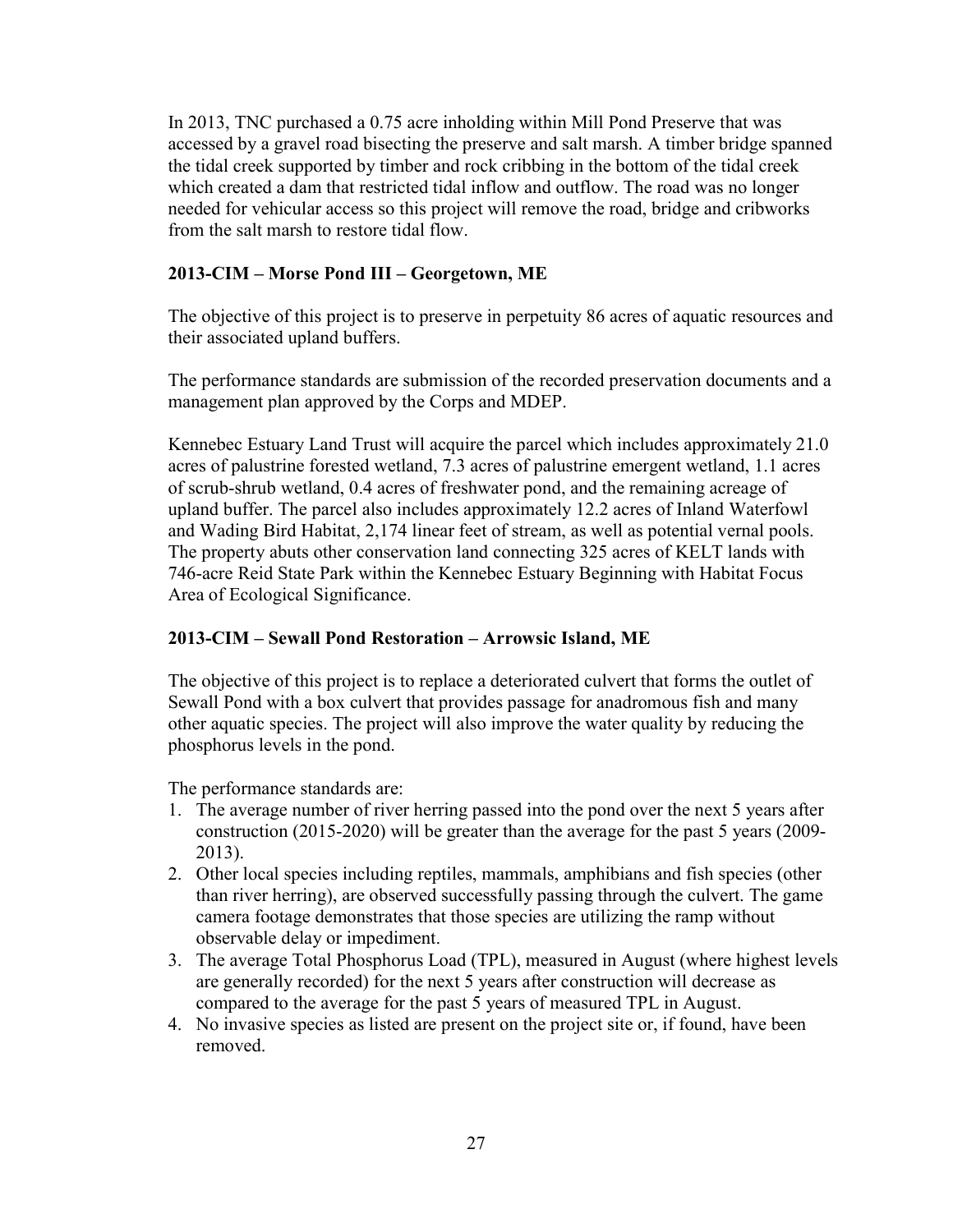- 5. There is no erosion of sediments into the pond, downstream channel or wetlands, and erosion control measures at the site follow Maine Erosion and Sediment Control Best Management Practices.
- 6. Erosion control materials have been removed (once site is stable).
- 7. Project partners observe and document that the structure is functioning as designed during all seasons of flows.

Kennebec Estuary Land Trust (KELT) will replace the culvert to allow fish and other aquatic organism passage. The new structure will preserve the water level of the pond while maintaining access from the creek to the pond for fish and wildlife during all conditions. The pond provides 45 acres of spawning habitat and is well documented for its ecological values and observed habitat for blueback herring, American eel, snapping turtle, painted turtle, bald eagle, osprey, blue heron, as well as numerous marine and upland mammals.

### 2013-CIM – Sherman Marsh to Salt Bay – Newcastle, ME

The objective of this project is to preserve in perpetuity approximately 97 acres of aquatic resources and their associated upland buffers.

The performance standards are submission of the recorded preservation documents and a management plan approved by the Corps and MDEP.

Damariscotta River Association will acquire the parcel which includes approximately approximately 5.57 acres of forested freshwater wetland, 3.37 acres of shrub-scrub freshwater wetland, 0.72 acres of vernal pools and 3,200 linear feet of stream as well as vernal pool critical terrestrial habitat and associated upland buffer. The property abuts two other conservation lands owned by Damariscotta River Association and the Bureau of Parks and Lands' Dodge Point Preserve and links two Beginning with Habitat focus areas: the Salt Bay Focus Area and the Lower Sheepscot River Focus Area.

### 2013-CIM – Upper Cathance – Karonis – Topsham, ME – this project was withdrawn by the project proponent following approval. Agreement could not be reached on management of the property. No funds were released.

#### 2013-CIM – Wallace Shore Road – Harpswell, ME

The objective of this project is to replace an undersized, failing concrete box culvert/bridge with a correctly sized structure where Wallace Shore Road crosses a small tidal creek to reduce the area of impoundment of freshwater and improve exchange of tidal water into the wetland.

The performance standards are

1. All the constructed features such as slopes, soils, substrates within the mitigation site will be stabilized and free from erosion, with erosion control materials removed once the site is stable.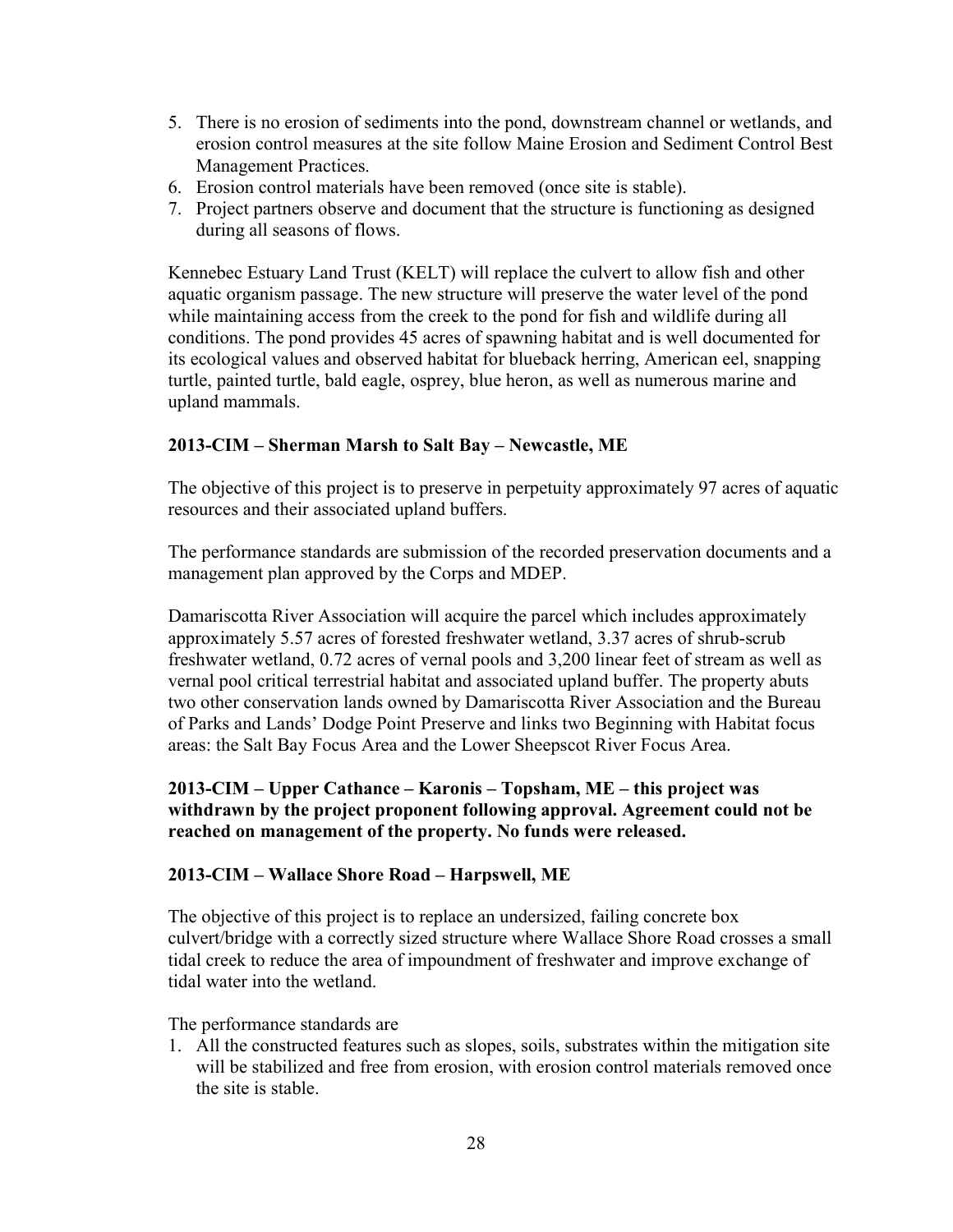- 2. Invasive *Phragmites australis* is not introduced to the site, or if invasive *Phragmites* australis is introduced, it is controlled.
- 3. Differences in elevations of surface water metrics for high tides upstream and downstream of crossing 9079 will be reduced, specifically: Mean Higher High Water, Mean High Water, Highest Observed Water, and Mean Water Level.

Casco Bay Estuary Partnership will remove the failing concrete structure that had partially collapsed and restricted tidal flow in and out of the adjacent 13.5 acre estuarine tidal wetland, and impounded water upstream of the structure. Surface water hydrology monitoring in 2013 illustrated that the road created a severe restriction to tidal exchange between the New Meadows River and the wetland as evidenced by reduced tidal range, height, and inundation upstream, the effects of which are amplified during spring tides, and impoundment at low tide. Vegetation around the perimeter of the wetland, which is predominantly salt marsh, appears to have shifted, as indicated by the presence of freshwater scrub/shrub and Typha spp. in low-lying areas. Removing the restriction will reduce the impoundment of water, enhance wetland resiliency, and improve exchange of tidal water, freshwater, aquatic organisms, and sediments beneath the road, restoring natural function of the estuarine wetland.

### 2013-CWM – Witt Swamp Preserve – Norway, ME

The objective of this project is to preserve in perpetuity approximately 111 acres of aquatic resources and their associated upland buffers adjacent to existing preserves in Norway.

The performance standards are submission of the recorded preservation documents and a management plan approved by the Corps and MDEP.

Western Foothills Land Trust will acquire the parcel containing forested and scrub-shrub wetlands, stream habitat, and forested upland buffer, adjacent to their existing 161-acre Shepard's Farm and Witt Swamp Preserves in Norway. The wetlands on the property connect to Pennesseewassee Lake and preservation will provide water quality benefits to the lake. The acquisition will protect an additional 4,301 feet of Witt Brook and will double the wetland acres protected in the Witt Swamp Preserve.

### 2013-SM – Perley Pond/Northwest River – Sebago, ME

The objective of this project is to preserve in perpetuity approximately 150 acres of aquatic resources and their associated upland buffers on the shoreline of Perley Pond and the Northwest River.

The performance standards are submission of the recorded preservation documents and a management plan approved by the Corps and MDEP.

Loon Echo Land Trust will acquire the parcel which includes 92.5 acres of freshwater forested, scrub-shrub, emergent and lacustrine wetlands, as well as examples of a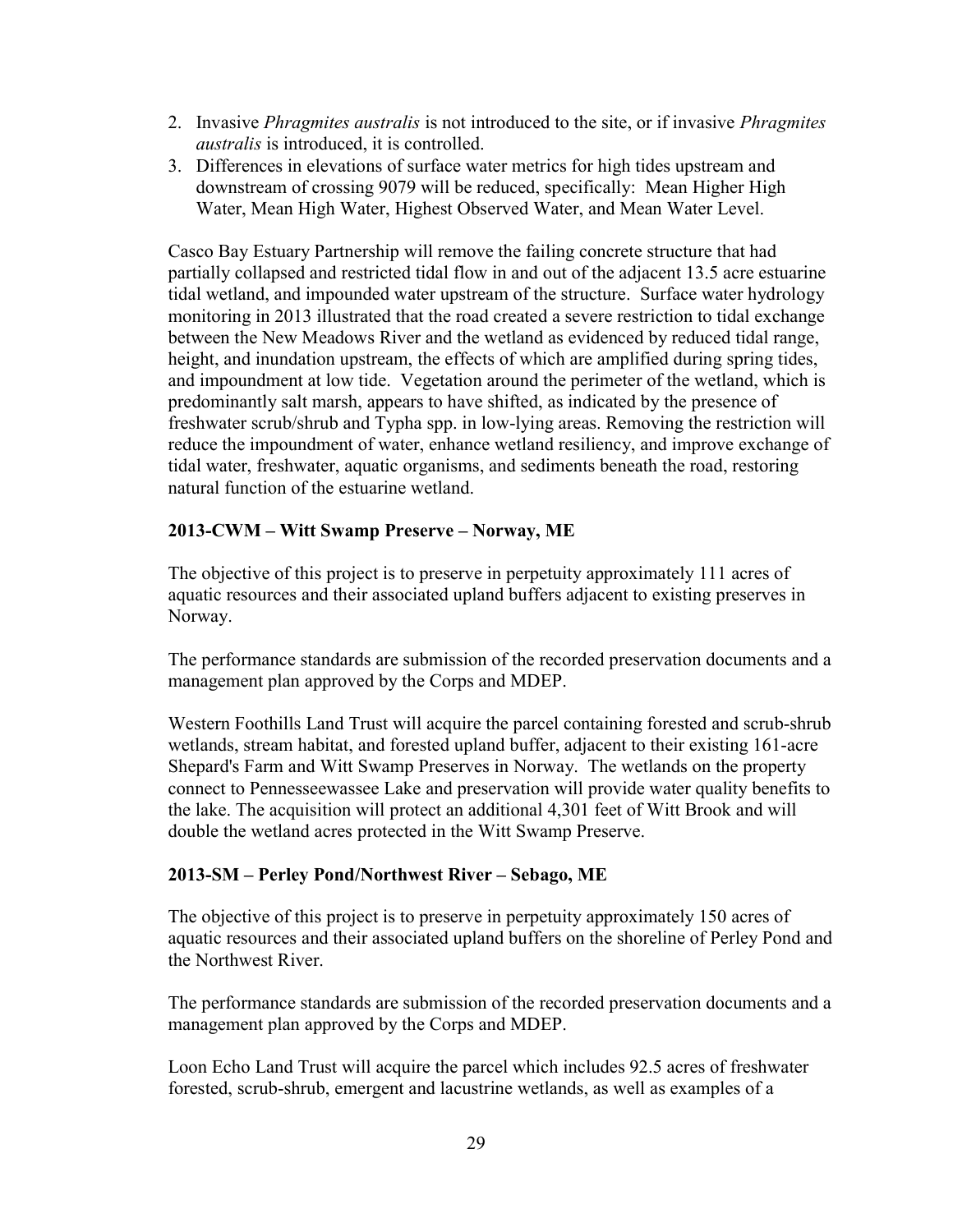leatherleaf boggy fen and unpatterned fen ecosystem (85 acres) and a pitch pine bog natural community (27 acres).

#### 2013-SM – Salmon Falls – Tuckahoe – Berwick, ME

The objective of this project is to preserve in perpetuity approximately 29 acres of aquatic resources and their associated upland buffers adjacent to the Great Works Regional Land Trust (GWRLT) Salmon Falls River Conservation Area in Berwick.

The performance standards are submission of the recorded preservation documents and a management plan approved by the Corps and MDEP.

GWRLT will acquire the parcel which will preserve riparian land and wetlands, protect drinking water, and provide a corridor for wildlife. The property has 2,460 feet of frontage on Keay Brook, and abuts the Salmon Falls River. The Salmon Falls River provides drinking water through public wells to approximately 28,000 people including the towns of Berwick and Somersworth both of which withdraw their municipal drinking water just downstream from the project site.

#### 2014 Projects

 2014-AHL – Salmon Brook – Washburn, ME – this project was withdrawn by the project proponent following approval. No funds were released.

#### 2014-CIM – Long Cove Wetlands – St. George, ME

The objective of this project is to preserve in perpetuity approximately 41.9 acres of aquatic resources and their associated upland buffers along Long Cove in St. George.

The performance standards are submission of the recorded preservation documents and a management plan approved by the Corps and MDEP.

Maine Coast Heritage Trust will acquire the parcel which includes approximately 6.3 acres of forested wetland, 3.5 acres of scrub-shrub wetland, 6.1 acres of estuarine intertidal wetland, a small freshwater pond, 5 vernal pools, and associated upland buffer. The property frontage is also mapped as Significant Tidal Waterfowl and Wadingbird Habitat.

#### 2014-CIM – Mill Street Dam – Lisbon, ME – this project was withdrawn by the project proponent following approval. No funds were released.

#### 2014-CIM – Morse Pond IV – Georgetown, ME

The objective of this project is to preserve in perpetuity approximately 62 acres of aquatic resources and their associated upland buffers around Morse Pond.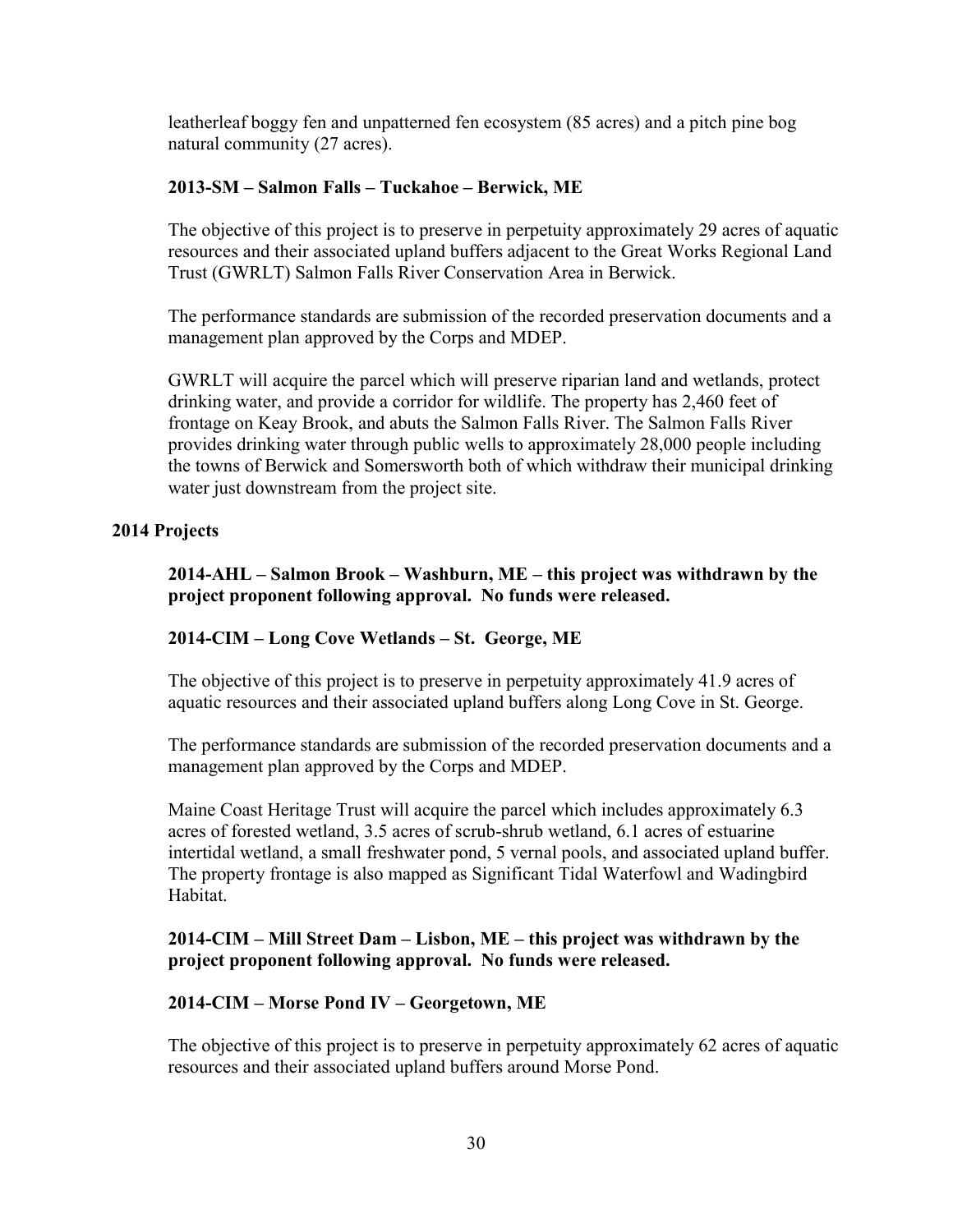The performance standards are submission of the recorded preservation documents and a management plan approved by the Corps and MDEP.

This will be the fourth project in the Kennebec Estuary Land Trust (KELT) Morse Pond focus area funded by MNRCP. This project protects approximately 600 feet of pond shore front or one third of the total shore frontage of Morse Pond. Previous Morse Pond projects protected the east and north sides of the pond while this proposed project would protect the south and almost half of the west side of the pond. The parcel includes approximately 13.4 acres of forested wetland, 0.8 acres of emergent wetland, 4.5 acres of scrub-shrub wetland, 2.5 acres of freshwater pond, and associated upland buffer. The parcel also includes mapped Inland Waterfowl and Wading Bird Habitat, streams, and vernal pools.

### 2014-CIM – Parker Head Road – Phippsburg, ME

The objective of this project is to replace an existing 36" diameter culvert whose size and elevation is causing the impoundment of water at low tide behind the culvert and scouring of the coastal estuary. Lowering and enlarging the culvert is intended to simulate the historic function of the coastal wetland, allowing the tidal estuary to ebb and flow more naturally and to drain at low tide.

The primary performance standards are reestablishment of tidal flow in and out of the culvert under the road and transition of vegetation from freshwater species to high and low salt marsh species. Additional performance standards include:

- 1. No invasive species as listed are present on the project site or, if found, have been removed.
- 2. There is no erosion of sediments into the pond, downstream channel or wetlands and erosion control measures at the site following Maine Erosion and Sediment Control Best Management Practices.
- 3. Erosion control materials have been removed (once site is stable).
- 4. Project partners observe and document that the structure is functioning as designed during all seasons of flows.

The Town of Phippsburg will install the new culvert at a more appropriate elevation to restore the wetland so that it more closely resembles its original, natural condition. Rather than the standing water that was present on the inlet side of the culvert between low and high tides, a more defined channel will develop similar to that on the outlet side. Wetland vegetation will be enhanced by the full tide cycle and allowed to develop in the newly restored habitat area. The new culvert will enable connections between aquatic habitats, allowing species to access the area for breeding, feeding, and shelter. The project will result in the restoration of approximately 1.4 acres of estuarine intertidal wetland.

### 2014-SM – Mill Lane Wetlands – York, ME

The objective of this project is to preserve in perpetuity approximately 24.5 acres of aquatic resources and their associated upland buffers in the Mt. Agamenticus region.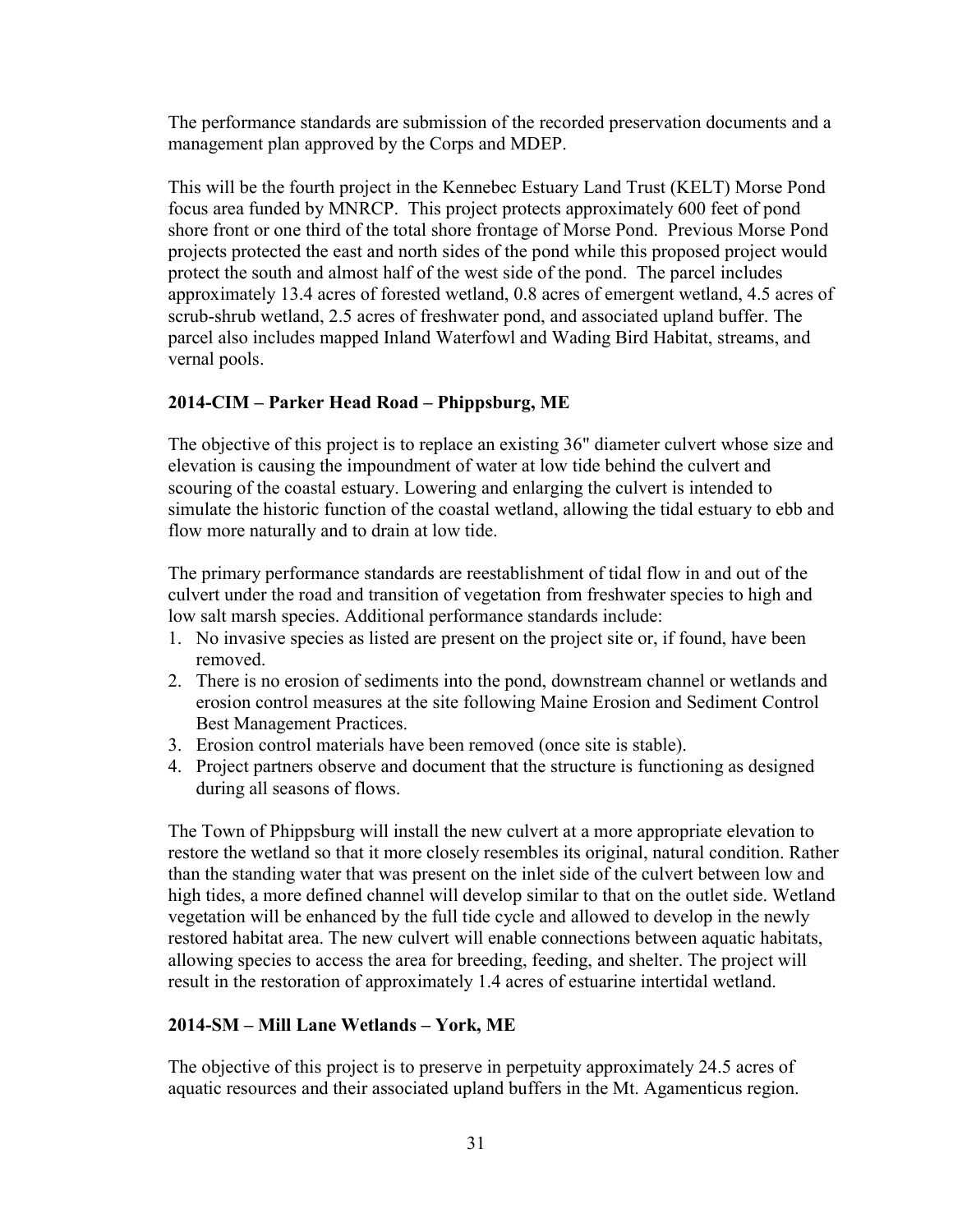The performance standards are submission of the recorded preservation documents and a management plan approved by the Corps and MDEP.

York Land Trust will acquire the parcel which includes 6 vernal pools and approximately 16.3 acres of vernal pool critical terrestrial habitat, as well as an additional 0.23 acres of forested wetland and additional upland buffer.

#### 2014-SM – Salmon Falls/Keay Brook – Berwick ME

The objective of this project is to preserve in perpetuity approximately 86 acres of aquatic resources and their associated upland buffers.

The performance standards are submission of the recorded preservation documents and a management plan approved by the Corps and MDEP.

Great Works Regional Land Trust will acquire the parcel which includes 4.2 acres of emergent wetland, 13.9 acres of forested wetland, 6.3 acres of scrub-shrub wetland, as well as vernal pools, streams, and associated upland buffer. The property is adjacent to the Great Works Regional Land Trust's Salmon Falls River Conservation Area (143 acres) and was slated for development for house lots prior to its acquisition.

### 2014-SM – Walnut Hill Blandings Turtle Incubator – Alfred, ME

The objective of this project is to preserve in perpetuity approximately 25 acres of aquatic resources and their associated upland buffers.

The performance standards are submission of the recorded preservation documents and a management plan approved by the Corps and MDEP.

Three Rivers Land Trust will acquire the parcel which includes vernal pools and associated critical terrestrial habitat, as well as forested and scrub-shrub wetland and associated upland buffer. The property is wedged between conservation land and a 30-lot subdivision, where two houses have been built. The project site is within the Walnut Hill Focus Area of Statewide Significance in Alfred and was supported by the Maine Department of Inland Fisheries and Wildlife.

#### 2015 Projects

#### 2015-CIM – Basin Preserve Restoration – Phippsburg, ME

The objective of this project is restoration of an abandoned gravel pit excavated below groundwater and enhancement of the aquatic resources, resulting in approximately 1 acre of restored wetland.

The performance standards are: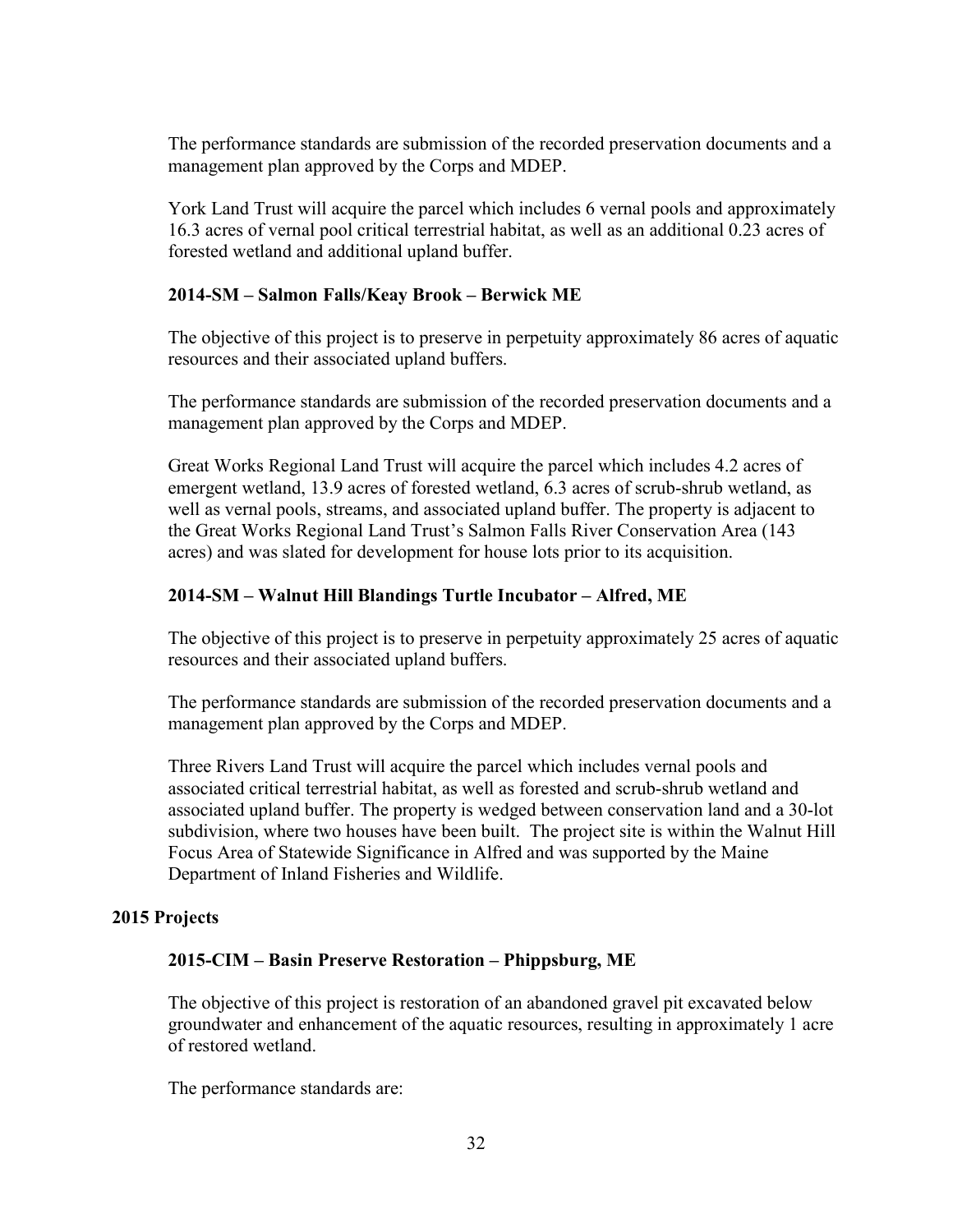- 1. All slopes, soils, substrates, and constructed features within and adjacent to the restoration/enhancement site(s) are stable.
- 2. Site will have documented use by wildlife species present for comparison of pre-and post-restoration conditions.
- 3. Invasive species are not present and the following plants are eliminated from the site:
	- a. Multiflora rose (Rosa multiflora)
	- b. Japanese knotweed (Fallopia japonica)
- 4. The proposed vegetation diversity and/or density goals for woody plants from the plan are met. Unless otherwise specified in the restoration/enhancement plans, this should be at least 500 trees and shrubs per acre, of which at least 350 per acre are trees for proposed forested cover types, that are healthy and vigorous and are at least 18" tall in 75% of each planned woody zone AND at least the following number of non-exotic species including planted and volunteer species. Volunteer species should support functions consistent with the design goals. To count a species, it should be well represented on the site (e.g., at least 50 individuals of that species per acre).

| # species planted minimum | # species required (volunteer and planted) |
|---------------------------|--------------------------------------------|
|                           |                                            |
|                           |                                            |
|                           |                                            |
|                           |                                            |
|                           |                                            |
|                           |                                            |
|                           |                                            |
| or more                   |                                            |

Vegetative zones consist of areas proposed for various types of wetlands (shrub swamp, forested swamp, etc.). The performance standards for density can be assessed using either total inventory or quadrat sampling methods, depending upon the size and complexity of the site.

- 5. The restoration/enhancement site shall have at least 95% areal cover, excluding planned open water areas by non-invasive species.
- 6. Planned scrub-shrub and forested cover types shall have at least 60% cover by noninvasive hydrophytes, including at least 15% cover by woody species.

For the purpose of this performance standard, invasive species of hydrophytes are: Common Reed -- Phragmites australis; Purple Loosestrife -- Lythrum salicaria; Reed Canary Grass -- Phalaris arundinacea; and Glossy Buckthorn – Frangula alnus (= Rhamnus frangula).

7. Until canopy coverage exceeds 30%, the average height of all woody stems of tree species including volunteers in each site, must increase by not less than an average of 10% per year by the fifth (Year 5 following construction) and tenth (Year 10 following construction) monitoring years.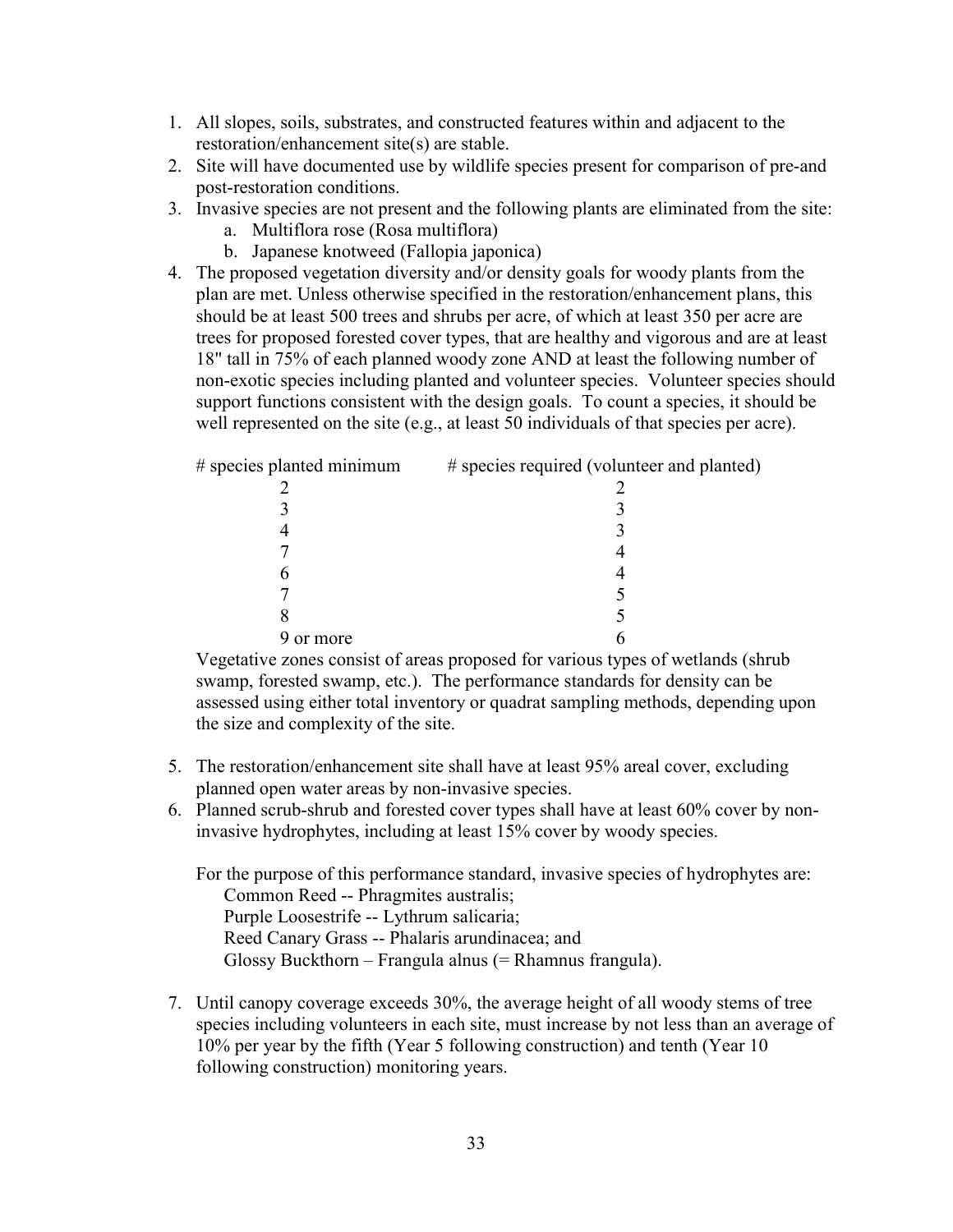- 8. There is evidence of expected natural colonization as documented by the presence of at least 100 volunteer native trees and/or shrubs at least 3 feet in height per acre.
- 9. The fifth year (Year 5) monitoring report shall contain documentation that all vegetation within the buffer areas is healthy and thriving and the average tree height of all established and surviving trees is at least 5 feet in height.

The Nature Conservancy will perform the restoration work on land already owned by TNC. The abandoned pit covers approximately 7-acres and consists of barren soil around old roads, four ponds totaling approximately 1.1 acres, primarily old field vegetation, and stockpiled overburden of sand and gravel with limited organic matter. The pit is also being accessed by unauthorized motorized vehicles, resulting in soil erosion and damage to the limited natural vegetation. The project involves redistributing the stockpiled overburden to better match the existing topography, stabilizing an eroding outflow from the largest pond, creation of pit and mound features, and revegetating the site with both upland and wetland vegetation to improve both habitat and water quality within the existing ponds. Boulders will also be placed to block access to motorized vehicles and prevent damage to the restored areas.

#### 2015-CIM – Boothbay Source Water Prot – Boothbay, ME

The objective of this project is to preserve in perpetuity approximately 68 acres of aquatic resources and their associated upland buffers and to restore about 600 linear feet of perennial stream that had been impacted by logging roads. Runoff and erosion problems beyond the stream corridor will also be addressed using best management practices.

The performance standards are submission of the recorded preservation documents and a management plan approved by the Corps and MDEP for the acquisition. For the stream restoration, the performance standards are:

- 1. All slopes, soils, substrates, and constructed features within and adjacent to the restoration/enhancement site(s) are stable.
- 2. Site will have documented use by populations of aquatic macroinvertebrates, such as caddisflies, (Limnephilidae and Lepidostomatidae), stoneflies (Leuctridae).
- 3. Invasive species are not present or the following plants are being controlled at the site:
	- Japanese knotweed (*Fallopia japonica*)
	- Multiflora rose (Rosa multiflora)

#### For this standard, small patches must be eliminated during the entire monitoring period to prevent invasive species from becoming established.

Boothbay Regional Water District (BRWD) will acquire the parcel which includes approximately 10.8 acres of forested wetland and associated upland buffer. BRWD will own the land, with a conservation easement held by the Boothbay Region Land Trust. The property will be managed for source water protection, wildlife habitat, scientific and educational purposes, and limited public recreation.

#### 2015-CIM – Caribou Bog-Birmingham – Old Town, ME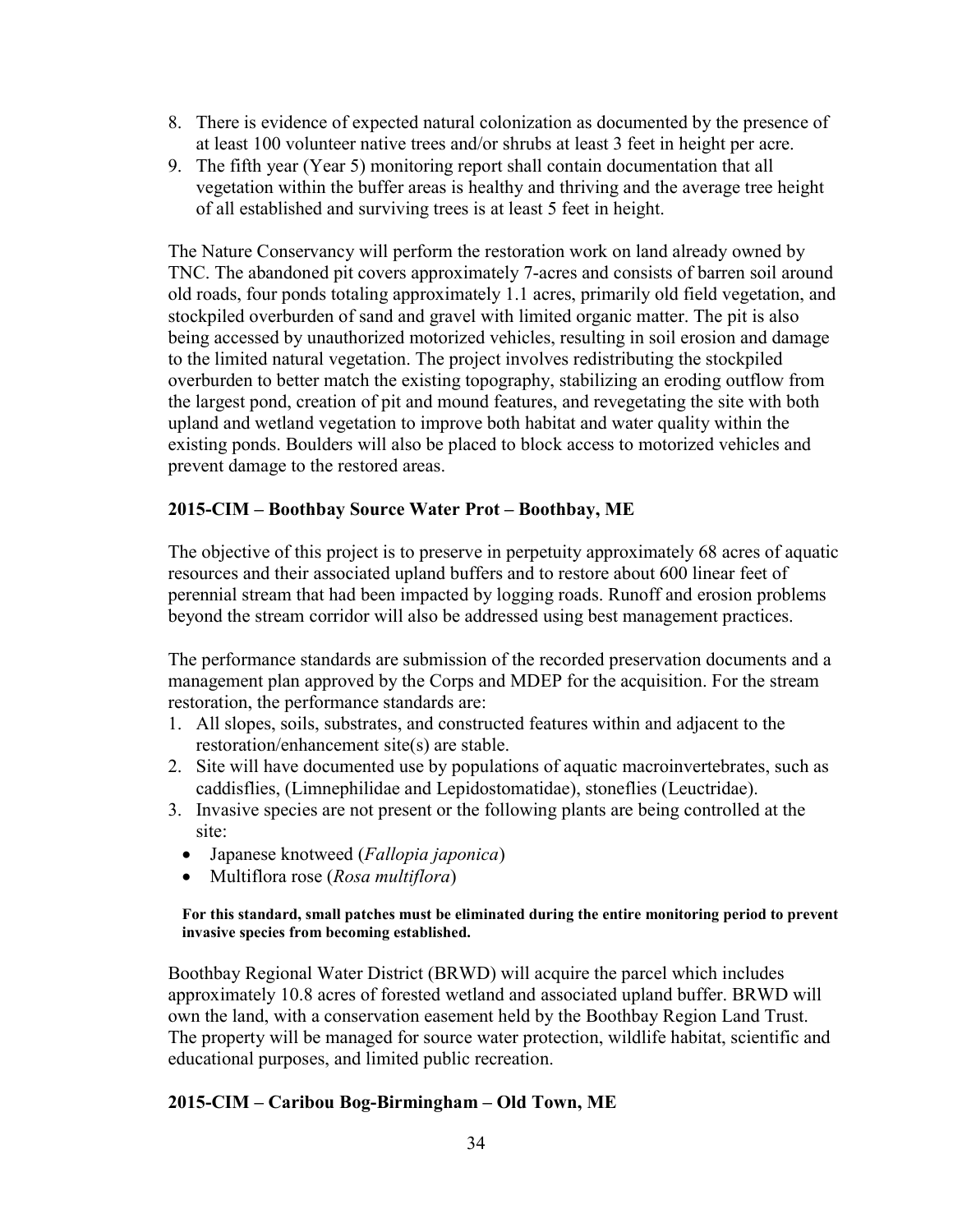The objective of this project is to preserve in perpetuity approximately 189 acres of aquatic resources and their associated upland buffers in the Caribou Bog Wetland Complex, a state-significant wetland containing rare plants and dragon flies and an exemplary natural community.

The performance standards are submission of the recorded preservation documents and a management plan approved by the Corps and MDEP.

Orono Land Trust will acquire the property which includes approximately 43 acres of freshwater forested wetland, 20.7 acres of scrub-shrub wetland, 0.4 acres of emergent wetland, as well as vernal pools and associated upland buffer. The property is located within the Caribou Bog Focus Area of Statewide Ecological Significance and within the Caribou Bog-Penjajawoc Lands Project Focus Area, a regional conservation effort. It is adjacent to 3,355 acres of existing conservation land, including MDIFW's Caribou Bog State Wildlife Management Area (WMA).

### 2015-CIM – Little River Restoration – Georgetown, ME

The objective of this project was to restore tidal flow to the upper Little River salt marsh by removing a derelict causeway across the stream channel which was restricting stream and tidal flow.

The performance standards are:

- 1. No significant differences in temperature will be noted between gauges set up upstream and downstream from the Project Site.
- 2. Stage measured by gauges set up upstream and downstream from the Project Site will show no evidence of water being trapped and held at a higher elevation at the upstream site.
	- a. The difference between the upstream daily minimum and maximum values is roughly equivalent to the difference between the downstream daily minimum and maximum values.
	- b. The daily maximum tidal height will be similar both upstream and downstream from the Project Site through both spring and neap tidal cycles.
	- c. The daily minimum tidal height will be at a similar elevation both upstream and downstream from the Project Site.
- 3. All slopes, soils, substrates, and constructed features within and adjacent to the restoration site are stable.
- 4. No viable *P. australis* plants are present within the Project Area.
- 5. Spartina community plants have revegetated the soil surface at the causeway area where the culvert was removed. The salt marsh restoration site shall have at least 95%areal cover, excluding the tidal channel area.
- 6. The southern boundary of Typha x glauca within the Project Area will move northward.
- 7. At the two upstream vegetation transects (Transects 1 and 2) vegetation transition will occur during the 5 year monitoring period that will include: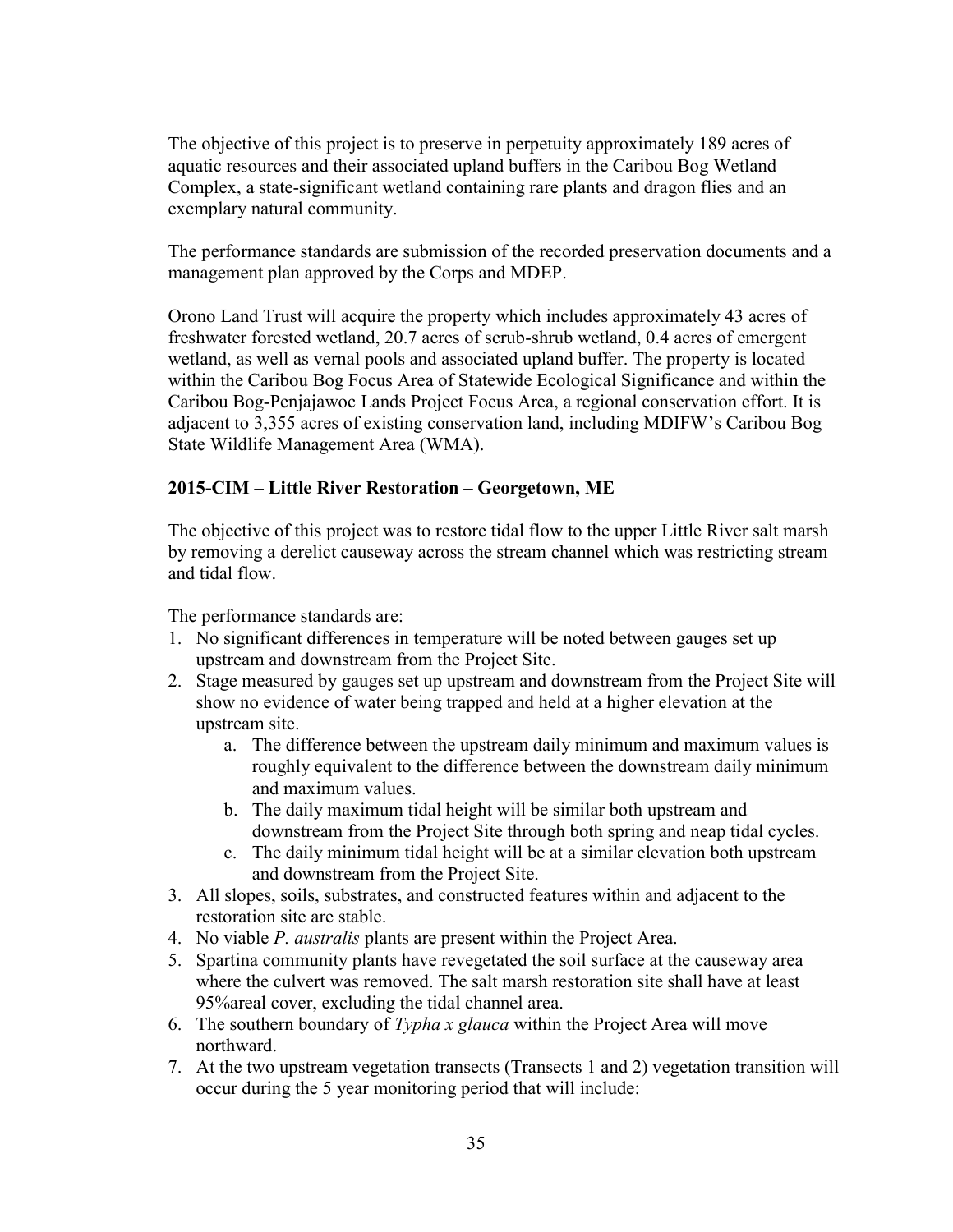- a. An increase in the percentage of halophyte and brackish vegetation compared to the pre-project composition documented in Appendix B.
- b. A decrease in the percentage of area that is currently dead vegetation or exposed mud compared to the pre-project composition documented in Appendix B.

Kennebec Estuary Land Trust will remove the causeway and re-connect approximately 2,000 feet of tidal channel and restore hydrologic function to approximately 13.2 acres of estuarine wetland. The introduction of greater tidal flow to this area will increase salinity, reduce or eliminate the invasive common reed *Phragmites australis*, and restore natural ecological function of the upper salt marsh.

### 2015-CIM – Outlet Stream/Masse Dam – E. Vassalboro, ME

The objective of this project is to remove a relic dam and restore a 6-acre impoundment to riverine conditions.

The performance standards are:

- 1. All slopes, soils, substrates, and constructed features within and adjacent to the restoration/enhancement site(s) are stable.
- 2. Site will have documented use by breeding populations of target species: river herring
- 3. The following invasive plant species will have been controlled at the site. Small patches have been eliminated during the entire monitoring period. Large patches have been aggressively treated, and the treatment documented:
	- a. Multiflora Rose (Rosa multiflora)
	- b. Shrubby Honeysuckle (Lonicera species)
	- c. Purple Loosestrife (Lythrum salicaria)
- 4. There is evidence of expected natural colonization as documented by the presence of at least 100 volunteer native trees and/or shrubs at least 3 feet in height per acre
- 5. The fifth year (Year 5) monitoring report shall contain documentation that all vegetation within the buffer areas is healthy and thriving and the average tree height of all established and surviving trees is at least 5 feet in height.

Sebasticook Regional Land Trust has joined with a broad coalition of partners including Maine Dept. of Marine Resources, Maine Rivers, US Fish & Wildlife Service, USDA-Natural Resources Conservation Service and China Region Lakes Alliance to restore riverine function and fisheries in the Outlet Stream ecosystem. The coalition will purchase and remove the Masse Dam. The ecological benefits of restoring this reach to fluvial habitat include lowering water temperatures, increased dissolved oxygen concentrations, restored sediment and woody debris transport, and enhanced fish and wildlife habitat. Restored riverine conditions will increase riffle and run habitats, which can support highly productive benthic communities that provide forage for fish and are an integral component of the riverine food web, and spawning and nursery opportunities for native riffle/run obligate species such as Atlantic salmon, blueback herring, sea lamprey, brook trout and fallfish.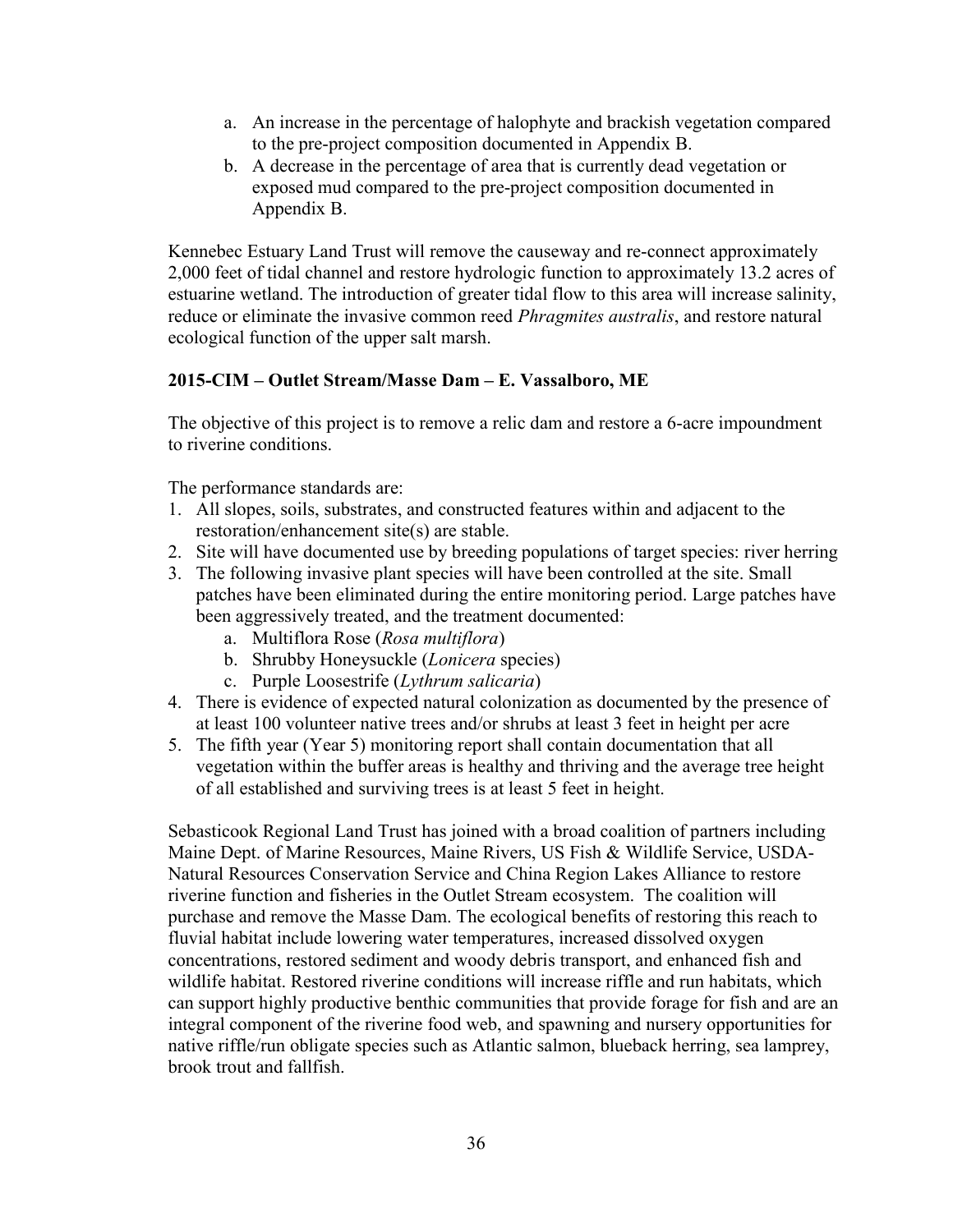#### 2015-SM – Crooked River-Green – Otisfield, ME – this project was withdrawn by the project proponent following approval. No funds were released.

#### 2015-SM – Tatnic Turtle Crossing – Wells, ME

The objective of this project is to preserve in perpetuity approximately 17 acres of aquatic resources and their associated upland buffers.

The performance standards are submission of the recorded preservation documents and a management plan approved by the Corps and MDEP.

Great Works Regional Land Trust will acquire the property which includes approximately 7.5 acres of forested wetland, vernal pools and associated critical terrestrial habitat, and upland buffer.

#### 2015-SM – Walnut Hill/Sousa Restoration – Alfred, ME

The objective of this project was to perform a wetland and stream restoration on a parcel acquired by Three Rivers Land Trust with MNRCP funds in 2014.

The performance standards are:

- 1. The newly created banks of the stream channel will be stabilized by native vegetation and/or native soil materials similar to adjacent undisturbed banks by the end of the monitoring period.
- 2. The slopes surrounding the wetland restoration area 1b will be stable and vegetated in a manner similar to surrounding undisturbed areas.
- 3. In Restoration Area 1b, the upper pool will be saturated into late spring in most years. The lower floodplain pool will be saturated similar to the adjacent wetland and stream areas. In Restoration Area 2, the created depressions will be saturated similar to the adjacent wetland and stream areas.
- 4. The restoration areas will contain well-established native plant species by the end of the monitoring period.
- 5. Intermittent flow will occur in the restored stream channel during years of average or greater than average precipitation.
- 6. Invasive species shall not make up more than 1% of total areal plant coverage after discovery and subsequent removal.
- 7. During each monitoring event, the qualified monitor will document the condition of each restoration area and identify any necessary remedial actions. Any areas requiring stabilization will be identified. Observations of the saturation and health of the wetlands/pools should be made and some limited alteration may be necessary to fully establish the desired condition.

Prior to Three Rivers Land Trust's purchase of the land, an access road and culvert were installed to reach the parcel interior. The culvert was not properly installed and was impacting stream flow and riparian wetlands had been filled. Restoration work will focus on removal of the culvert and surrounding fill, and stabilization and revegetation of this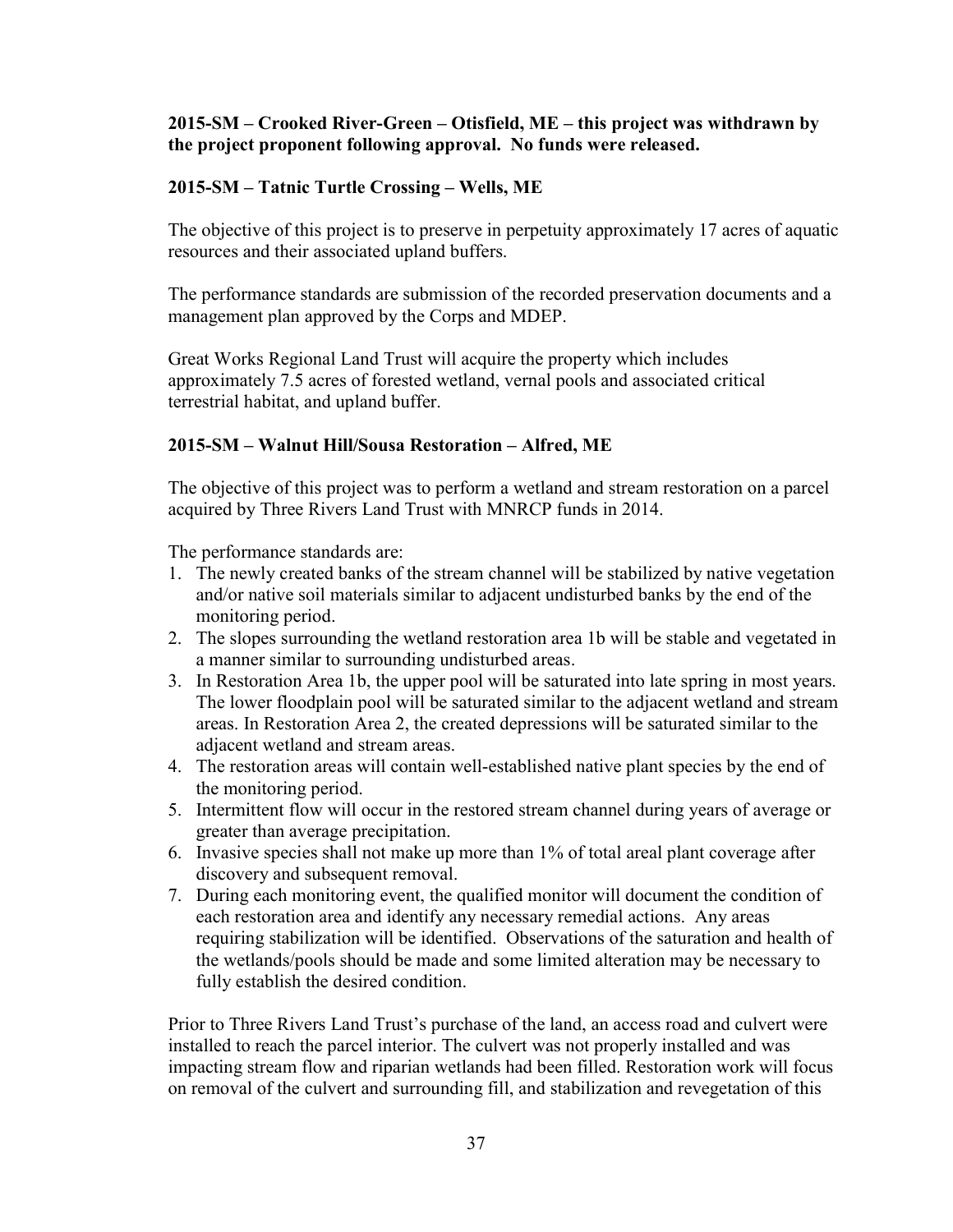corridor. Slash and debris, excess fill, and the remains of a silt fence will be removed. A breach at the base of the north ditch will be sealed and the basin regraded to avoid erosion into the stream. Two small wetland basins will be dug with the intent to form vernal pools over time. A new planked bridge will be installed across the stream away from the wetland restoration area, primarily for pedestrian use, but large enough to accommodate a bush hog or small tractor for annual maintenance of habitat sites, if necessary. In order to discourage motorized use of the bridge, an existing gate and boulders already on the property will be moved to block the bridge and parts of the stream that could be passable by ATV. The restoration will result in approximately .14 acres of restored and enhanced wetland and stream resources.

#### 2016 Projects

#### 2016-CIM – Meadow Brook Wetlands – St. George, ME

The objective of this project is to preserve in perpetuity approximately 22 acres of aquatic resources and their associated upland buffers.

The performance standards are submission of the recorded preservation documents and a management plan approved by the Corps and MDEP.

Maine Coast Heritage Trust will acquire the property which includes approximately 6.5 acres of estuarine intertidal wetland, 6.5 acres of palustrine forested wetland, and associated upland buffer.

#### 2016-CIM – Muddy & Cathance River Conservation Corridor/Tardiff – Topsham, **ME**

The objective of this project is to preserve in perpetuity approximately 123 acres of aquatic resources and their associated upland buffers.

The performance standards are submission of the recorded preservation documents and a management plan approved by the Corps and MDEP.

Brunswick-Topsham Land Trust will acquire the property which includes approximately 19.5 acres of palustrine forested wetland, 5.9 acres of palustrine scrub-shrub wetland, 7 vernal pools and associated critical terrestrial habitat, and associated upland buffer.

#### 2016-CIM – Outlet Stream/Lombard Dam – Vassalboro, ME

The objective of this project is to remove a non-generating relic dam and restore an approximately 5-acre impoundment to riverine and palustrine conditions.

The performance standards are:

1. All slopes, soils, substrates, and constructed features within and adjacent to the restoration/enhancement site(s) are stable.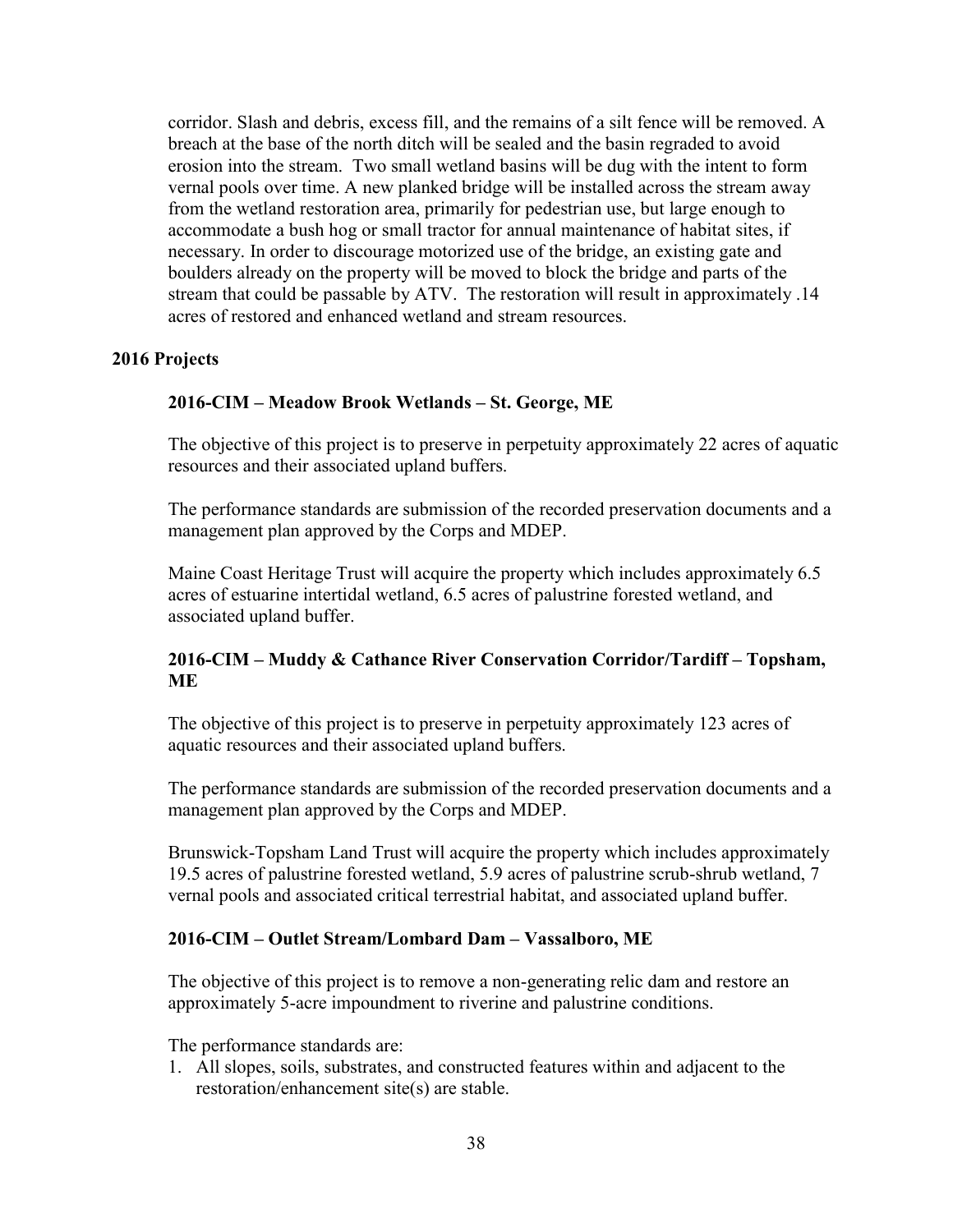- 2. Site will have documented use by breeding populations of target species: river herring. Fish passage is planned for two downstream dams either in summer of 2018 (concurrent with this dam removal), or in summer of 2019. Once those downstream projects are complete, river herring will be able to reach the project area and their presence will be documented.
- 3. The following identified invasive plant species will have been controlled at the site. Small patches have been eliminated during the entire monitoring period. Large patches have been aggressively treated, and the treatment documented. Other species documented during annual surveys will have been removed or controlled. No monotypic stands greater than 100 square feet will be present. Less than 5% total cover of the project area will consist of invasive plant species.
	- a. Box Elder (Acer negundo)
	- b. Multiflora Rose (Rosa multiflora)
	- c. Purple Loosestrife (Lythrum salicaria)
	- d. Japanese Knotweed
	- e. Non-native Honeysuckle
- 4. There is evidence of expected natural colonization as documented by the presence of at least 100 volunteer native trees and/or shrubs at least 3 feet in height per acre
- 5. The fifth year (Year 5) monitoring report shall contain documentation that at least 95% of the vegetation within the buffer areas is native, healthy and thriving. At least 30% cover will be native, woody vegetation in the wetland tree/shrub planting areas, and the average tree height of all established and surviving trees is at least 5 feet in height.

The project is a collaborative effort of Sebasticook Regional Land Trust, the private dam owner, Maine Rivers, Maine Dept. of Marine Resources, Natural Resources Conservation Service and China Region Lakes Alliance. The property owner has sold the rights to remove the dam and entered into a long-term management agreement with project partners to assure the long-term preservation of the restored stream.

### 2016-CIM – Sherman Marsh/Louderback – Edgecomb, ME

The objective of this project is to preserve in perpetuity approximately 160 acres of aquatic resources and their associated upland buffers located between the Lower Sheepscot River and Salt Bay Focus Areas of Statewide Ecological Significance.

The performance standards are submission of the recorded preservation documents and a management plan approved by the Corps and MDEP.

Damariscotta River Association will acquire the property which includes approximately 18 acres of palustrine emergent wetland, 46.9 acres of palustrine forested wetland, 23.5 acres of palustrine scrub-shrub wetland, and associated upland buffer. The property also contains mapped Inland Waterfowl and Wading Bird Habitat.

### 2016-CIM – Surry Forest – Surry, ME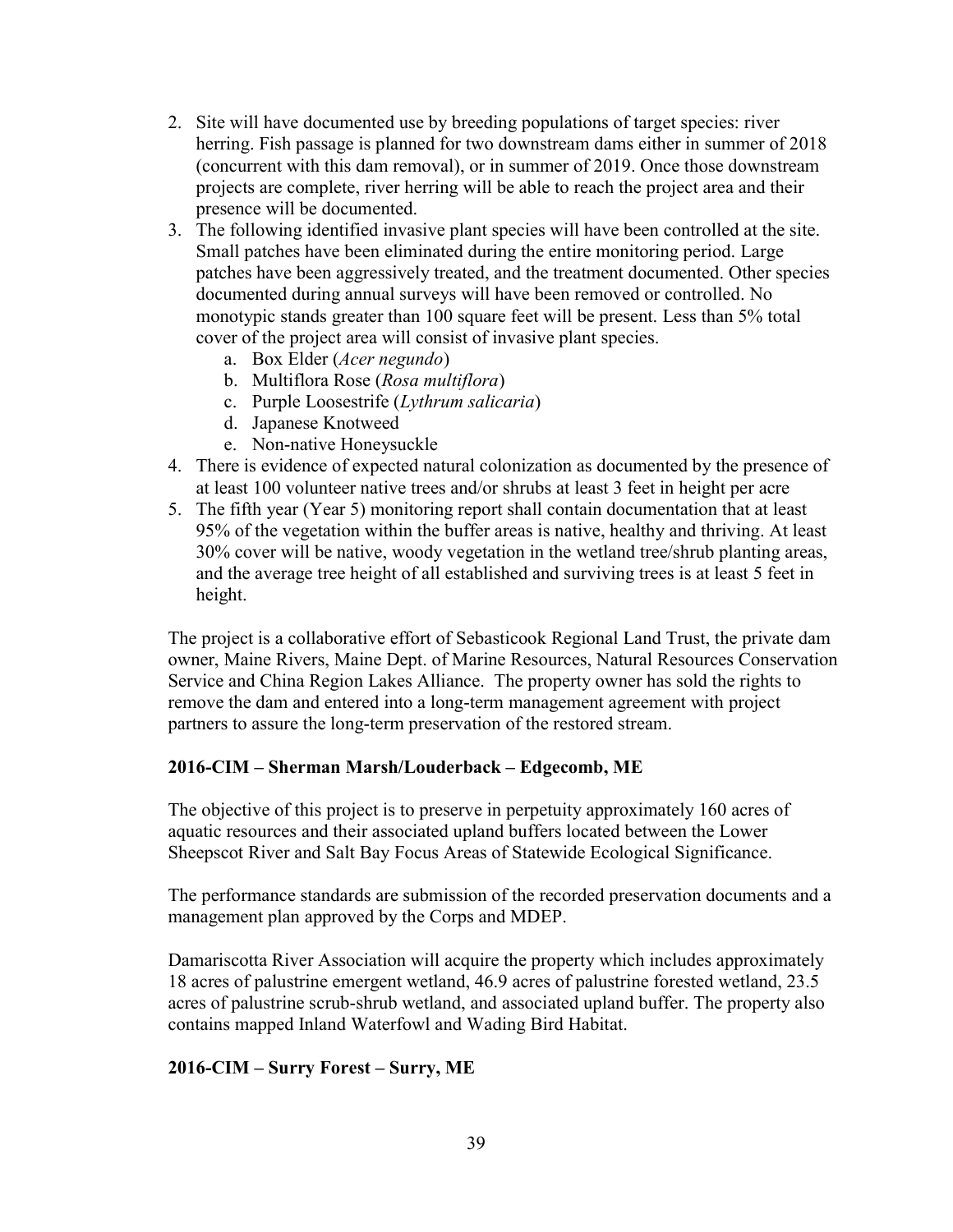The objective of this project is to preserve in perpetuity approximately 2,100 acres of aquatic resources and their associated upland buffers. The project also includes wetland restoration by removal of a poorly designed logging road crossing.

The performance standards for the acquisition are submission of the recorded preservation documents and a management plan approved by the Corps and MDEP. The performance standards for the wetland restoration are that all – or nearly all – material used to create the road crossing in 2015 will be removed and regular hydrologic function of the palustrine, forested wetland will be restored. All material removed will be stabilized to avoid erosion. The site will be completely stable with no impediment to the movement of water across the area of the soil removal. Additional performances standards include:

- 1. Road material removed and no remaining impediment to hydrologic connectivity from one side of the road to the other.
- 2. No evidence of erosion from initial work or from weather events during the monitoring period.
- 3. At least 90% coverage of exposed soils by native vegetation after five years.
- 4. Less than 5% cover of invasive vegetation with no monotypic stands greater than 100 square feet.

Blue Hill Heritage Trust will acquire the property which includes approximately 738 acres of palustrine forested wetland, 36 acres of palustrine emergent wetland, 71.8 acres of palustrine scrub-shrub wetland, 1.6 acres of open water, 8 vernal pools and associated critical terrestrial habitat. The property also includes mapped Inland Waterfowl and Wading Bird Habitat. The project will also result in the restoration and enhancement of approximately 9 acres of forested wetland.

### 2016-CWM – Hunter Cove/Lewin – Rangeley, ME

The objective of this project is to preserve in perpetuity approximately 70 acres of aquatic resources and their associated upland buffers with approximately 1,200 feet of shore frontage on the Hunter Cove portion of Rangeley Lake.

The performance standards are submission of the recorded preservation documents and a management plan approved by the Corps and MDEP.

Rangeley Lakes Heritage Trust will acquire the property which includes approximately 20.4 acres of palustrine forested wetland and associated upland buffer.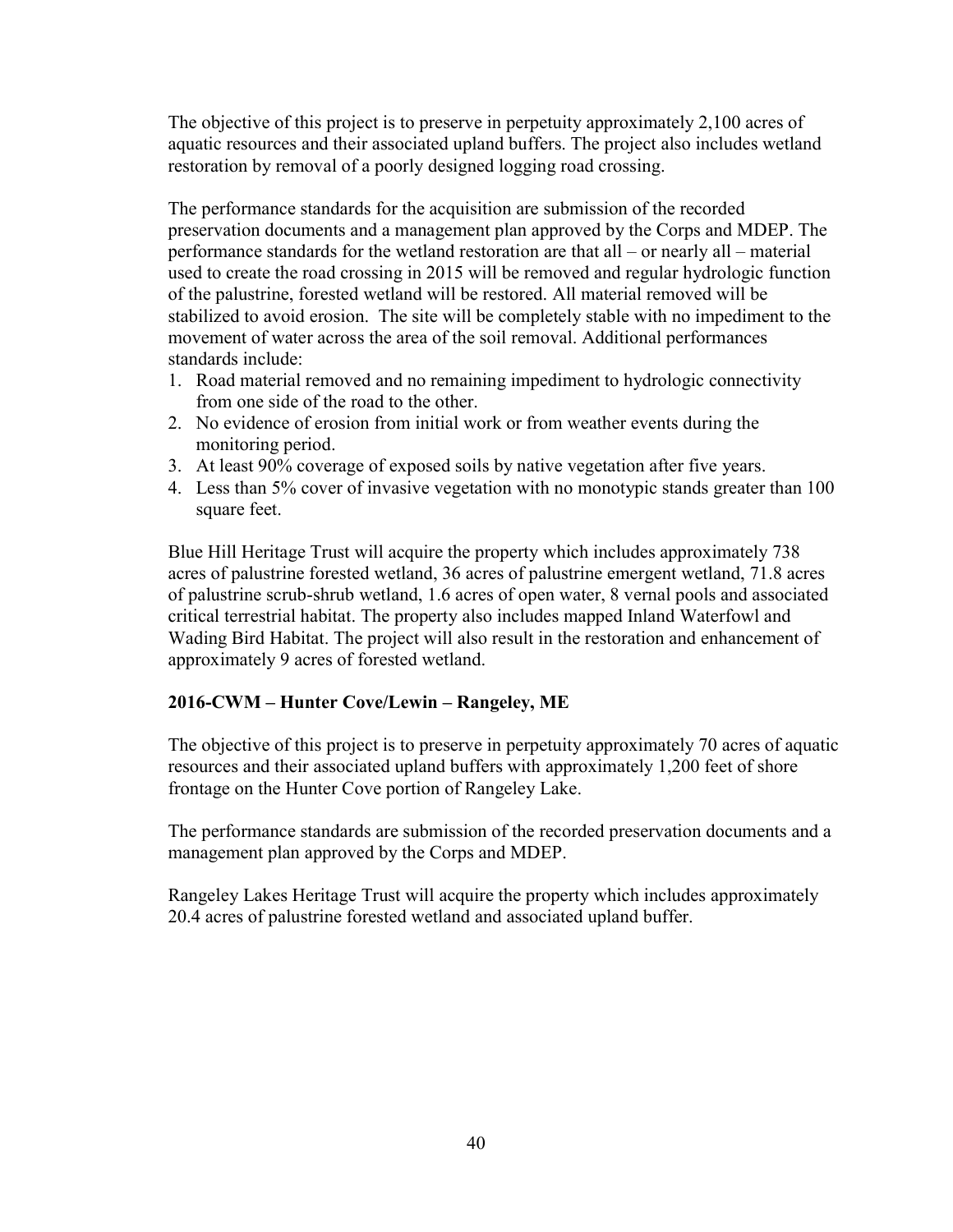#### 2016-DM – Beaverdam Stream Fish Access Restoration – Wesley, ME

The objective of this project is to remove a road crossing that was preventing fish passage and restore a stream channel to its natural functioning. The project also includes preservation in perpetuity of the riparian buffer surrounding the restoration location.

The performance standards are:

- 1. Erosion is controlled at the removal site and is not worsening downstream of the construction site.
- 2. Created log jams are stable and influencing positive changes to stream morphology within the project reach.
- 3. All slopes, soils, substrates, and constructed features within and adjacent to the restoration site are stable.
- 4. Site will have documented habitat improvements (for breeding, connectivity) for populations of target species: Atlantic salmon, Eastern brook trout, American eel, sea lamprey, alewife, blueback herring.
- 5. Site will have documented use by target macroinvertebrate species: EPT taxa (Mayflies, stoneflies, caddisflies)
- 6. Invasive species are not present or, if identified, are being controlled at the site.

Downeast Salmon Federation will acquire the property and remove the road crossing to improve habitat for Atlantic salmon and other diadromous fish species. Beaverdam Stream is a habitat-rich stream that, if fully re-connected to the Gulf of Maine will help sustain critical bird, fish, and wildlife habitat. It is a high value stream that contributes to the health of the marine environment and to the coastal fisheries that support the communities of Washington County.

#### 2016-DM – Old Pond-Demska – Hancock, ME

The objective of this project is to preserve in perpetuity approximately 43 acres of aquatic resources and their associated upland buffers. The project also includes replacing an undersized culvert along an access road that was restricting stream flow and replacing it with an appropriate structure.

The performance standards for the acquisition are submission of the recorded preservation documents and a management plan approved by the Corps and MDEP. The performance standards for the culvert replacement are still in progress pending completion of the work plan.

Maine Coast Heritage Trust will acquire the property which includes approximately 19 acres of estuarine intertidal wetland, 3.2 acres of palustrine forested wetland and associated upland buffer. The culvert removal will result in approximately 0.02 acres of wetland enhancement.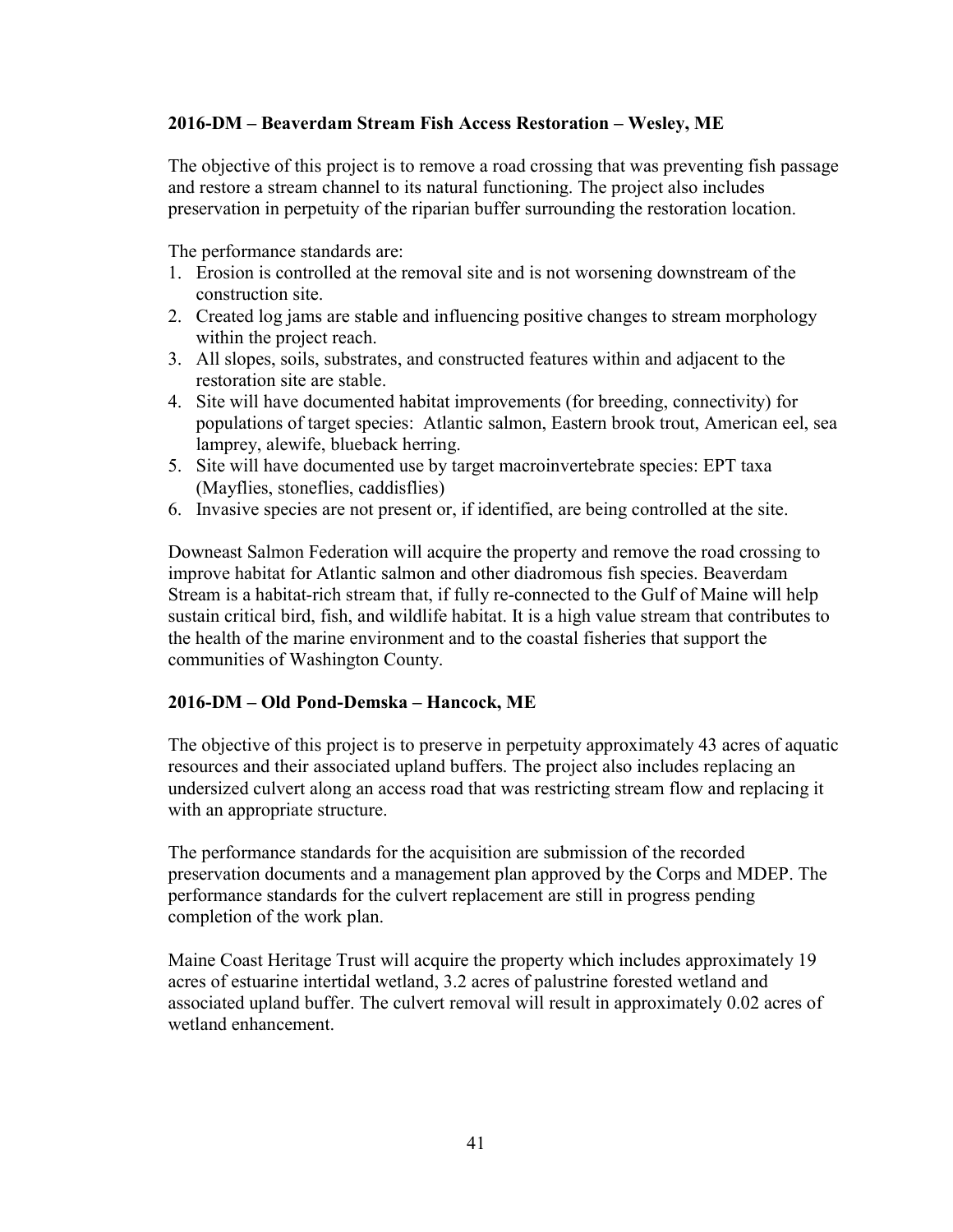#### 2016-SM – Mt Agamenticus Rd Habitat Connecticut – South Berwick, ME – this project was withdrawn by the project proponent following approval. No funds were released.

#### 2016-SM – Suckfish Brook II/McDermott – Falmouth, ME

The objective of this project is to preserve in perpetuity approximately 46 acres of aquatic resources and their associated upland buffers. The project also includes restoration of approximately 3,800 square feet of wetland through removal of an unused portion of a gravel road.

The performance standards for the acquisition are submission of the recorded preservation documents and a management plan approved by the Corps and MDEP. The performance standards for the wetland restoration are:

- 1. All slopes, soils, substrates, and constructed features within and adjacent to the restoration/enhancement site(s) are stable.
- 2. The following invasive species are present and are being controlled at the site (in order of frequency):
	- Smooth (Common) Buckthorn (Rhamnus cathartica)
	- Japanese Honeysuckle (Lonicera japonica)
	- Japanese Barberry (Berberis thunbergil)
	- Multi-Flora Rose (Rosa Multiflora)
	- Knotweed sp. (Fallopia sp.)
	- Glossy Buckthorn (*Frangula alnus*)
	- G. Oriental Bittersweet (Celastrus orbiculatus)
	- a. For this standard, small patches will be eliminated during the entire monitoring period. Large patches must be aggressively treated and the treatment documented.
- 3. The proposed vegetation diversity and/or density goals for woody plants from the plan are met. The target goals for this Plan are as follows:

#### Wetland Restoration Area:

- a. Woody Plant Species Diversity: Eight species of trees and shrubs are being planted in the wetland restoration area. Some species not already found onsite are being included in this mix, so species diversity at planting is greater than the target. The target diversity for success is approximately 50% of the number of species planted, should be represented by at least one living plant after five years. Thus, the goal of this plan is survivorship of at least five species of native woody plants within the restored wetland after five growing seasons. Achievement of this goal may include volunteer species as well, if they are at least 18 inches tall.
- b. Woody Plant Species Number: Approximately 90 plants are being installed in the wetland restoration area in 2017. Additionally, a number of willow and dogwood whips will be installed during the planting effort. The whips will be counted towards the density/survivorship number goal, and will be credited toward achieving the diversity goal. The goal of this Restoration Work Plan is to reach at least 85% success of the number of plants installed at the time of restoration, at the end of five years. Thus, success will be noted as  $90 \text{ X } 0.85 = 77$ native woody trees and/or shrubs within the wetland restoration area. This will include volunteer native wetland woody plants, over 18 inches tall at the time of monitoring. In this context, "wetland" will include plants that are rated as FAC or wetter according to the USDA's most current wetland indicator status list.

Stream Riparian Enhancement Area: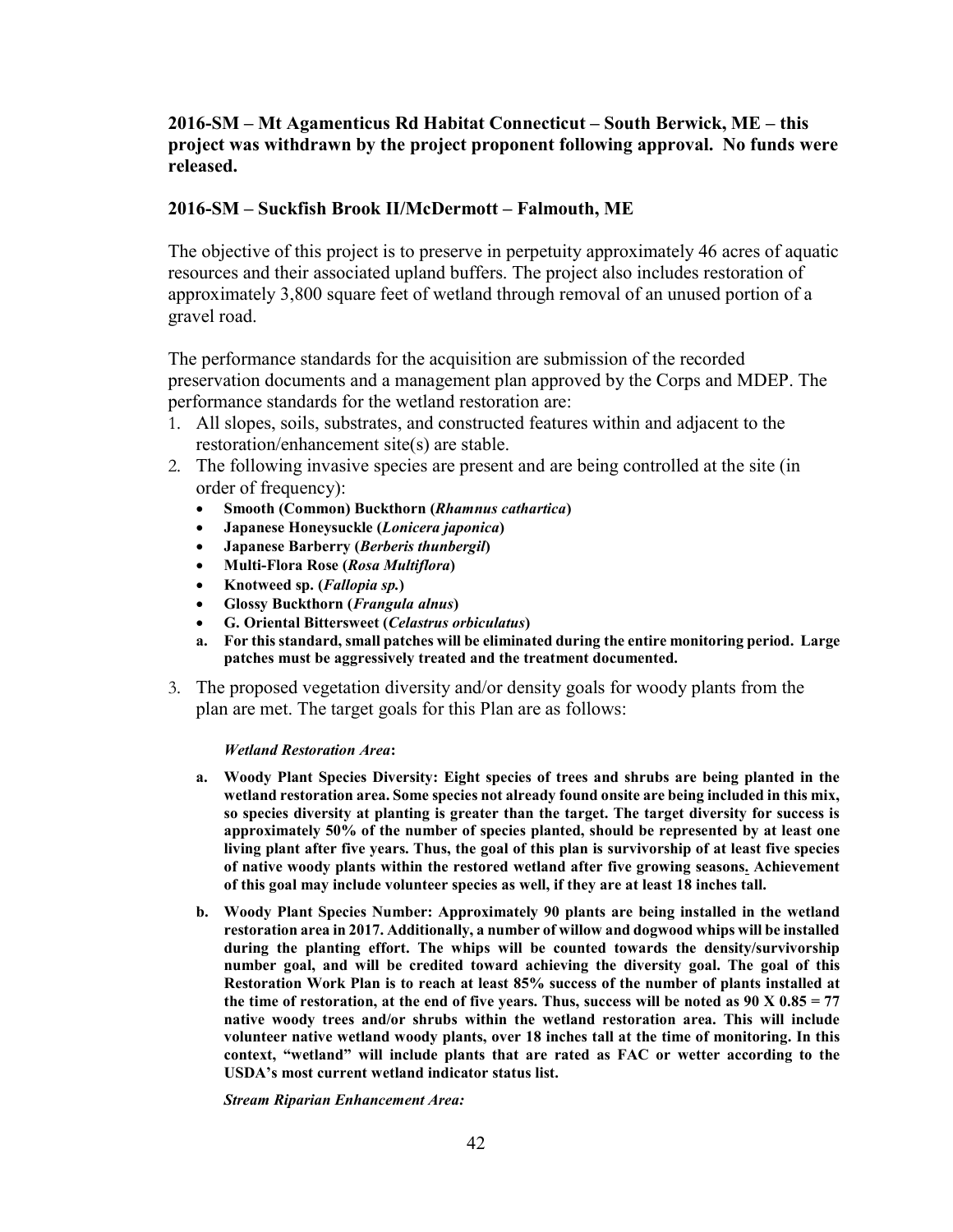Approximately 20 native, woody plants representing five species are being installed along the stream. These will be marked with flagging to denote planted species. Success in this area will be achieved by having at least 14 (85%) of these plants, of at least three species (50%) survive after 5 years.

4. In addition, the restored wetland area shall have at least 60% cover by non-invasive hydrophytes, including at least 15% cover by woody species.

The Town of Falmouth will acquire the property which includes approximately 15 acres of palustrine forested wetland, 1.4 acres of palustrine scrub-shrub wetland, 0.9 acres of emergent wetland, 1 vernal pool, and associated upland buffer. The road removal will result in approximately 0.14 acres of scrub-shrub wetland restoration.

#### 2017 Projects

#### 2017-CIM – Penjajawoc Marsh-Walsh – Bangor, ME

The objective of this project is to preserve in perpetuity approximately 84 acres of aquatic resources and their associated upland buffers along Penjajawoc Marsh.

The performance standards are submission of the recorded preservation documents and a management plan approved by the Corps and MDEP.

Bangor Land Trust will acquire the property which includes approximately 30.8 acres of palustrine emergent wetland, 3.5 acres of palustrine forested wetland, 1.7 acres of palustrine scrub-shrub wetland, and associated upland buffer. The property also contains mapped Inland Waterfowl and Wading Bird Habitat.

#### 2017-CIM – Smelt Cove Wetlands – Vinalhaven, ME

The objective of this project is to preserve in perpetuity approximately 48 acres of aquatic resources and their associated upland buffers.

The performance standards are submission of the recorded preservation documents and a management plan approved by the Corps and MDEP.

Maine Coast Heritage Trust will acquire the property which includes approximately 23.4 acres of marine/estuarine intertidal wetland, 1.3 acres of palustrine forested wetland, 1.2 acres of palustrine scrub-shrub wetland, and associated upland buffer. The property also contains mapped Tidal Waterfowl and Wading Bird Habitat.

#### 2017-CIM – Surry Forest Crossings – Surry, ME

The objective of this project is to enhance the hydrologic function of two wetland systems by improving two road crossings through wetlands.

The performance standards for each crossing location are: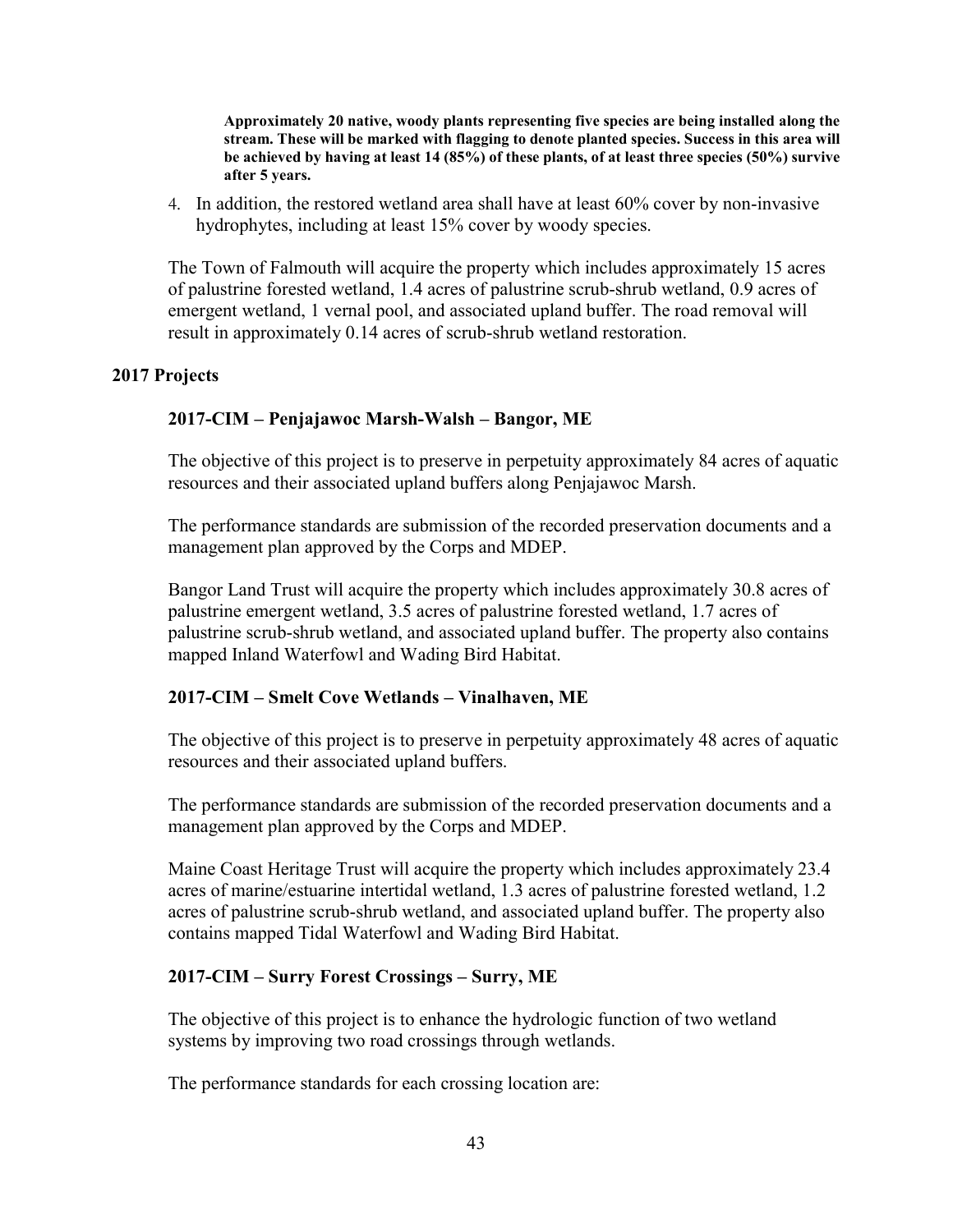- 1. No remaining impediment to hydrologic connectivity from one side of the road to the other.
- 2. No evidence of erosion from initial work or from weather events during the monitoring period.
- 3. At least 50% coverage of exposed soils by native vegetation by the end of the second growing season.
- 4. At least 90% coverage of exposed soils by native vegetation after five years.
- 5. No invasive species.

Blue Hill Heritage Trust (BHHT) acquired the property in 2016 with MNRCP funds. BHHT will improve the two crossings by installing bridge panel crossings to replace two undersized culverts. The proposed project will result in the enhancement of 7.3 acres of emergent wetland, 2.7 acres of forested wetland, and 2.7 acres of scrub-shrub wetland.

#### 2017-CWM – Magalloway River-Howe/McDevitt Woods – Lincoln, ME

The objective of this project is to preserve in perpetuity approximately 229 acres of aquatic resources and their associated upland buffers.

The performance standards are submission of the recorded preservation documents and a management plan approved by the Corps and MDEP.

Rangeley Lakes Heritage Trust will acquire the property which includes approximately 115.7 acres of palustrine forested wetland, 18.9 acres of palustrine scrub-shrub wetland, 2.4 acres of palustrine emergent wetland, 1.4 acres of open water, and associated upland buffer. The property also contains approximately 2,035 feet of frontage on Magalloway River, a Significant Vernal Pool, and mapped Deer Wintering Area habitat.

#### 2017-DM – Bells Brook – Columbia & Addison, ME

The objective of this project is to preserve in perpetuity approximately 22 acres of aquatic resources and their associated upland buffers.

The performance standards are submission of the recorded preservation documents and a management plan approved by the Corps and MDEP.

Downeast Coastal Conservancy will acquire the property which includes approximately 8.7 acres of palustrine scrub-shrub wetland, 7.9 acres of palustrine emergent wetland, frontage on Bell's Brook, and associated upland buffer. The property is upstream from the Addison tide gates which have prevented salt water from flowing up the West Branch of the Pleasant River and Bell's Brook since the 1940's, converting this intertidal salt marsh to freshwater wetland or upland vegetation. Conservation of the Bell's Brook parcel is strategically important to the overall project to restore tidal marshes to the West Branch of the Pleasant River by removal of the tide gates.

#### 2017-DM – Smelt Brook Intertidal Restoration – Sullivan, ME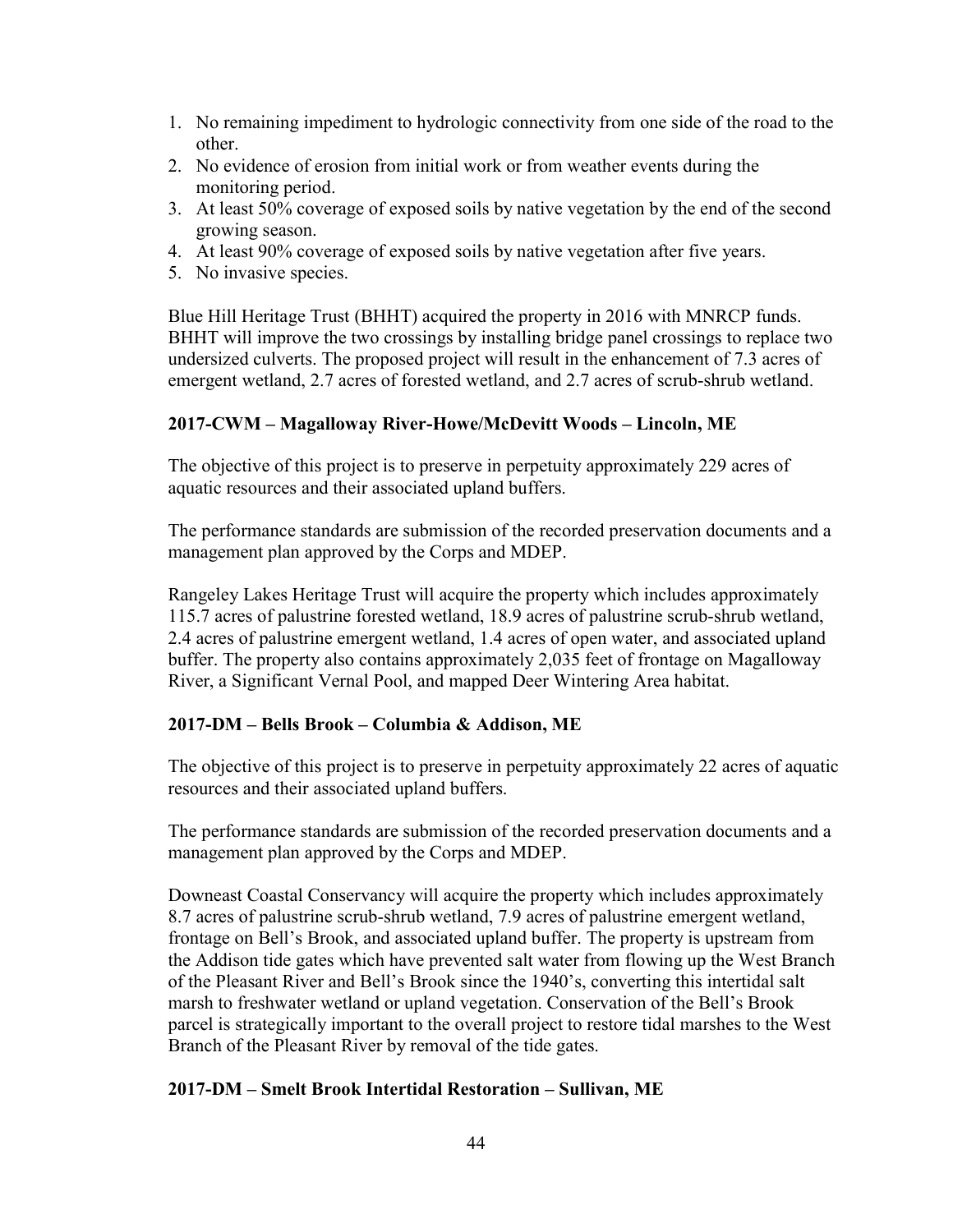The objective of this project is to preserve in perpetuity approximately 6.7 acres of aquatic resources and their associated upland buffers. The project also includes removal of a granite dam located within the intertidal zone in Smelt Cove that blocked migratory smelt and brook trout access to Smelt Brook.

The performance standards for the acquisition are submission of the recorded preservation documents and a management plan approved by the Corps and MDEP. The performance standards for the dam removal are:

- 1. All slopes, soils, substrates, and constructed features within and adjacent to the restoration/enhancement site(s) are stable.
- 2. Site will have documented use by target wildlife species: Rainbow Smelt, American eel, brook trout, and tomcod.
- 3. Spartina spp. will colonize transect 3 in distinct low and high marsh vegetation zones and will be documented from photo station 3. The site will be covered with a minimum of 85% native salt marsh vegetation.
- 4. Monitoring for the following plants will be conducted yearly and, if found, controlled in accordance with the best management practices detailed on the Maine Natural Areas Program webpage

https://www.maine.gov/dacf/mnap/features/invasive\_plants/invsheets.htm

- a. Common reed (Phragmites australis)
- b. Purple loosestrife (Lythrum salicaria)
- c. Smooth and Common buckthorns (Frangula alnus, Rhamnus cathartica)
- d. Russian and Autumn olives (Elaeagnus angustifolia and E. umbellata)
- e. Multiflora rose (Rosa multiflora)
- f. Reed canary-grass (Phalaris arundinacea)
- g. Japanese knotweed (Fallopia japonica)

Downeast Salmon Federation will acquire the parcel and remove the dam. Smelt Brook historically had a robust run of smelt, but after the construction of the dam, roughly 100 years ago, the run was extirpated. Removal of the dam will help the stream return to its natural function, increasing its bio-productivity, biodiversity, and ecological robustness. Removal will also allow fish to pass upstream and return tidal flow to the impounded area that was behind the dam, allowing it to revert to salt marsh. As sea levels rise, the salt marsh will be able to migrate further inland on the property. Freshwater wetlands will form above the salt water.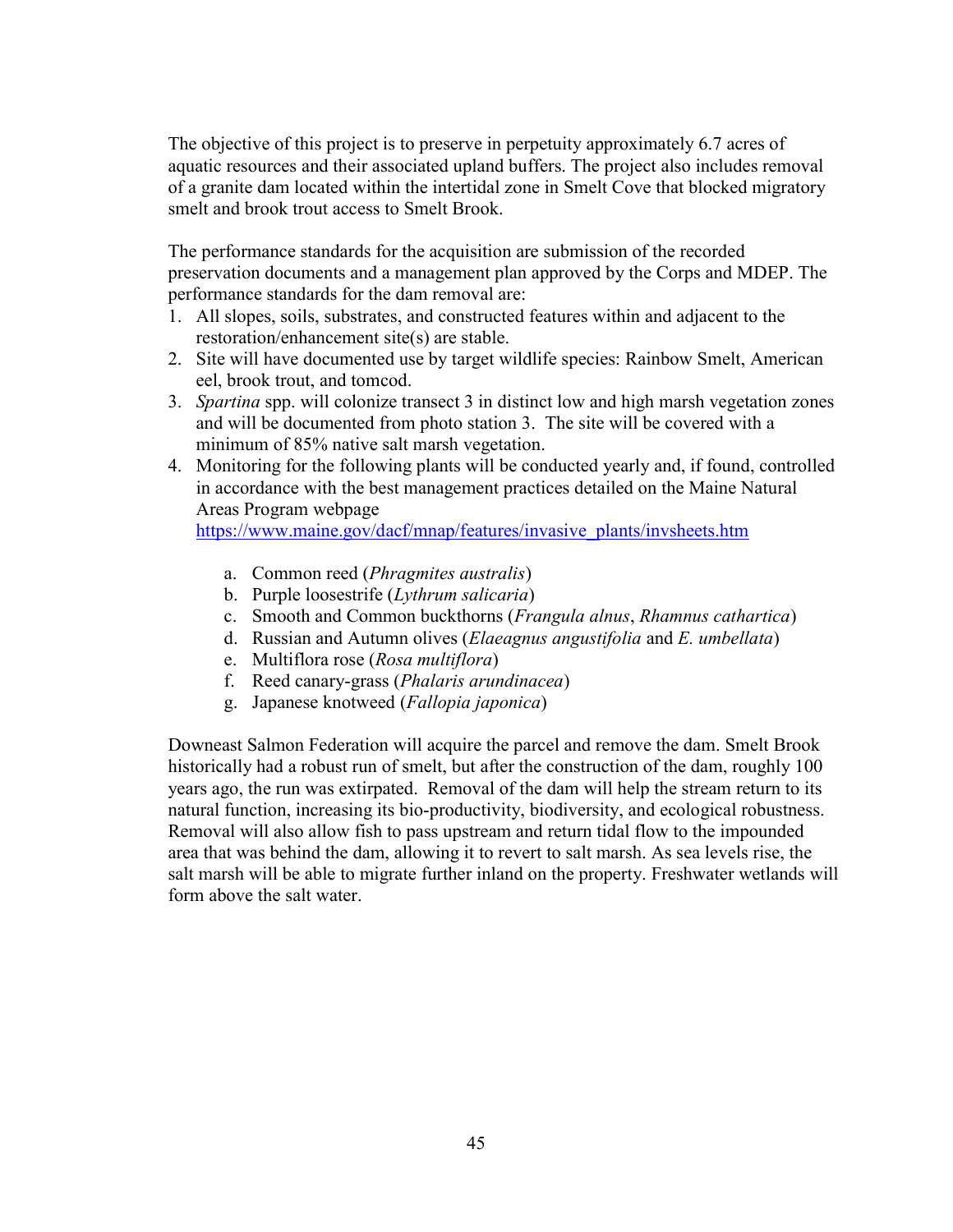#### 2017-SM – Garey Mill Road Wetlands – York, ME

The objective of this project is to preserve in perpetuity approximately 17 acres of aquatic resources and their associated upland buffers.

The performance standards are submission of the recorded preservation documents and a management plan approved by the Corps and MDEP.

York Land Trust will acquire the property which includes approximately 0.45 acres of palustrine scrub-shrub wetland, 0.1 acres of open water, and associated upland buffer. The property also contains mapped Inland Waterfowl and Wading Bird Habitat and is adjacent to Bell Marsh Reservior, a public drinking water supply for residents of Kittery, Eliot and parts of York. It is adjacent to land to the south and east that was conserved by York Land Trust with funding from MNRCP in 2010 and land owned by the Maine Dept. of Inland Fisheries and Wildlife (MDIFW) to the north. It is within the Mt. Agamenticus Focus Area of Statewide Ecological Significance, MDIFW's Mt. Agamenticus Wildlife Management Area, and is part of a 6,300-acre unfragmented forest block.

#### 2017-SM – Hansen Pond 2 – Acton, ME

The objective of this project is to preserve in perpetuity approximately 273 acres of aquatic resources and their associated upland buffers. The project also includes wetland enhancement through replacement of an undersized culvert with an improved crossing and replacing a damaged snowmobile bridge to keep snowmobiles out of a stream.

The performance standards for the acquisition are submission of the recorded preservation documents and a management plan approved by the Corps and MDEP. The performance standards for the culvert replacement are still in progress pending completion of the work plan.

Three Rivers Land Trust will acquire the property which includes the approximately 25 acre Hansen Pond, as well as approximately 61.5 acres of forested wetland, 28.8 acres of scrub-shrub wetland, 20.1 acres of emergent wetland, 2 vernal pools, and associated upland. The property also contains mapped Inland Waterfowl and Wading Bird Habitat.

#### 2017-SM – Walnut Hill IV-Roberts – Alfred, ME

The objective of this project is to preserve in perpetuity approximately 93 acres of aquatic resources and their associated upland buffers.

The performance standards are submission of the recorded preservation documents and a management plan approved by the Corps and MDEP.

Three Rivers Land Trust will acquire the property which includes approximately 9.2 acres of palustrine forested wetland, 2.8 acres of palustrine scrub-shrub wetland, 0.4 acres of emergent wetland, 0.1 acres of open water, and associated upland buffer. The property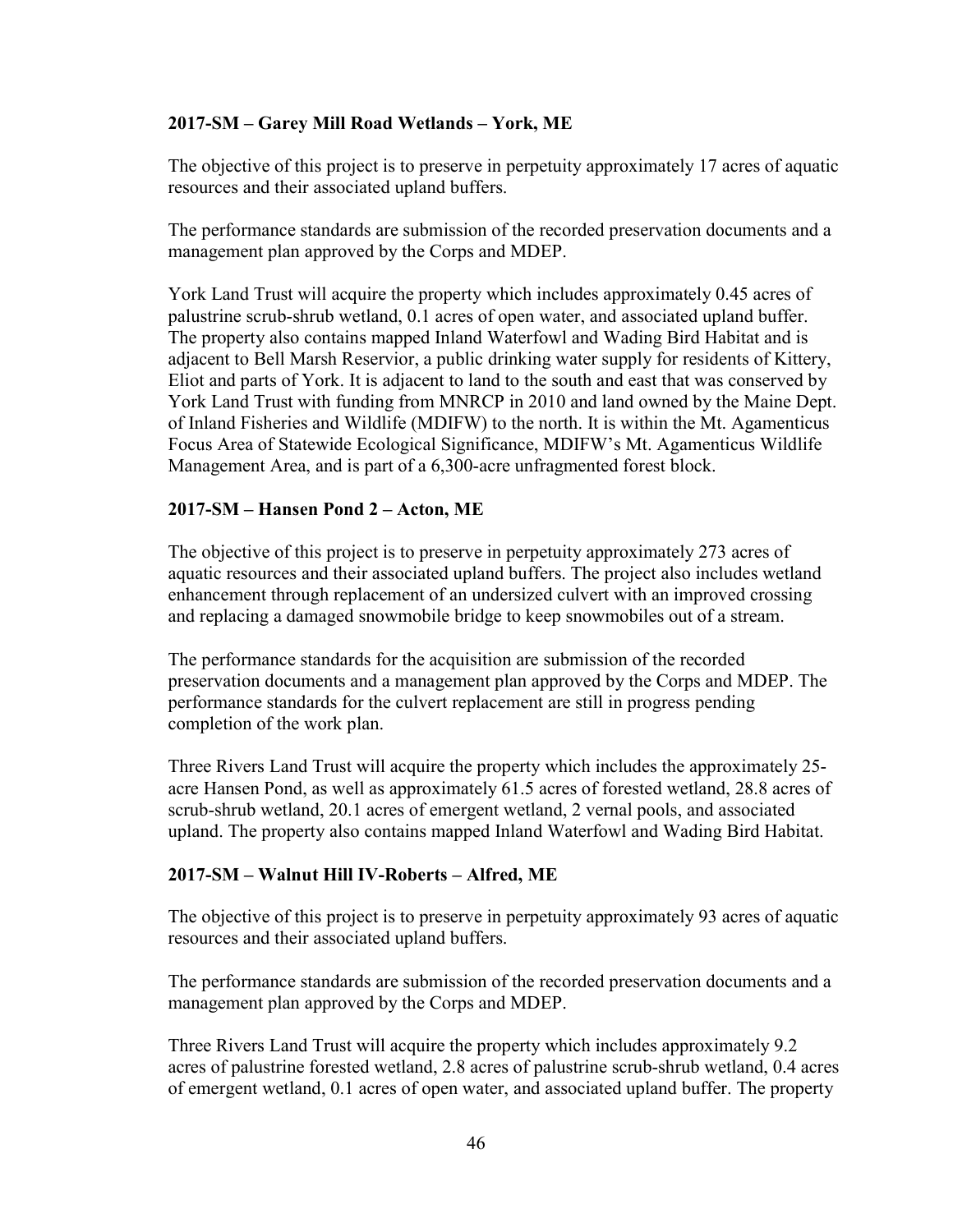also contains mapped Inland Waterfowl and Wading Bird Habitat and 9 vernal pools, 5 of which meet the criteria to be considered Significant Vernal Pools.

#### 2018 Projects

### 2018-AHL – Aroostook NWR Restoration – Limestone, ME

The objective of this project is to restore and enhance approximately 10 acres of wetland through removal of an unused railroad bed on the site of the former Loring Air Force Base.

The performance standards are in progress pending completion of the work plan.

The Friends of Aroostook National Wildlife Refuge, working in conjunction with U.S. Fish and Wildlife Service, will remove the former railroad bed and restore the hydrologic connection between two disconnected wetland systems. The project is located within the Aroostook National Wildlife Refuge.

### 2018-CEL – Third Lake Stream – T43 MD BPP, ME

The objective of this project is to restore access to approximately 4,000' of blocked river channels and improve habitat complexity and natural stream processes to 2 miles of the Machias River, also referred to as Third Lake Stream in this area.

The performance standards are in progress pending completion of the work plan.

The project location is within the Machias River Conservation Corridor owned and managed by the State of Maine. It is within one of Project SHARE's original focus areas for habitat restoration. A preliminary assessment by Project SHARE identified 17 rock walls, some of which were several hundred feet long, that blocked 11 side channels and original meander bends of the Machias River. The project will breach the rock dams sufficiently to restore stream flow to the blocked channels. Working with MDMR and USFWS biologists, Project SHARE will also randomly place the boulders back in the stream channel enhancing habitat complexity for Atlantic salmon and Eastern brook trout.

#### 2018-CIM – ShermanMarsh/Arter – Newcastle, ME

The objective of this project is to preserve in perpetuity approximately 91 acres of aquatic resources and their associated upland buffers.

The performance standards are submission of the recorded preservation documents and a management plan approved by the Corps and MDEP.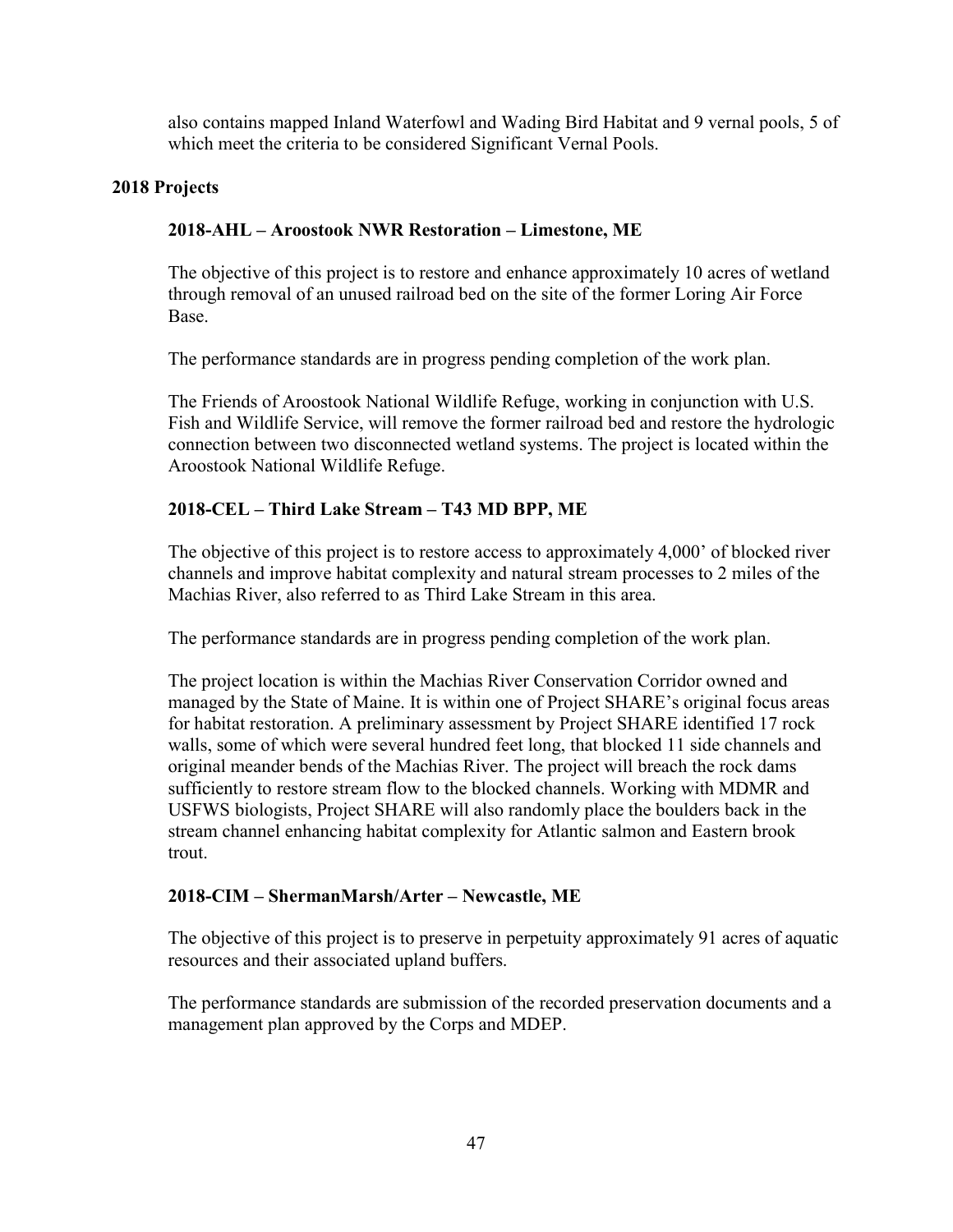Damariscotta River Association will acquire the property which includes approximately 13.9 acres of palustrine forested wetland, 3.3 acres of emergent wetland, 0.6 acres of open water, and associated upland buffer.

### 2018-CIM – Taylor Bait Ponds Restoratoin – Orono, ME

The objective of this project is to restore approximately 27 acres of emergent and scrubshrub wetlands by converting old bait ponds into vegetated wetland.

The performance standards are in progress pending completion of the work plan.

Orono Land Trust will acquire the property and perform the restoration work. To perform the restoration, OLT will breach the berm around one of the bait ponds and allow an existing stream to follow its original course through the converted pond. OLT will also replace the existing outlet structure at the pond to reduce water levels in the pond and return them to the natural elevation of the former stream. The reduced water levels should allow for the restoration of emergent and scrub-shrub wetland. OLT will also replace an outlet structure at a second pond to reduce water levels in that pond to facilitate reestablishment of emergent and scrub-shrub vegetation.

### 2018-DM – Spring Point/Hog Bay – Franklin, ME

The objective of this project is to preserve in perpetuity approximately 17 acres of aquatic resources and their associated upland buffers.

The performance standards are submission of the recorded preservation documents and a management plan approved by the Corps and MDEP.

Frenchman Bay Conservancy will acquire the property which includes approximately 10.8 acres of estuarine wetland, 0.9 acres of palustrine forested wetland, and associated upland buffer. The property also contains mapped Tidal Waterfowl and Wading Bird Habitat.

### 2018-SM – Blandings Park Wildlife Sanctuary – Biddeford, ME

The objective of this project is to preserve in perpetuity approximately 34 acres of aquatic resources and their associated upland buffers.

The performance standards are submission of the recorded preservation documents and a management plan approved by the Corps and MDEP.

Blandings Park Wildlife Sanctuary will acquire the property which includes approximately 5 acres of palustrine forested wetland, several vernal pools and associated critical terrestrial habitat, and associated upland buffer.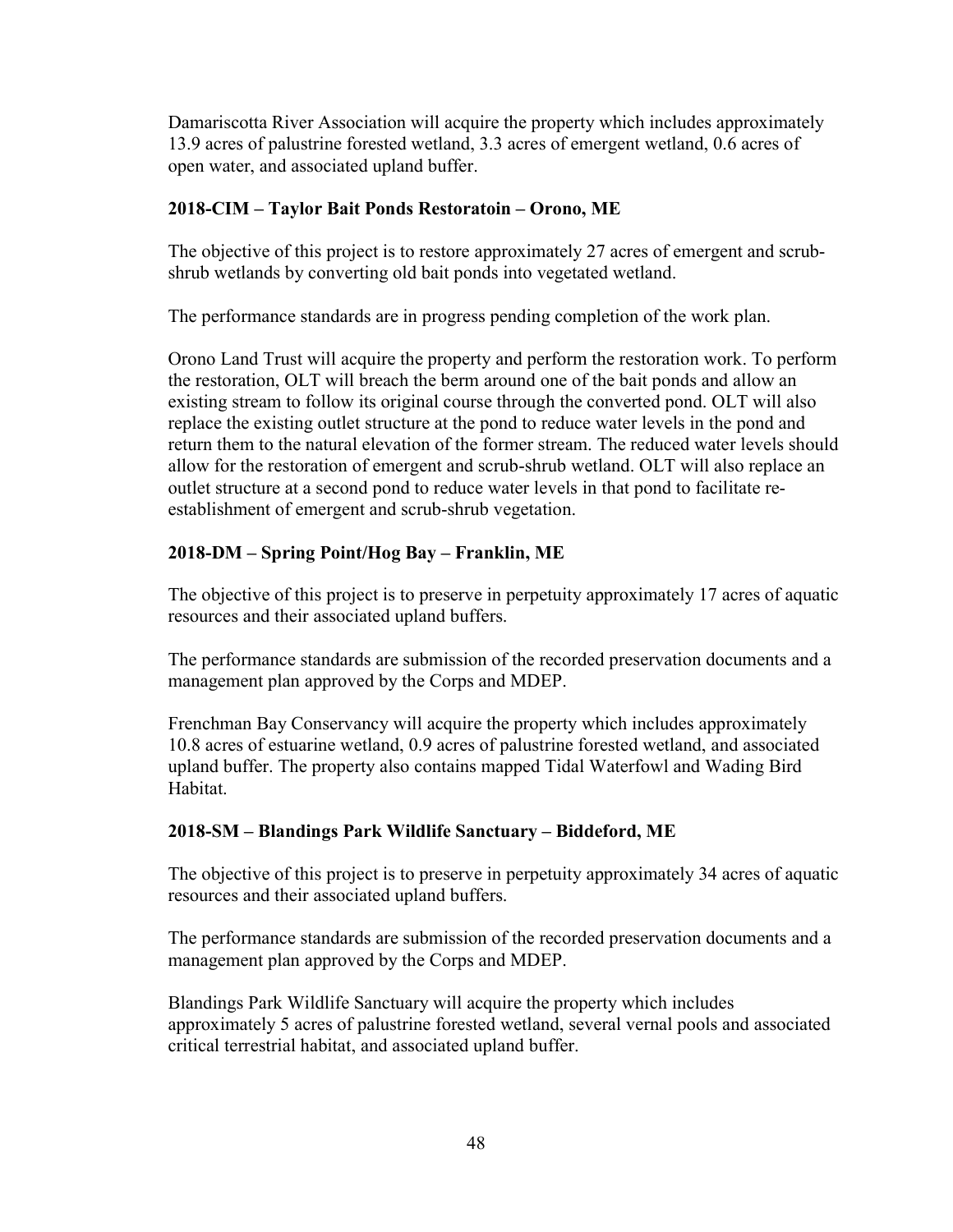#### 2018-SM – Fixing Furbish Phase I – Wells, ME

The objective of this project is to perform salt marsh enhancement within the Rachel Carson National Wildlife Refuge. The project will result in the enhancement of approximately 27 acres of estuarine intertidal wetland.

The performance standards are in progress pending completion of the work plan.

Rachel Carson National Wildlife Refuge will use innovative techniques proven at other National Wildlife Refuges (NWR) including tideshed definition, runneling, partial embankment removal and ditch remediation. The project will work with natural processes to improve ecosystem functionality. USFWS believes that a "no action" scenario will lead to further subsidence, continued loss of high marsh conditions and depletion of productive saltmarsh sparrow nesting areas.

#### 2018-SM – Josias Woods – York, ME

The objective of this project is to preserve in perpetuity approximately 91 acres of aquatic resources and their associated upland buffers.

The performance standards are submission of the recorded preservation documents and a management plan approved by the Corps and MDEP.

York Land Trust will acquire the property which includes approximately 35.5 acres of palustrine forested wetland, .2 acres of palustrine scrub-shrub wetland, vernal pools and associated critical terrestrial habitat, and associated upland buffer.

### 2018-SM – Tiger Hill Forest – Sebago, ME

The objective of this project is to preserve in perpetuity approximately 1,417 acres of aquatic resources and their associated upland buffers.

The performance standards are submission of the recorded preservation documents and a management plan approved by the Corps and MDEP.

Loon Echo Land Trust will acquire the property which includes approximately 231.7 acres of palustrine forested wetland, 55.2 acres of palustrine scrub-shrub wetland, 24.3 acres of palustrine emergent wetland, 15.3 acres of open water, vernal pools and associated critical terrestrial habitat, streams, and associated upland buffer. The property contains mapped Inland Waterfowl and Wading Bird Habitat and is partially within the Perley Pond Peatland State Focus Area.

IN WITNESS WHEREOF, the undersigned have caused this amendment to be duly executed.